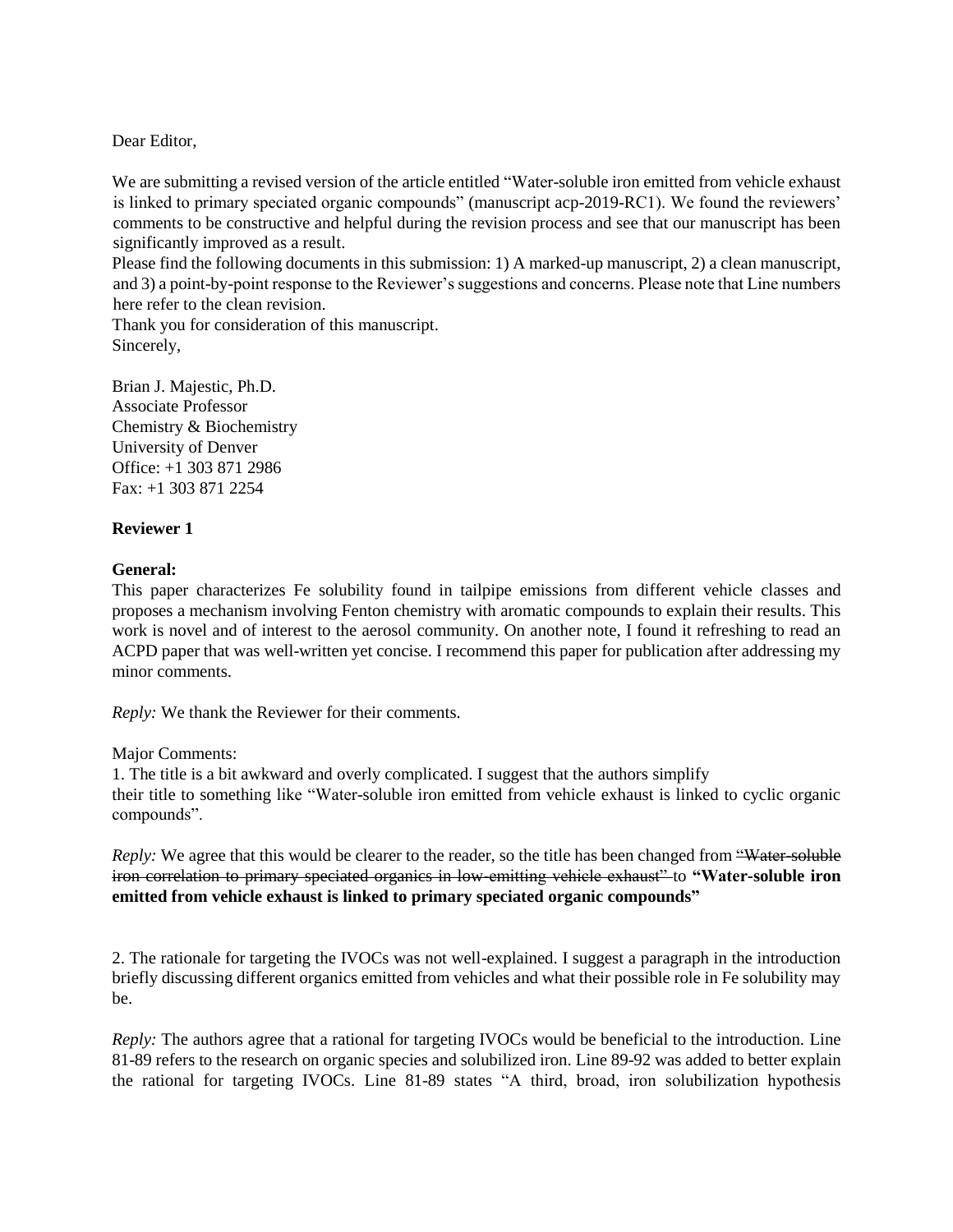emphasizes an iron-organic interaction (Baba et al., 2015; Vile et al., 1987). For example, a significant increase in water-soluble iron is observed in the presence of oxalate and formate in ambient aerosols and in cloud droplets (Paris et al., 2011; Zhu et al., 1993). Other studies have suggested that the photolysis of polycyclic aromatic hydrocarbons leads to reduced iron, which may result in greater iron water solubility (Faiola et al., 2011; Haynes et al., 2019; Pehkonen et al., 1993; Zhu et al., 1993)."

**Line 89-92: Vehicle exhaust contains many organic species including secondary organic aerosol (SOA) Single-ring aromatic compounds (C6-C9) PAHs, hopanes, steranes, alkanes, organic acids and intermediate volatility organic compound (IVOCs) which are longer chain organic species.** (Cheung et al., 2010; Zhao et al., 2016)

Specific Comments: Abstract:

1. Define EC and OC. *Reply:* For clarification, Line 22-23 now reads **"elemental carbon (EC), organic carbon (OC)"**

2. Sentence on lines 21-24 needs to be rephrased. I found it confusing.

*Reply:* We thank the reviewer for this suggestion. To clarify for the reader, Line 23-26 has been divided in to two sentences and changed to "**Naphthalene and intermediate volatility organic compounds (IVOC) were quantified for a subset of vehicles. The IVOC quantified contained 12 to 18 carbons and were divided into three subgroups: aliphatic, single ring aromatic (SRA), and polar (material not classified as either aliphatic or SRA)."**

3. The end of the abstract should more clearly spell out the mechanism for the increased Fe solubility and include the role of Fenton chemistry.

R*eply:* To clarify for the reader, line 34-37 has been changed to *"***These results suggest that the large driver in water-soluble iron from primary vehicle tail-pipe emissions is related to the organic composition of the PM. We hypothesize that, during the extraction process, specific components of the organic fraction of the PM are oxidized and chelate the iron into water"**

Introduction:

4. I suggest mentioning the different organics found in vehicle exhaust with attention to cyclic compounds and IVOCs. I also suggest mentioning how those compounds could affect Fe solubility to help establish the rationale for that aspect of your work.

*Reply:* 81-89 refers to the research on organic species and solubilized iron which led to the rationale to establish a relationship between water soluble iron and IVOCs. Line 81-89 states "A third, broad, iron solubilization hypothesis emphasizes an iron-organic interaction (Baba et al., 2015; Vile et al., 1987). For example, a significant increase in water-soluble iron is observed in the presence of oxalate and formate in ambient aerosols and in cloud droplets (Paris et al., 2011; Zhu et al., 1993). Even when compared to sulfuric acid, oxalic acid results in a greater increase in iron solubility because of the organic iron interaction (Chen and Grassian, 2013). Other studies have suggested that the photolysis of polycyclic aromatic hydrocarbons leads to reduced iron, which may result in greater iron water solubility (Faiola et al., 2011; Haynes and Majestic, 2019; Haynes et al., 2019; Pehkonen et al., 1993; Zhu et al., 1993)."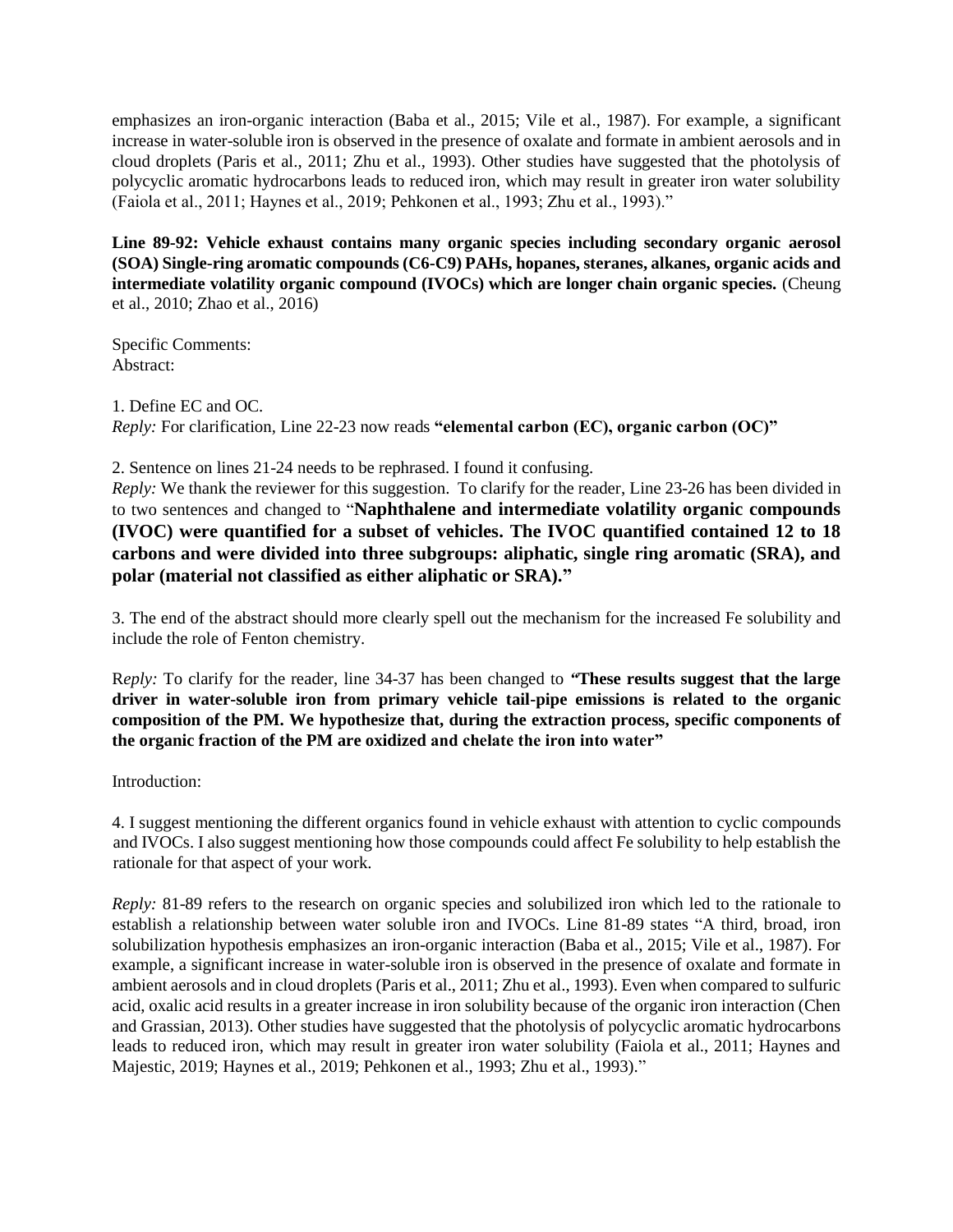**Line 89-92: Vehicle exhaust contains many organic species including secondary organic aerosol (SOA) Single-ring aromatic compounds (C6-C9) PAHs, hopanes, steranes, alkanes, organic acids and intermediate volatility organic compound (IVOCs) which are longer chain organic species.** (Cheung et al., 2010; Zhao et al., 2016)

5. I encourage the authors to include and discuss the following papers relevant to this study in the introduction and the results section: [Chen and Grassian, 2013; Fu et al., 2012; Meskhidze et al., 2017]

*Reply:* We agree that these references are important for this topic, so the following lines have been added. **Line 57 "From these combustion sources, it has been shown that the species of iron differed greatly and had an impact in iron solubility (Fu et al., 2012)."**

**Line 84 "Even when compared to sulfuric acid, oxalic acid results in a greater increase in iron solubility because of the organic iron interaction (Chen and Grassian, 2013)"**

Meskhidze et al., 2017, while important, was not added to the manuscript because a discussion of iron dissolved in seawater might confuse readers in understanding the context of this manuscript.

Methods:

1. Define FID

*Reply:* For clarity, Line 128-129 now reads **"by gas chromatography, with detection by a flame ionization detector (FID)."**

Results:

1. Figure SI1 is important for showing that bulk organics and markers of inorganic acid processing (e.g., sulfate and nitrate) do not correlate with Fe and are not important for Fe solubility. I suggest showing at least these two aspects of your correlation analysis in the main manuscript and not in the SI.

*Reply:* We agree with this suggestion and a plot showing bulk organic carbon (OC) and sulfate is now Figure 3 in the manuscript and refenced in line 302 and 307.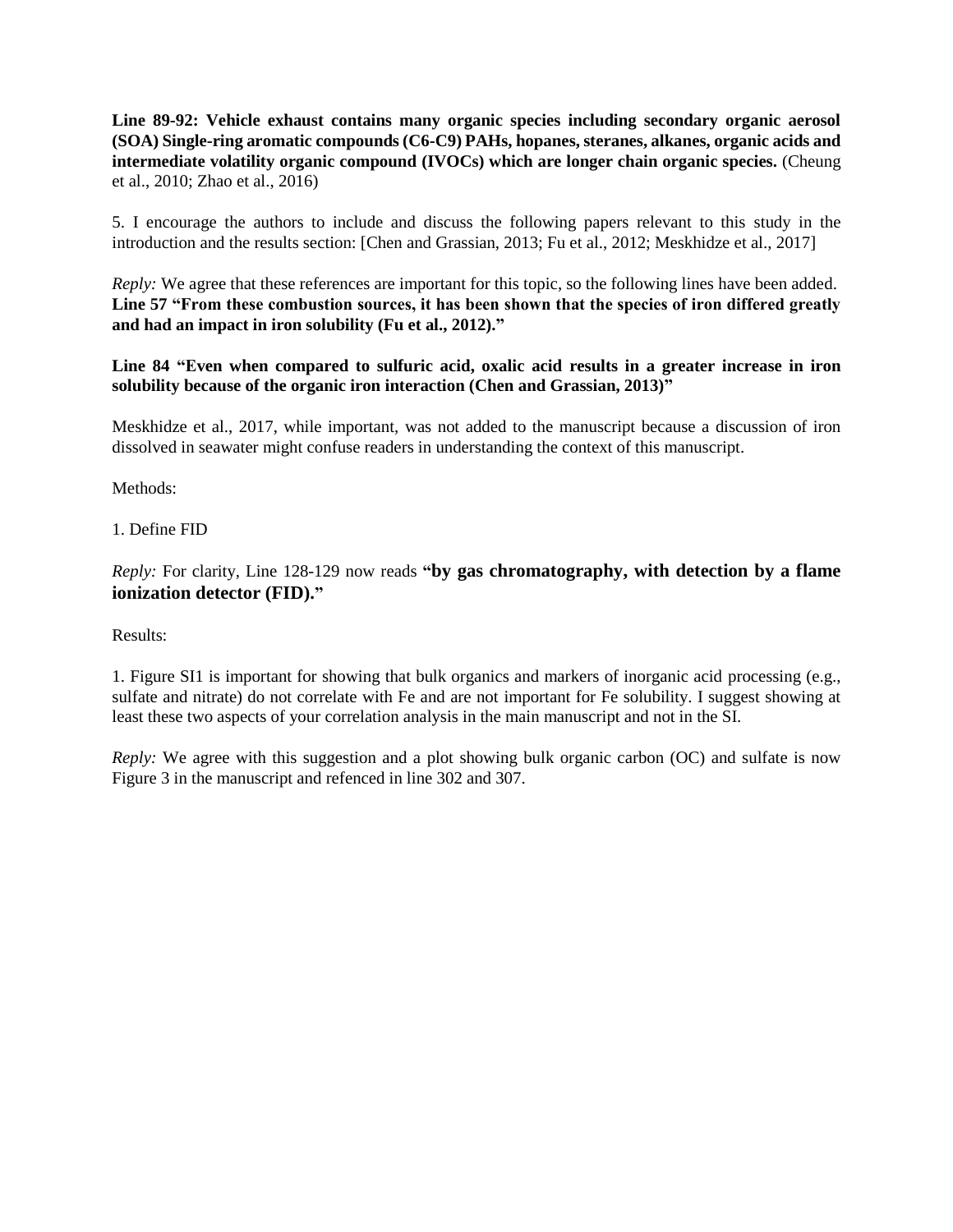

**Figure 3: Linear correlation plots representing EF in mg kg-fuel-1 for sulfate and organic carbon (OC) in µg kg-fuel-1 for water-soluble iron. Correlation lines and R2 values for all elements are shown.** 

2. Line 311: Define LFC.

*Reply:* LCF is defined in section 2.6 Line 191 in the methods "Least-square linear combination fitting (LCF) was subsequently performed in the range 7090 to 7365 eV to confirm iron valence and further identify the major mineral groups present."

3. Line 324: provide some more rationale for why you targeted these specific organics.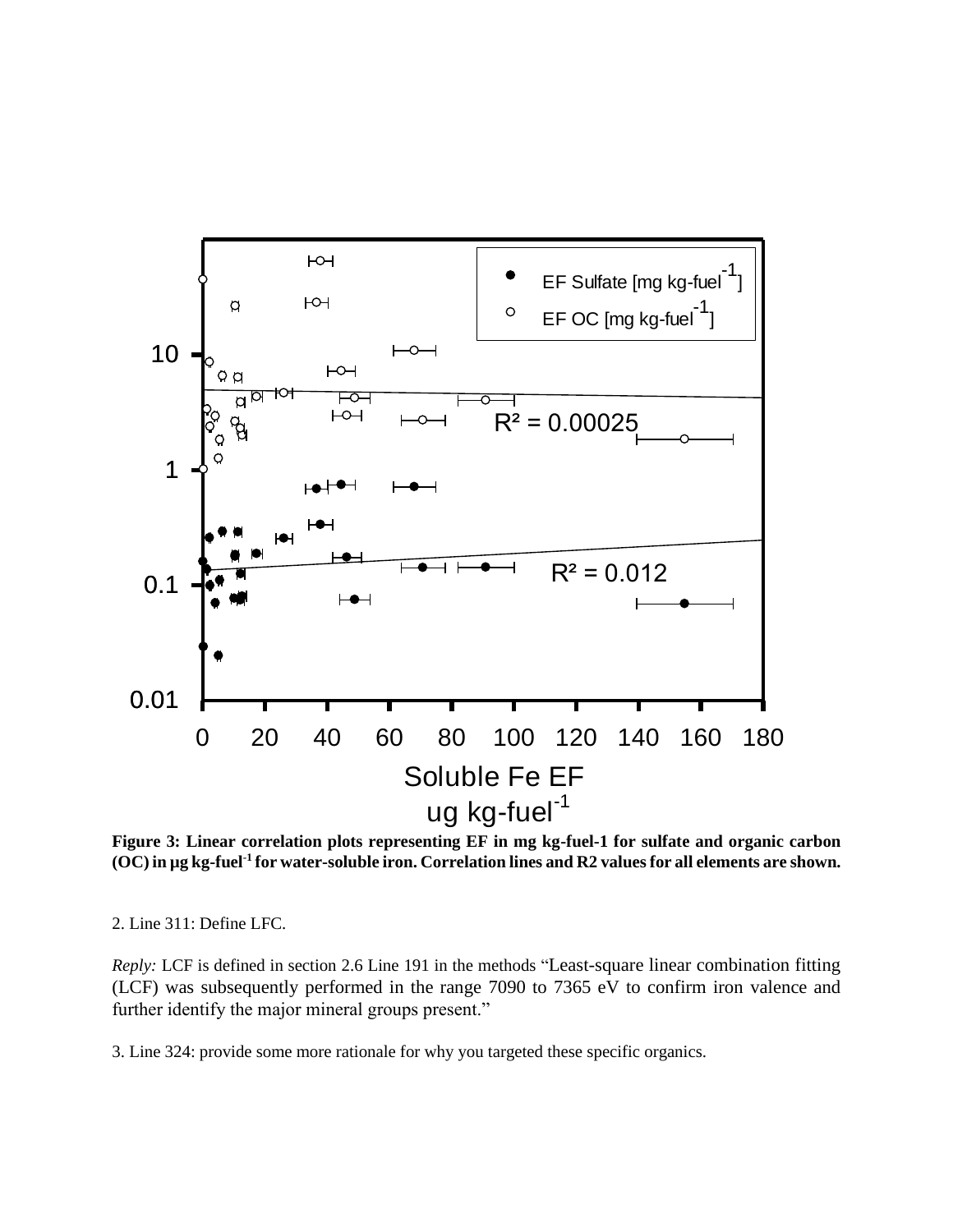*Reply:* To clarify for the reader, Line 340 was modified to **"leading to the investigation of organic species which resulted in a correlation to longer chain IVOC and naphthalene** (Haynes and Majestic, 2019)**"**

4. Lines 353-354: While these plots are compelling, the authors should provide a sentence or two with some explanation for the scatter in the data.

*Reply:* To address the scatter in the manuscript line 336 was added **"The variance of figure 4 could result from the fact that, in addition to the IVOCs, other factors also influence iron water solubility"**

### Conclusions:

1. I suggest that the authors reiterate that Fe solubility was not related to inorganic acid processing. This is a very important point since many studies assume that sulfuric acid, in particular, is the most important acid that induces changes in Fe solubility.

*Reply:* We agree that this is one of the key points of the paper. Thus, we have changed line 410 to **"This study shows water-soluble iron is directly formed from vehicle exhaust and not correlated to sulfates"**

## **Reviewer 2**

Summary:

The authors present a comprehensive study assessing the iron emitted by a collection of gasoline vehicles spanning a range of emissions certifications. This includes total iron and water-soluble iron as well as complementary analyses to determine the oxidation state of the iron. Interestingly, there is a trend between water-soluble iron emissions and intermediate-volatility organic compound (IVOC) emissions. Through a complementary laboratory study, the authors demonstrate that the iron may interact with some organic compounds, resulting in a transformation to water-soluble iron. Overall, this is a nice paper, and I recommend it for publication in *Atmospheric Chemistry and Physics*, pending adequate response to my comments and those from the other reviewers.

*Reply:* We thank the Reviewer for the kind words.

General Comments:

Some of the manuscript is unnecessarily repetitive. For example:

Lines 100-103, lines 115-118, and lines 126-127 are referring to particle sampling and analysis methods. Please combine to a single location within the document.

*Reply:* We thank the review for the suggestion to reduce the repetitiveness, lines 100-103, lines 115-118, and lines 126-127 are combined and line 110-116 now reads **"Emission samples were collected using a constant volume sampler from which a slipstream of dilute exhaust was drawn at a flow rate of 47 L min-1. Particle phase emissions were collected using three sampling trains operated in parallel off of the end of the CVS dilution tunnel. Train 1 contained a Teflon filter (47 mm, Pall-Gelman, Teflo R2PJ047). Train 2 contained two quartz filters (47 mm, Pall-Gelman, Tissuquartz 2500 QAOUP) in series. Train 3 contained an acid-cleaned Teflon filter followed by a quartz filter (47 mm, Teflo, Pall Life Sciences, Ann Arbor, MI) and the flow rate was 0.5 L min-1 through each Tenax tube."**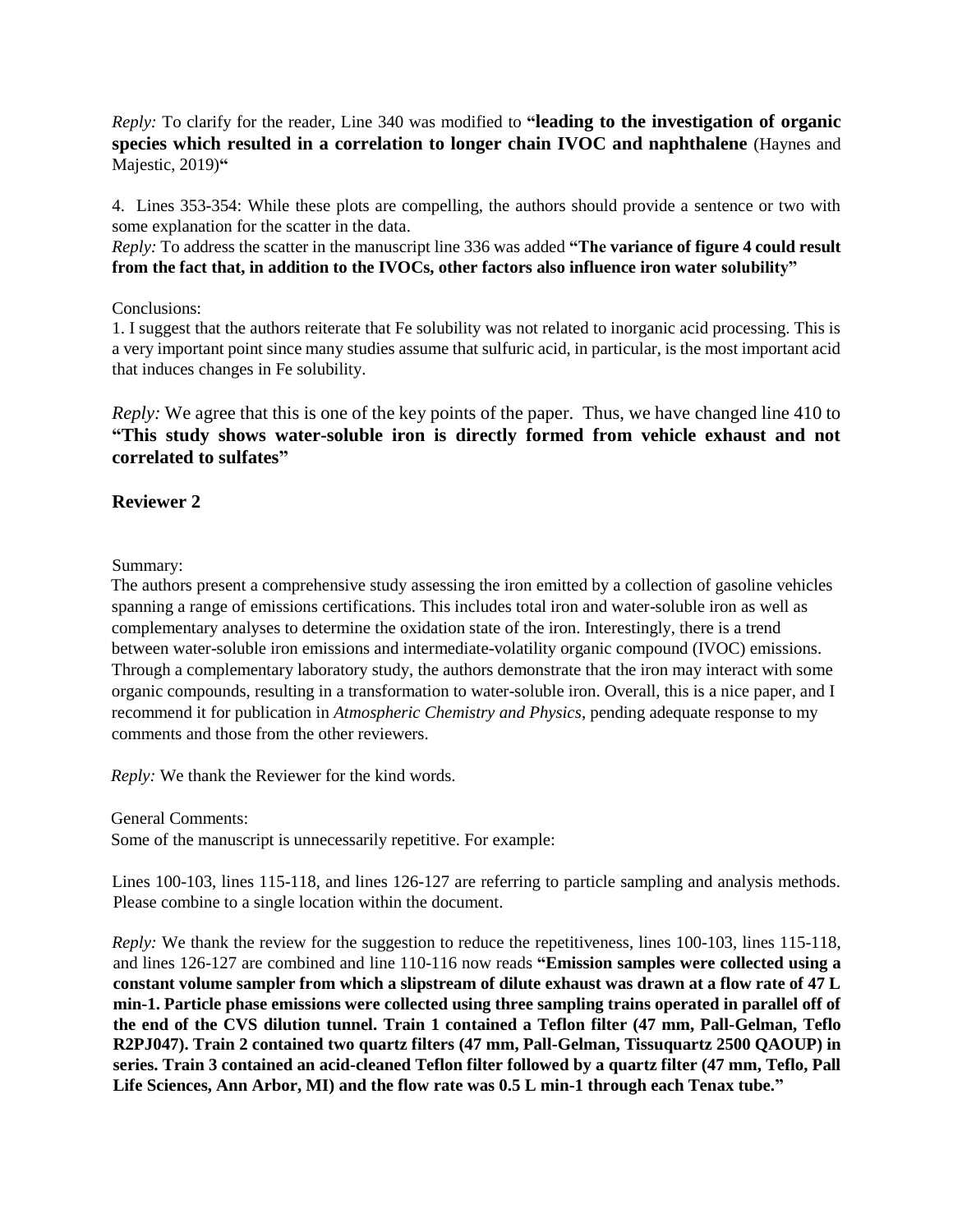Lines 115-118 and 126-127 were deleted.

Lines 129-131 and lines 142-144 both mention the use of a laminar flow hood for handling of samples. Please remove this redundancy.

*Reply:* To make the manuscript more concise, text in line 142 **"**and handled inside a polypropylene laminar flow hood (NuAire, Plymouth, MN)" was removed

In Figures 1, 2, and 4, please use "μg" rather than "ug". *Reply:* We thank the Reviewer for bringing this to our attention: We changed ug to μg in Figures 1, 2, and 4

Specific Comments:

Lines 61-63: Is the iron present in the gasoline itself, or does it leach from the vehicle components?

*Reply:* To avoid any misunderstanding, Line 65-69 changed to **"Iron is contained in many fuels which has pre-combusted concentrations ranging from 13-1000 µg L-1 (Lee and Von Lehmden, 1973; Santos et al., 2011; Teixeira et al., 2007). Within the engine, computational models of combustion in engines suggest that iron emissions could also originate from the fuel injector nozzle inside the engine block (Liati et al., 2015)."**

Line 118-120: For a field campaign that occurred in 2014, I have a hard time believing that results were published in 2000. Please correct this reference.

*Reply:* We thank the Reviewer for catching this. We were using the methods, not the data. Thus, line 131-132 is changed to "**procedure for these data presented elsewhere**" from "these data are presented elsewhere"

Lines 156-159: How was 3% of the filters "measured exactly"? Was this using a filter punch that was precisely 3% of the area of the filters? Please clarify.

*Reply:* To clarify how the filters were cut Line 166-167 changed to **"~3% of the filters was measured and cut using a ceramic blade**"

Lines 178-182: I may have missed this definition, but what is " $\mu$ XRF"? Does it differ from a typical X-ray fluorescence measurement?

*Reply:* The μ refers to the small spot size that the beam was able to fluoresce, thus line 188 has been changed to "**micro X-ray fluorescence (μXRF)**" and μXRF has been added to XRF in line 188 and 191

for consistency

Lines 235-241: It is a little unclear to me how the total iron emissions are defined. Is this the sum of the water-soluble iron from the water extractions described in Section 2.3 and the remaining iron that underwent the acid digestion in Section 2.4? Or was water-soluble iron determined from one filter and total iron determined from another filter? Please clarify.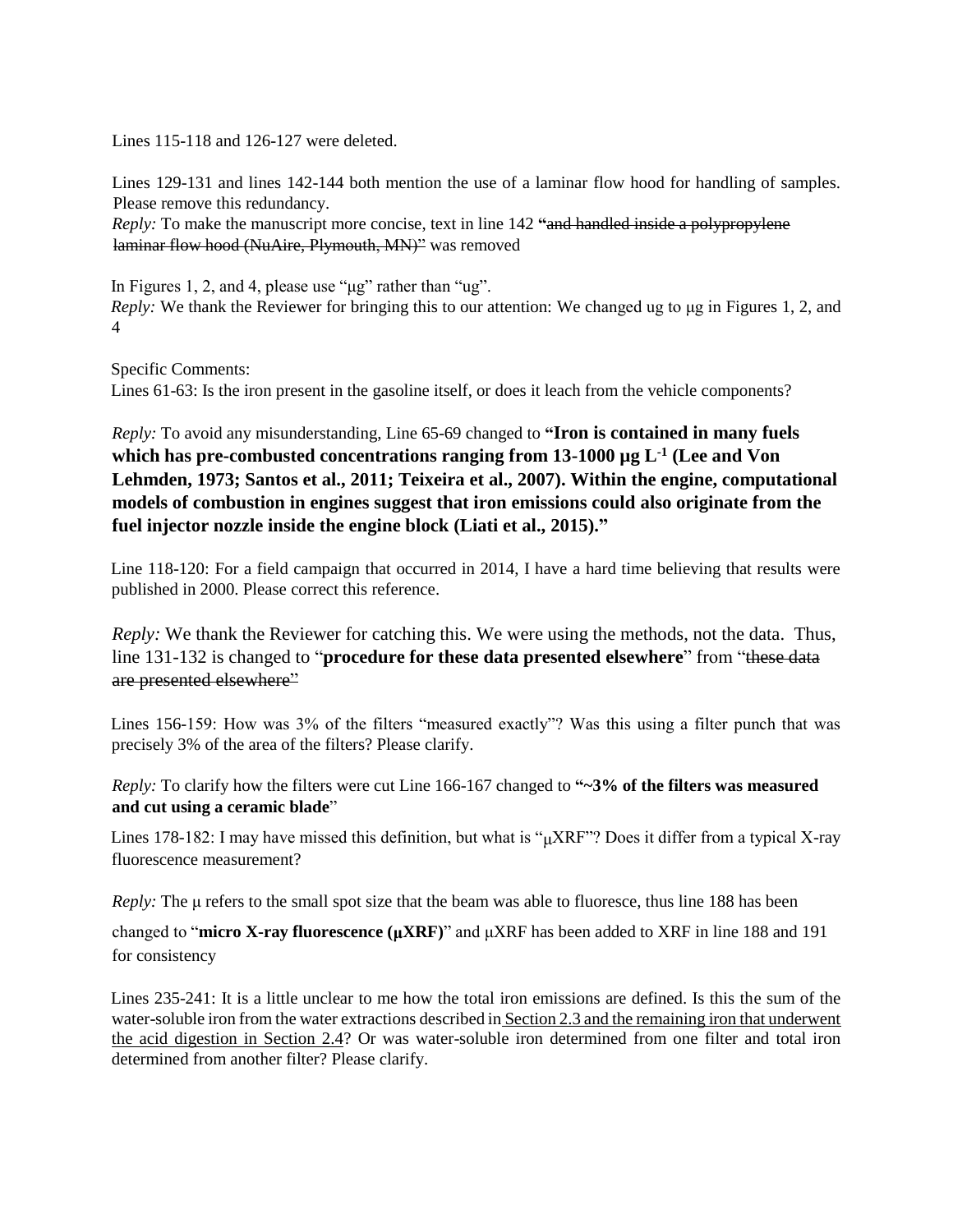*Reply:* Yes, the iron is summed from the water extractions described in Section 2.3 and the remaining iron that underwent the acid digestion in Section 2.4. Line 166-169 has been clarified to **"First ~3% (measured exactly) of the filters were cut and saved for X-ray absorption near edge structure (XANES) spectroscopy, then the water-soluble elements were extracted and, lastly the polymethylpentene ring was removed from the Teflon filters."**

Lines 246-248: Why do the authors use the symbol from the periodic table for metals in previous sentence in this paragraph but not here?

*Reply:* We thank the Reviewer for bringing this to our attention. Elements in line 257 were changed to the names of the elements.

Lines 258-261: "Trace elements km<sup>-1</sup>" and "per km emissions" are just distance-based emission factors (as opposed to the fuel-based emission factors that the authors have used). I recommend using "distance-based emission factors" in both of these lines.

*Reply:* We thank the reviewer for the clarification. "Trace elements km<sup>-1</sup>" and "per km emissions" have been changed to "distance-based emission factors" in Lines 269-272 **"Table 2 compares the average exhaust PM composition and trace elements in distance-based emission factors in this study to literature values for other passenger vehicles, including one diesel and three gasoline exhaust studies. For all elements, the distance-based emission factors were greater in the diesel cohort, relative to the gasoline vehicles."**

Figures 1 and 2: I'm wondering if it could be more informative to present the total iron emissions as, e.g., Figure 1a, and then have Figure 1b include box plots of the water-soluble iron fraction. This is just a thought that could potentially be more informative to drive home how much of the iron is actually water-soluble.

*Reply:* This is a great suggestion and we thank the reviewer. Below is the revised graph and the removed graph.



**Figure 2: Water-soluble iron from the 32 vehicles tested reported in water-soluble iron fraction. The center black line represents the median value and the edges of the boxes represent the 25th and 75th percentiles while the whiskers are the 10th and 90th percentiles.**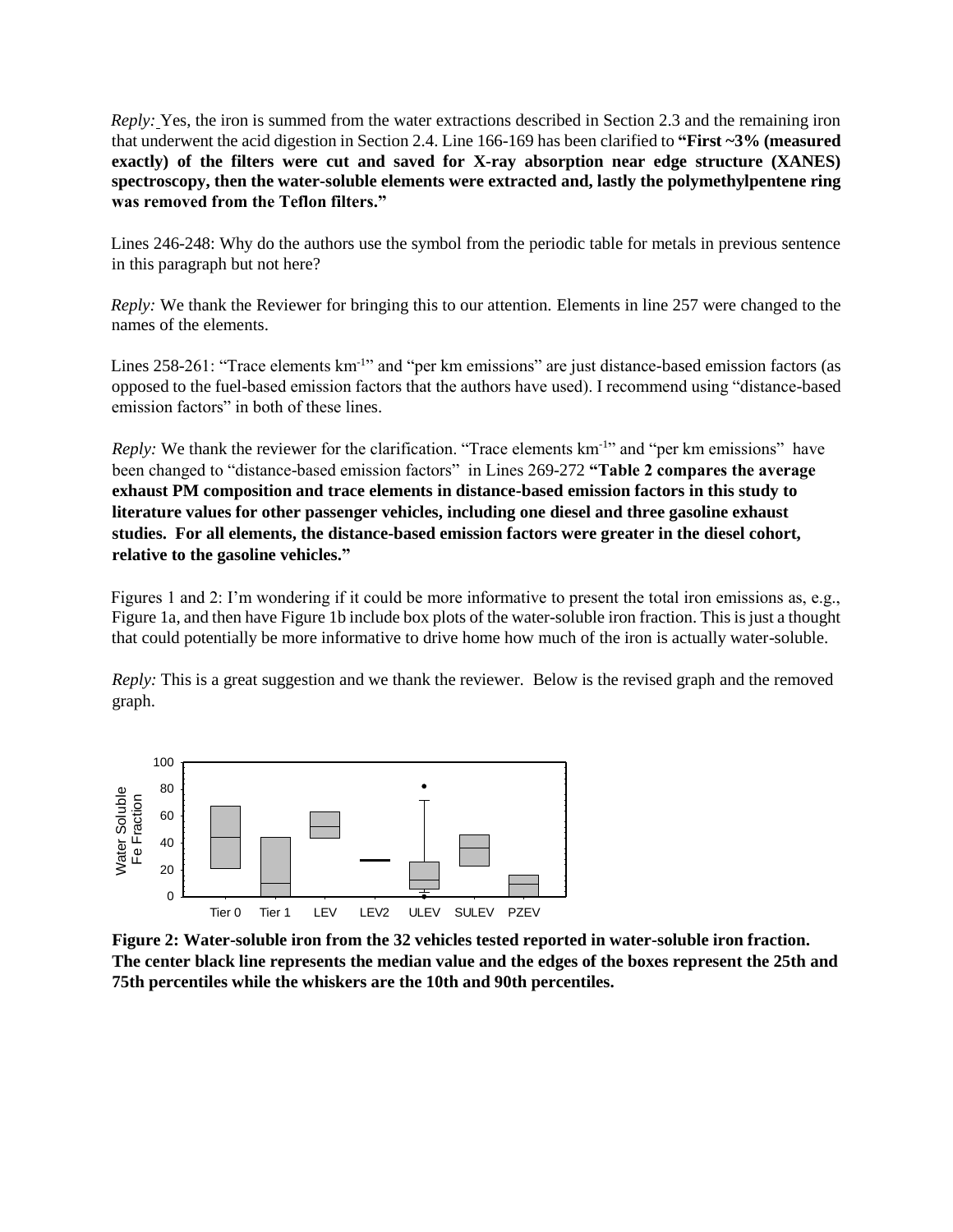

Figure 2: Water-soluble iron from the 32 vehicles tested reported in EF ( $\mu$ g kg-fuel<sup>-1</sup>). The center black line represents the median value and the edges of the boxes represent the  $25<sup>th</sup>$  and  $75<sup>th</sup>$ percentiles while the whiskers are the  $10<sup>th</sup>$  and  $90<sup>th</sup>$  percentiles.

Lines 275-280: I have another thought on the presentation of results here. Given a lack of trend in total iron with emission certification, I'm curious if it would be worth exploring a trend in the ratio of total iron to particulate matter (PM) mass (e.g.,  $EF_{Fe}/EF_{PM}$ ). I suspect that the emissions of iron relative to total PM will increase, which could be an interesting result.

*Reply:* The authors agree that this could be useful, unfortunately overall PM mass wasn't measured as part of this study.

Lines 377-387: If I am understanding this correctly, it suggests that Fe(III) is emitted yet is rapidly converted to Fe(II). This may be worth stating explicitly.

*Reply:* Added to Line 406 to restate the above chemistry and clear up any confusion **"This overall process suggests that Fe(III) is emitted though car exhaust though interaction with water and organics undergoes a Fenton like reaction and converted to Fe(II) and the iron is chelated by the resulting oxidized organics."**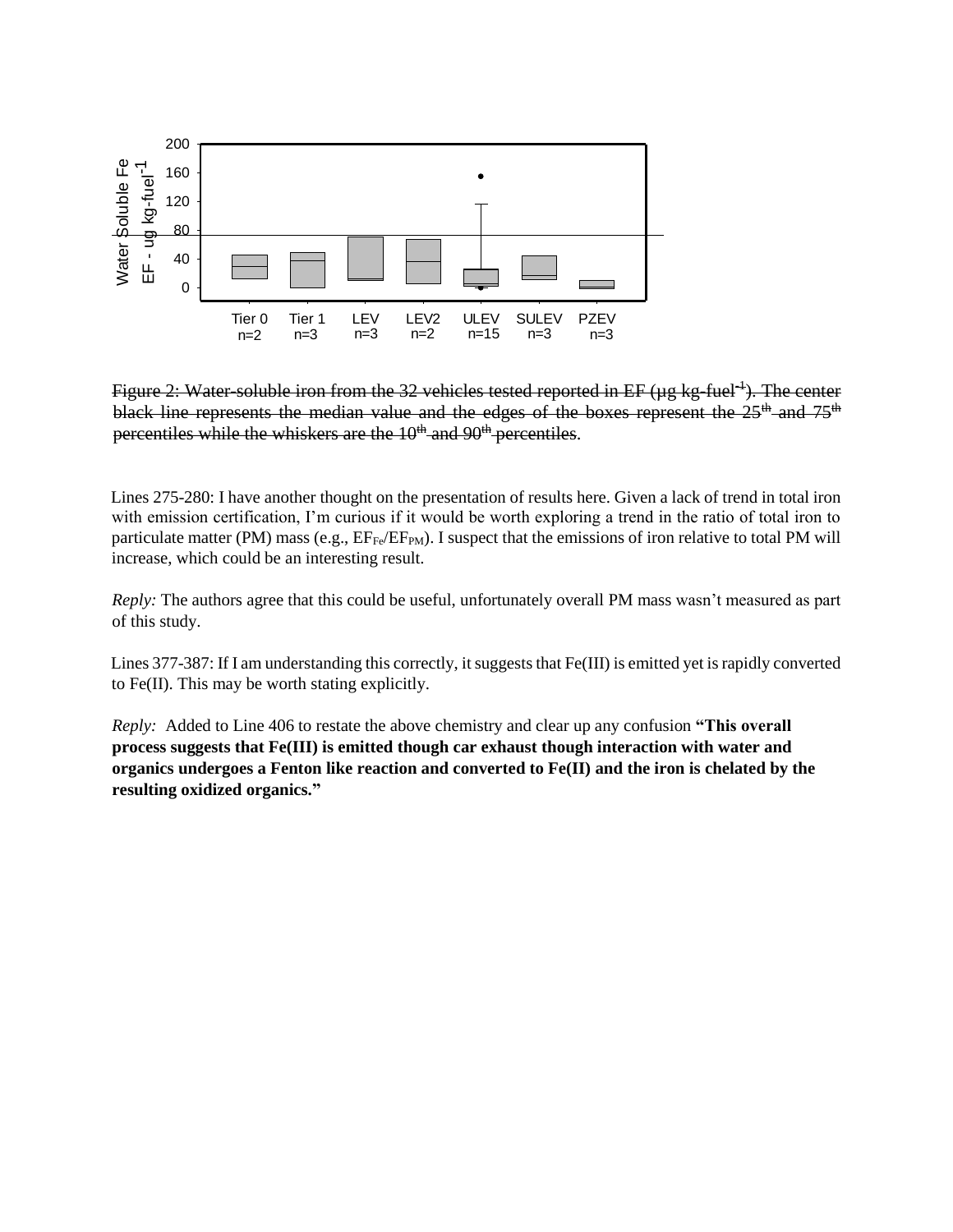# Water-soluble iron emitted from vehicle exhaust is linked to primary speciated organic **compounds**

Joseph R. Salazar\*, Benton T. Cartledge\*, John P. Haynes\*, Rachel York-Marini\*, Allen L Robinson<sup>‡</sup>, Greg T. Drozd<sup>€</sup>, Allen H. Goldstein<sup>¥</sup>, Sirine C. Fakra<sup>¢</sup>, Brian J. Majestic\* \*University of Denver, Department of Chemistry and Biochemistry ‡Carnegie Mellon University, College of Engineering ¥University of California, Berkeley Department of Civil and Environmental Engineering  ${}^{\epsilon}$ Colby College Department of Chemistry ¢Advanced Light Source, Lawrence Berkeley National Laboratory, Berkeley, CA 94720

*Correspondence to:* Brian J. Majestic (brian.majestic@du.edu)

#### **Abstract**

Iron is the most abundant transition element in airborne PM, primarily existing as  $Fe(II)$  or Fe(III). Generally, the fraction of water-soluble iron is greater in urban areas compared to areas dominated by crustal emissions. To better understand the origin of water-soluble iron in urban areas, tail-pipe emission samples were collected from 32 vehicles with emission certifications of Tier 0, low emission vehicles (LEV I), tier two low emission vehicles (LEV II), ultralow emission vehicles (ULEV), superultra-low emission vehicles (SULEV), and partial-zero emission vehicles (PZEV). Components quantified included gases, inorganic ions, elemental carbon (EC), organic carbon (OC), total metals and water-soluble metals. Naphthalene and intermediate volatility organic compounds (IVOC) were quantified for a subset of vehicles. The IVOC quantified contained 12 to 18 carbons and were divided into three subgroups: aliphatic, single ring aromatic (SRA), and polar (material not classified as either aliphatic or SRA). Iron solubility in the tested vehicles ranged from  $0 - 82\%$  (average = 30%). X-ray absorption near edge structure (XANES) spectroscopy showed that Fe(III) was the primary oxidation state in 14 of the 16 tested vehicles, confirming that the presence of Fe(II) was not the main driver of water-soluble Fe. Correlation of water-soluble iron to sulfate was insignificant, as was correlation to every chemical component,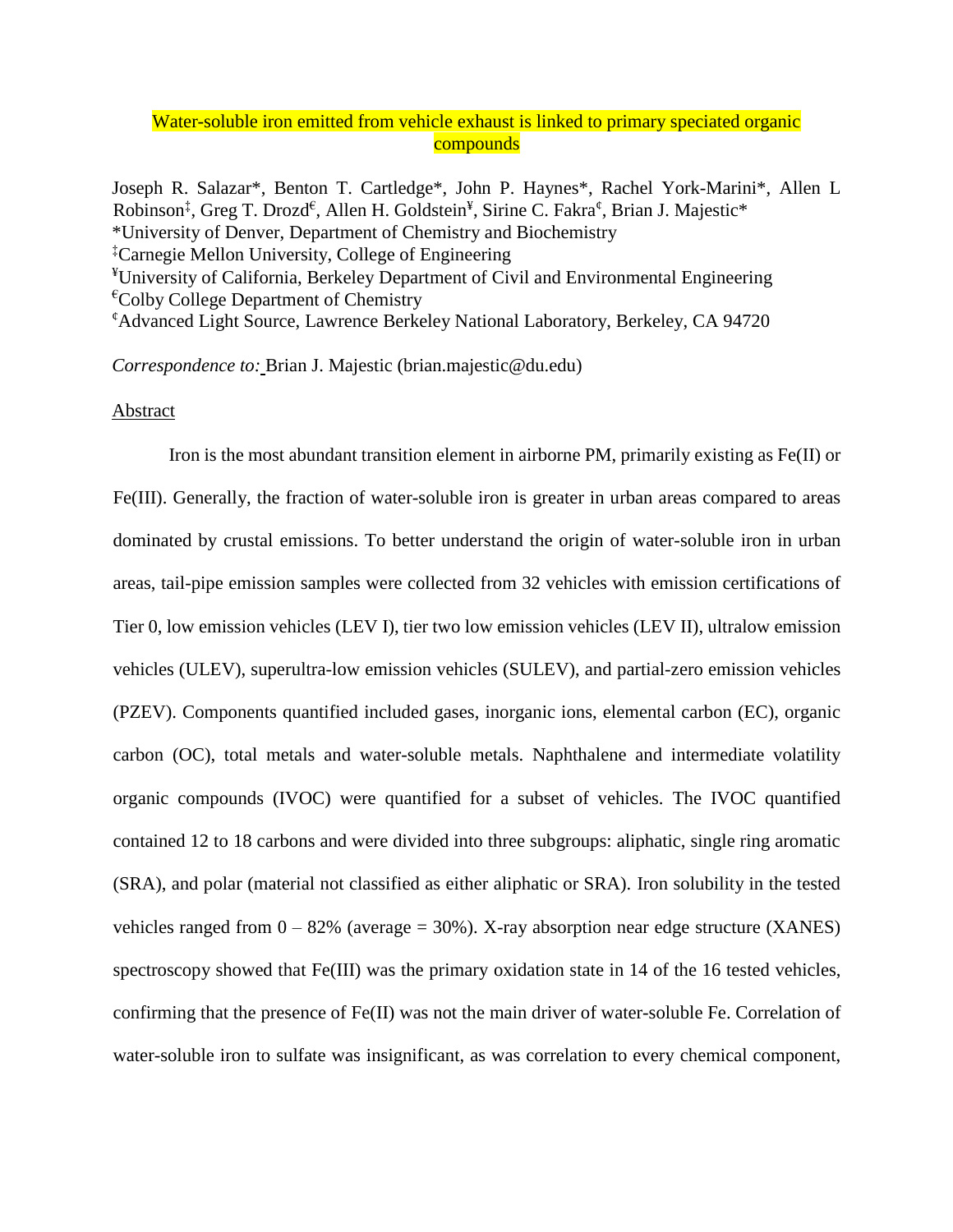except to naphthalene and some C12- C18 IVOCs with  $R^2$  values as high as 0.56. A controlled benchtop study confirmed that naphthalene, alone, increases iron solubility from soils by a factor of 5.5 and that oxidized naphthalene species are created in the extract solution. These results suggest that the large driver in water-soluble iron from primary vehicle tail-pipe emissions is related to the organic composition of the PM. We hypothesize that, during the extraction process, specific components of the organic fraction of the PM are oxidized and chelate the iron into water. 1. Introduction

Iron has been identified as a limiting nutrient for phytoplankton in approximately half of the world's oceans, with deposition from the atmosphere as the major source (Moore and Abbott, 2002; Sholkovitz et al., 2012). Phytoplankton is one of the controlling factors of fixed nitrogen in many parts of the oceans and, consequently, plays a major role in the ocean's biogeochemical cycles (Baker et al., 2006; Chen and Siefert, 2004; Kraemer, 2004; Shi et al., 2012; Tagliabue et al., 2017). Also, water-soluble iron fractions are linked to the creation of reactive oxygen species (ROS) in lung fluid and in environmental matrices through Fenton chemistry (Hamad et al., 2016). These ROS impart oxidative stress on the respiratory system, contributing to various health effects (Landreman et al., 2008; Park et al., 2006; Verma et al., 2014).

Annually, approximately 55 Tg of iron enters the atmosphere from crustal sources (Luo et al., 2008). Of this, 14-16 Tg are deposited into the ocean, impacting the marine life and influencing the ecosystems (Gao, 2003; Jickells et al., 2005). Typically, airborne iron from crustal sources ranges from 0.05-2% water-soluble of the total iron (Bonnet, 2004; Sholkovitz et al., 2012). Relative water-soluble iron in urban environments is higher, ranging from 2-50% of the total (Majestic et al., 2007; Sedwick et al., 2007; Sholkovitz et al., 2012). It is sugessted that combustion sources including fossil fuel burning, incinerator use and biomass burning may be a large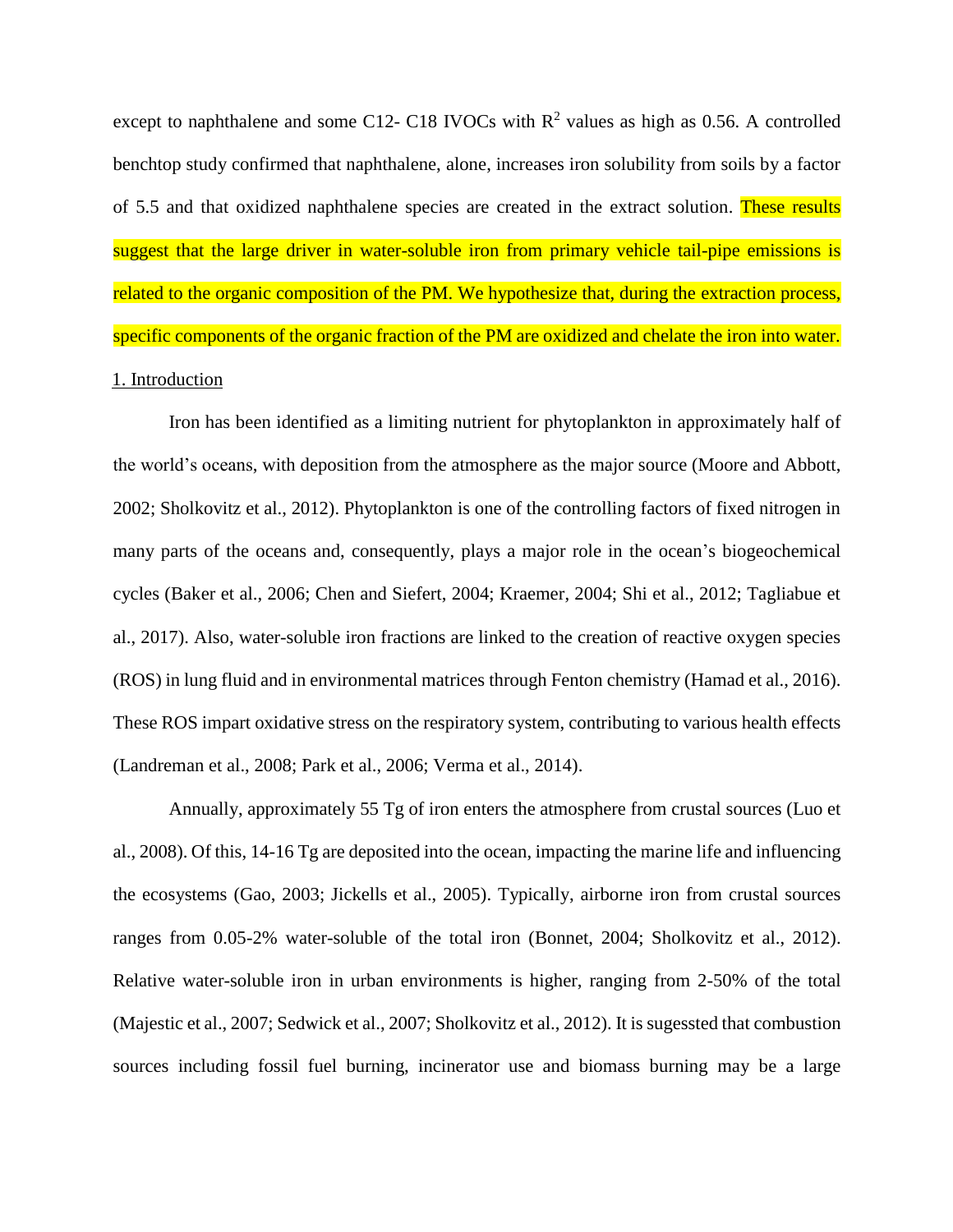contributor to the water-soluble iron fraction, contributing  $0.66$ -1.07 Tg a<sup>-1</sup> of water-soluble iron and this iron has been correlated to anthropogenic sources (Chuang et al., 2005; Luo et al., 2008; Sholkovitz et al., 2009). From these combustion sources, it has been shown that the species of iron differed greatly and had an impact in iron solubility (Fu et al., 2012). Even though total iron emissions from combustion sources are small in comparison to crustal sources, the relative insolubility of crustal iron leads to the possibility that combustion sources contribute 20%-100% of water-soluble iron into the atmosphere (Luo et al., 2008; Sholkovitz et al., 2012).

Previous studies in tunnels and parking structures have reported iron ranging from five to approximately  $3,500$  ng m<sup>-3</sup>, revealing that brake wear, tire wear, resuspended road dust, and tail pipe emissions can be important sources of trace elements (Kuang et al., 2017; Lawrence et al., 2013; Li and Xiang, 2013; Lough et al., 2005; Park et al., 2006; Verma et al., 2014). Iron is contained in many fuels which has pre-combusted concentrations ranging from 13-1000  $\mu$ g L<sup>-1</sup> (Lee and Von Lehmden, 1973; Santos et al., 2011; Teixeira et al., 2007). Within the engine, computational models of combustion in engines suggest that iron emissions could also originate from the fuel injector nozzle inside the engine block (Liati et al., 2015).

There are many different factors that may contribute to water-soluble iron and, as a result, several different hypotheses have been developed relating to how iron is solubilized in ambient atmospheres. First, correlation of ambient iron to sulfates in ambient aerosols suggest the possibility of iron solubilization (Desboeufs et al., 1999; Hand et al., 2004; Mackie et al., 2005; Oakes et al., 2012b). However, laboratory studies investigating the heterogeneous chemistry of iron have not shown any change in iron water-solubility, speciation, or oxidation state upon exposure to gaseous SO<sup>2</sup> (Cartledge et al., 2015; Luo et al., 2005; Majestic et al., 2007; Oakes et al., 2012a). A second hypothesis is that particle-bound iron oxidation state may control iron water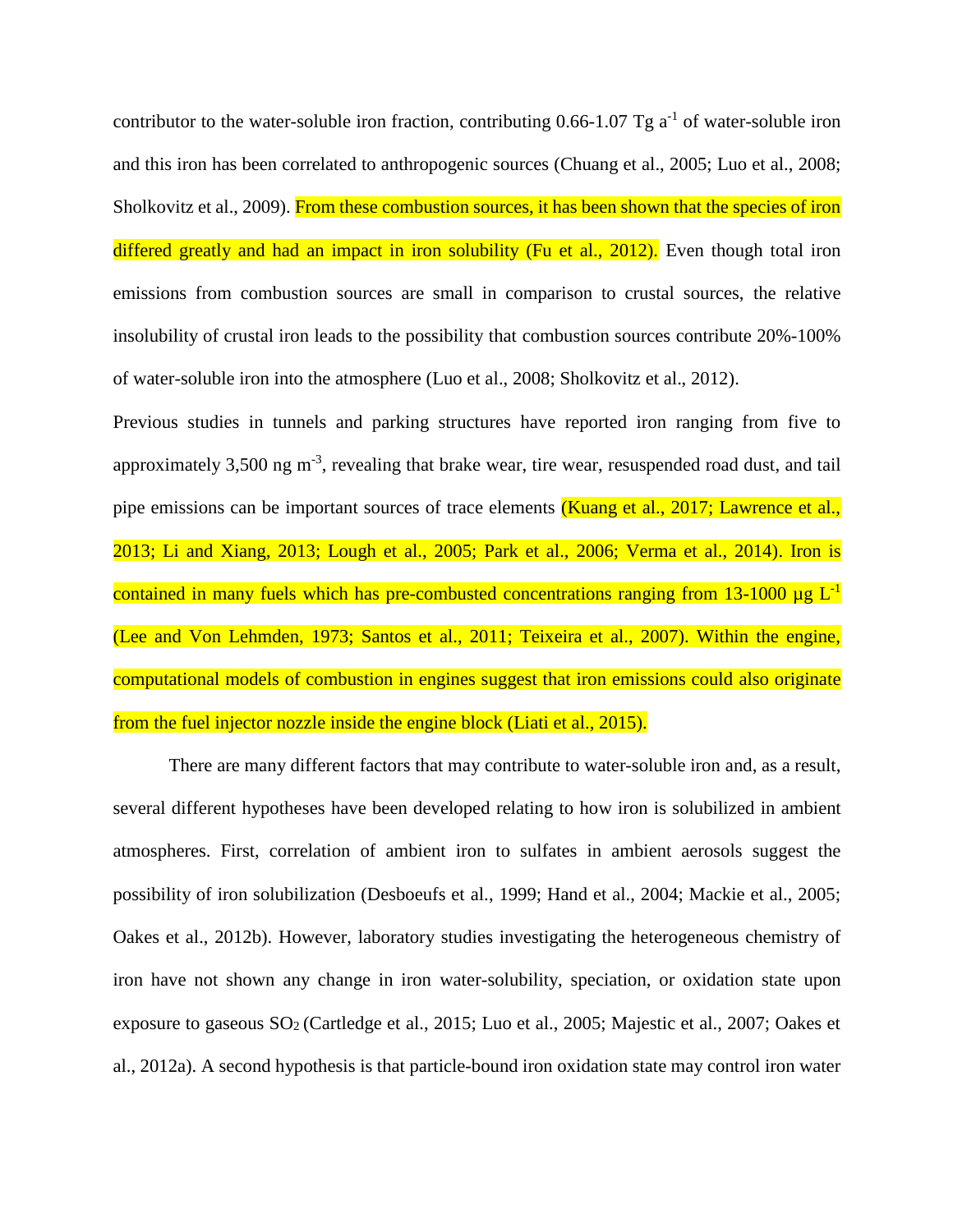solubility. Thus far, the limited field studies have been unable to show that iron oxidation state is correlated to iron's resulting water solubility, as the majority of iron found in aerosol particles is in the less soluble Fe(III) oxidation state (Luo et al., 2005; Majestic et al., 2007; Oakes et al., 2012a). A third, broad, iron solubilization hypothesis emphasizes an iron-organic interaction (Baba et al., 2015; Vile et al., 1987). For example, a significant increase in water-soluble iron is observed in the presence of oxalate and formate in ambient aerosols and in cloud droplets (Paris et al., 2011; Zhu et al., 1993). Even when compared to sulfuric acid, oxalic acid results in a greater increase in iron solubility because of the organic iron interaction (Chen and Grassian, 2013). Other studies have suggested that the photolysis of polycyclic aromatic hydrocarbons leads to reduced iron, which may result in greater iron water solubility (Faiola et al., 2011; Haynes and Majestic, 2019; Haynes et al., 2019; Pehkonen et al., 1993; Zhu et al., 1993). Vehicle exhaust contains many organic species including secondary organic aerosol (SOA) Single-ring aromatic compounds (C6- C9) PAHs, hopanes, steranes, alkanes, organic acids and intermediate volatility organic compound (IVOCs) which are longer chain organic species (Cheung et al., 2010; Zhao et al., 2016).

In this study, we explore all three hypotheses (bulk ions, iron oxidation state, and organic speciation) in relation to iron solubility. Specifically, we examine the water-soluble iron emitted from 32 light duty gasoline vehicles with certifications of Tier 0, low emission vehicle (LEV I), tier two low emission vehicles (LEV II), ultralow emission vehicles (ULEV), superultra-low emission vehicles (SULEV), and partial-zero emission vehicles (PZEV). The total and watersoluble trace elements are compared to the ions, gaseous compounds, and organic emissions from the same vehicle set. Additionally, we acquired data on the emitted iron oxidation states on the exhaust particles. From this data set, real tail-pipe emission samples were explored to discover how various components of automobile exhaust affect the water solubility of iron.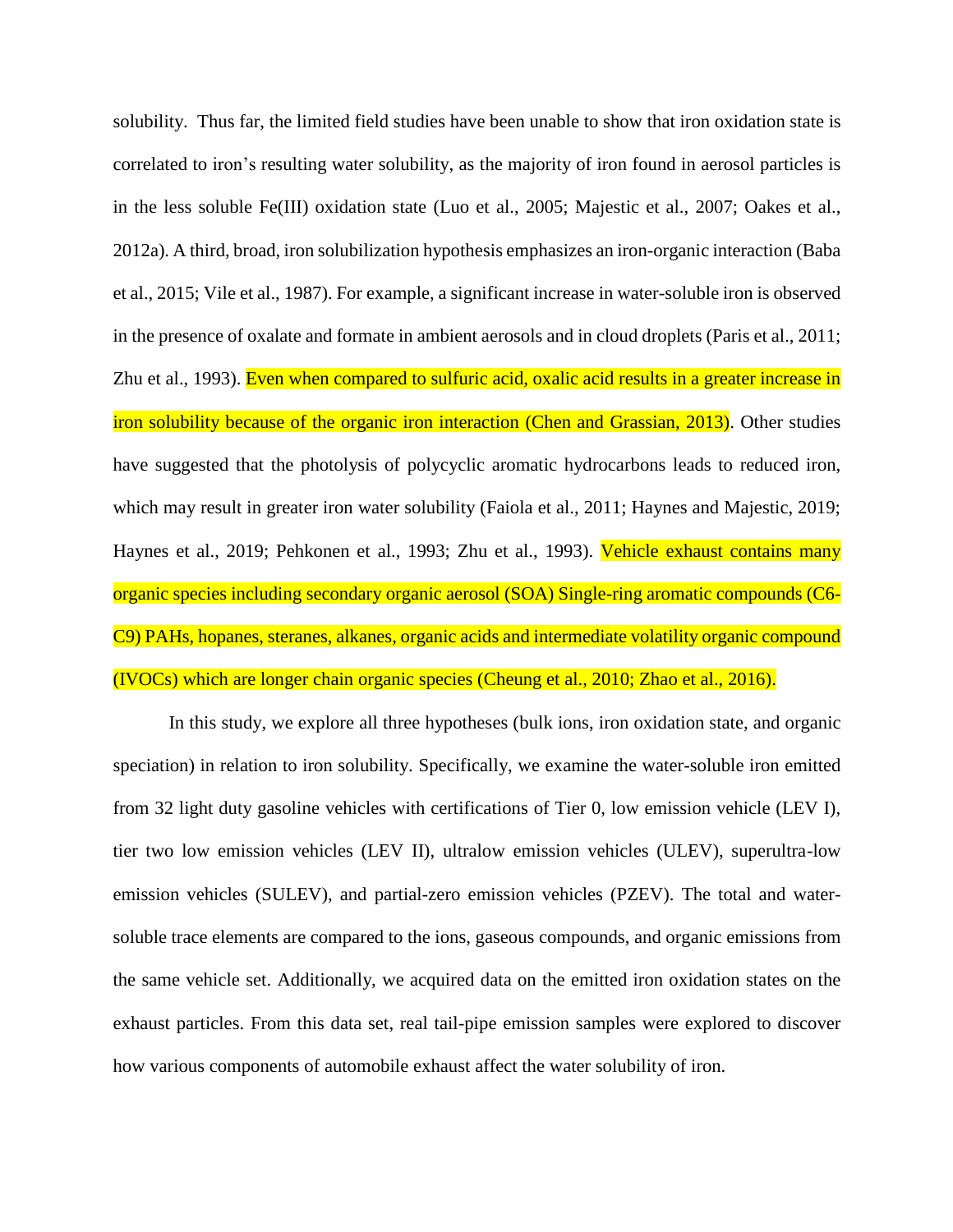#### 2. Materials and Methods

#### 2.1. Sample Collection

Exhaust samples from 32 gasoline vehicles were collected at the California Air Resources Board (CARB) Haagen-Smit laboratory over a six-week period. Standard emission test results from this campaign have been reported previously (Saliba et al., 2017). A description of the dynamometer, emission dilution system, and instrumentation used in the vehicle set up is provided elsewhere (May et al., 2014; Saliba et al., 2017). Briefly, each vehicle was tested on a dynamometer using the cold-start Unified California (UC) Drive Cycle or the hot start Modal Arterial Cycle 4. Emission samples were collected using a constant volume sampler from which a slipstream of dilute exhaust was drawn at a flow rate of 47 L min<sup>-1</sup>. Particle phase emissions were collected using three sampling trains operated in parallel off of the end of the CVS dilution tunnel. Train 1 contained a Teflon filter (47 mm, Pall-Gelman, Teflo R2PJ047). Train 2 contained two quartz filters (47 mm, Pall-Gelman, Tissuquartz 2500 QAOUP) in series. Train 3 contained an acid-cleaned Teflon filter followed by a quartz filter (47 mm, Teflo, Pall Life Sciences, Ann Arbor, MI) and the flow rate was 0.5 L min-1 through each Tenax tube. The particulate exhaust emissions were then collected on the pre-cleaned Teflon filters. The Teflon filters were stored in a freezer until extraction and analysis was performed. Filter holders were maintained at  $47^{\circ}$ C during sampling as per the CFR86 protocol.

The vehicles were recruited from private citizens, rental car agencies, or part of the Air Resource Board fleet. The vehicles tested were categorized by model years (1990-2014), vehicle type (passenger car and light-duty trucks), engine technologies (GDI and PFI), emission certification standers (Tier1 to SULEV), make, and model. All vehicles were tested using the same commercial gasoline fuel which had a 10 % ethanol blend and a carbon fraction of 0.82 (Saliba et al., 2017).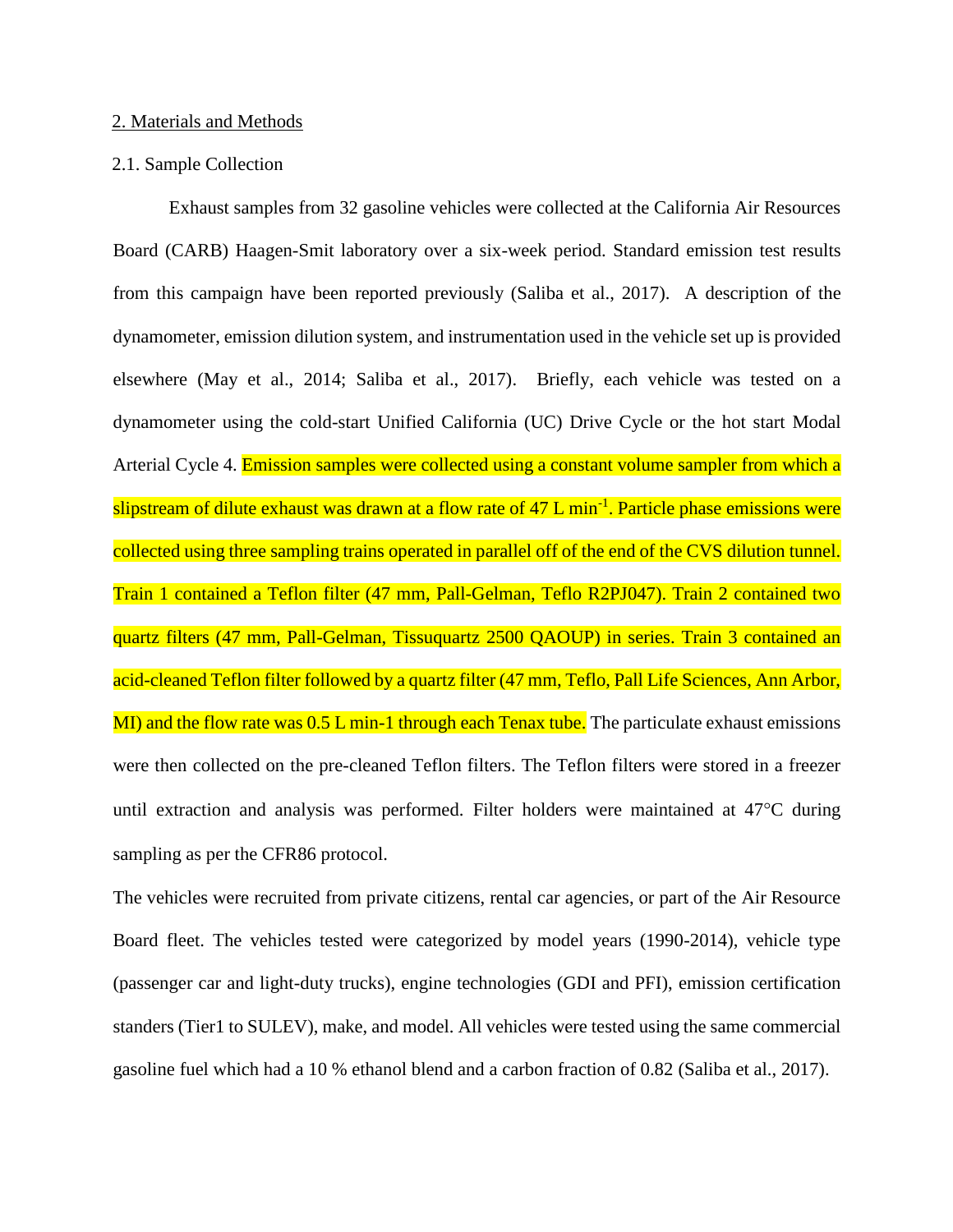Gases (CO, CO<sub>2</sub>, CH<sub>4</sub>, NO, and NO<sub>2</sub>) and total hydrocarbons (THC) were collected into heated Tedlar bags by UC Drive Cycles. Analysis of CO and  $CO<sub>2</sub>$  was measured by nondispersive infrared detectors (IRD-4000), CH<sub>4</sub> by gas chromatography, with detection by a flame ionization detector  $(FID)$ , NO<sub>x</sub> by chemiluminescence (CLD 4000) and THC by FID (Drozd et al., 2016; Saliba et al., 2017). The Teflon filter in Train 1 was analyzed by ion chromatography for water-soluble anions and cations and **procedure for these data presented elsewhere** (Hickox et al., 2000). Train 2 included two parallel sets of Tenax-TA sorbent tubes (Gerstel) downstream of the Teflon filter. The first set was 2 tubes connected in parallel. One of these tubes was used to collect emissions during the cold start phase of UC (the first five minutes, commonly referred to as bag 1). The other tube was used to sample emissions during the combined hot-running and hot start phases of the UC (bags 1 and 2). The second set of sorbent tubes was connected in series to collect emissions over the entire UC test. The Teflo filter in Train 3 was used for total and water-soluble trace element analysis and particle-bound iron oxidation state and is the focus of this study.

#### 2.2. Materials Preparation

All vessel cleaning and analytical preparation for the trace elements was performed under a laminar flow hood with incoming air passing through a high efficiency particulate air (HEPA) filter. All water used was purified to 18.2 MΩ-cm (Milli-Q Thermo-Fisher Nanopore). Fifteen and 50 mL plastic centrifuge vials, Petri dishes (Fisher), Teflon forceps (Fisher), syringe (Fisher), nitro cellulose paper (Fisher), and syringe cases (Life Sciences Products) were prepped by an acid cleaning process. For the plastic centrifuge vials, Petri dishes, Teflon forceps, syringe, and syringe cases this involved 24-hour soaks in a 10% reagent grade nitric acid bath followed by 10% reagent grade hydrochloric bath then a 3% trace metal grade nitric acid (Fisher) resting bath with MQ rinses before, after and between each step. The nitro cellulose paper was cleaned by soaking in 2%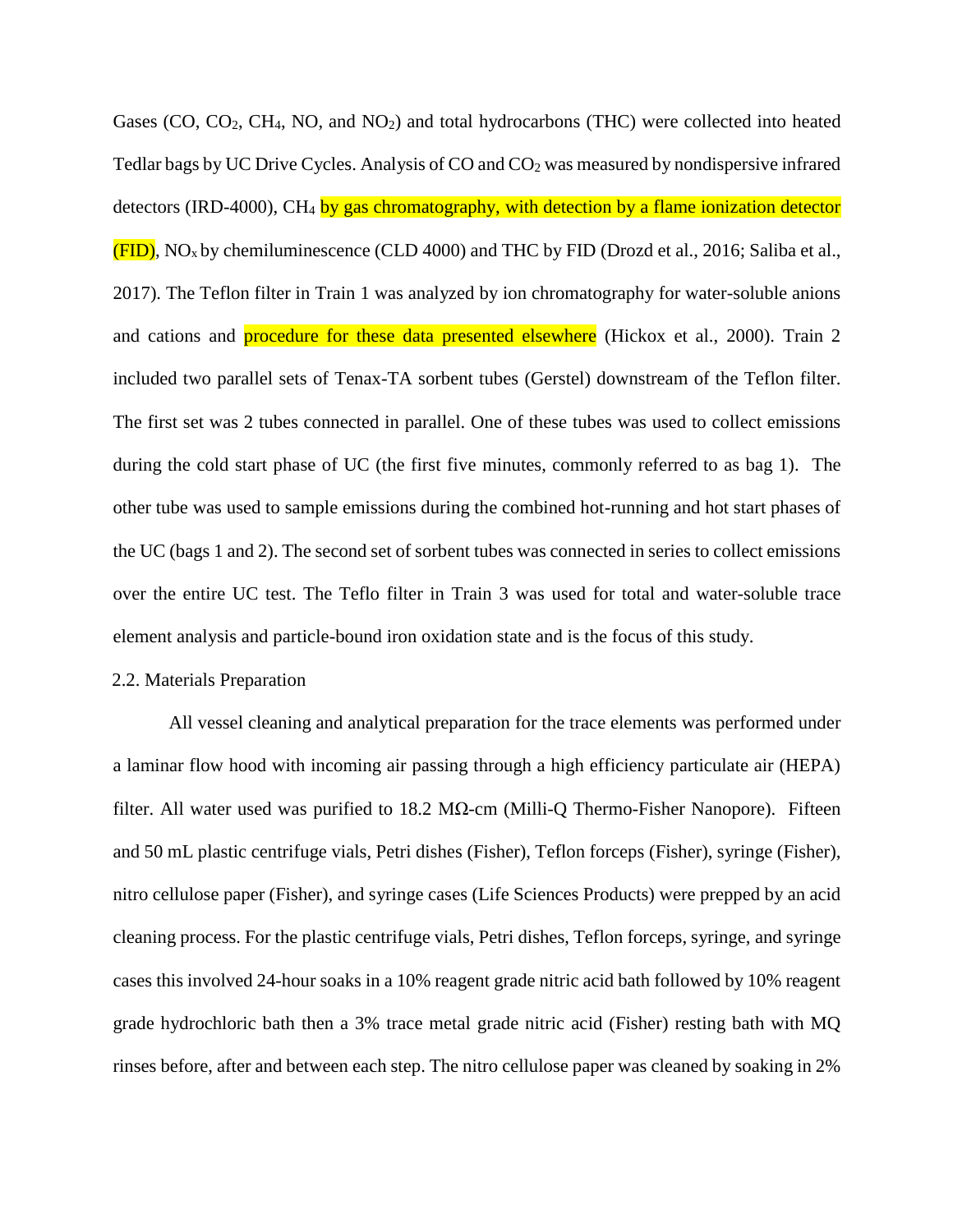HCl for 24 hours then rinsing with MQ water. Then, 2% HCl and MQ water were pushed through the filter. Teflon beaker liners were cleaned by an acetone rinse, then an overnight bath of 100% HPLC-grade acetonitrile and a final overnight bath of 5% trace-metal grade nitric acid. 0.20 micron syringe filters (Whatman, Marlborough, MA) were prepared with 10% trace-metal grade hydrochloric acid, MQ water and 5% nitric acid rinse.

The 47 mm Teflon filters were cleaned by submerging them in 10% trace metal grade nitric acid and rinsing with MQ water. The filters were then stored in the acid cleaned Petri dishes and sealed with Teflon tape for storage.

### 2.3. Water-soluble metals sample preparations

Water-soluble elements were extracted for 2 hours from the Teflon filter on a shaker table in 10 mL of MQ water. The water extract was filtered with  $2 \mu m$  pore size nitro cellulose filters. The Teflon filter and the nitro cellulose filters were saved for total metals digestion. The watersoluble element extract was acidified to 5% trace-metal grade nitric acid and 2.5% trace-metal grade hydrochloric acid to be analyzed by inductively coupled plasma mass spectrometry (ICP-MS, Agilent 7700).

### 2.4. Sample preparation for total elemental analysis

After the polymethylpentene ring was removed from the Teflon filters and  $\sim$ 3% of the filters were measured and cut using a ceramic blade and saved for X-ray absorption near edge structure (XANES) spectroscopy, then the water-soluble elements were extracted, and lastly the polymethylpentene ring was removed from the Teflon filters. The Teflon and the nitro cellulose filters for each sample were placed together into a microwave digestion vessel. To each digestion vessel, 750 µL of concentrated trace metal grade nitric acid, 250 µL of concentrated trace grade hydrochloric acid, 100  $\mu$ L of concentrated trace grade hydrofluoric acid, and 100  $\mu$ L of 30%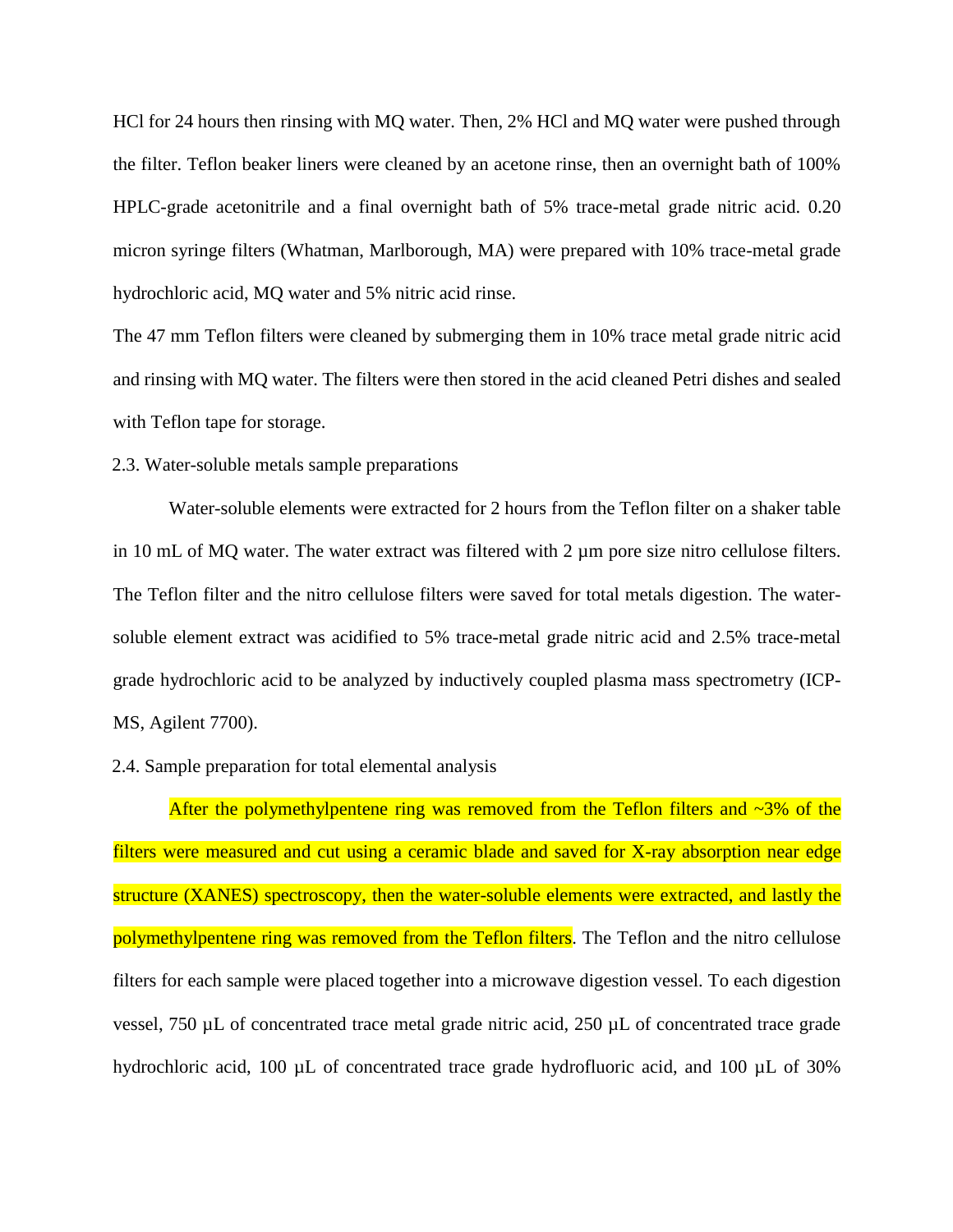hydrogen peroxide was added. These samples were digested (Ethos EZ, Milestone Inc) according to the following a temperature program: 15-minute ramp to 200  $^{\circ}$ C, then held at 200  $^{\circ}$ C for 15 minutes, and a 60-minute cooling period.(Cartledge and Majestic, 2015) The samples were cooled to room temperature for 1 hour and the solution was diluted to 15 mL with MQ water and analyzed via ICP-MS.

#### 2.5. Elemental analysis

Blank filters and standard reference materials (SRMs) were digested alongside the exhaust samples using the same digestion process described above. Three SRMs were used to address the recoveries of our digestion process: urban particulate matter (1648a, NIST), San Joaquin Soil (2709a, NIST), and Recycled Auto Catalyst (2556, NIST). The recoveries of the SRMs were between 80-120%. The elements analyzed included Na, Mg, Al, K, Ca, Ti, V, Cr, Mn, Fe, Co, Ni, Cu, Zn, As, Se, Rb, Sr, Mo, Rh, Pd, Ag, Cd, Sb, Cs, Ba, Ce, Pt, Pb, U. Indium (~1 ppb) was used as an internal standard and a He collision cell was used to remove isobaric interferences.

#### 2.6. XANES Spectroscopy

X-ray absorption near-edge structure (XANES) and micro X-ray fluorescence (μXRF) data for 16 vehicle exhaust samples were collected at the Advanced Light Source Microprobe beamline (10.3.2), Lawrence Berkeley National Laboratory, Berkeley, CA (Marcus et al., 2004). To locate iron spots on the filters, a broad  $\mu XRF$  elemental map of each sample was acquired at 10 keV using 12  $\mu$ m by 12  $\mu$ m pixel size and 50 ms dwell time per pixel.  $\mu$ XRF spectra were simultaneously recorded on each pixel of the map. Iron oxidation state and iron-bearing phases were investigated using iron K-edge extended XANES. The spectra were recorded in fluorescence mode by continuously scanning the Si (111) monochromator (Quick XAS mode) from 7011 to 7415 eV. The data were calibrated using an iron foil with first derivative set at 7110.75 eV (Kraft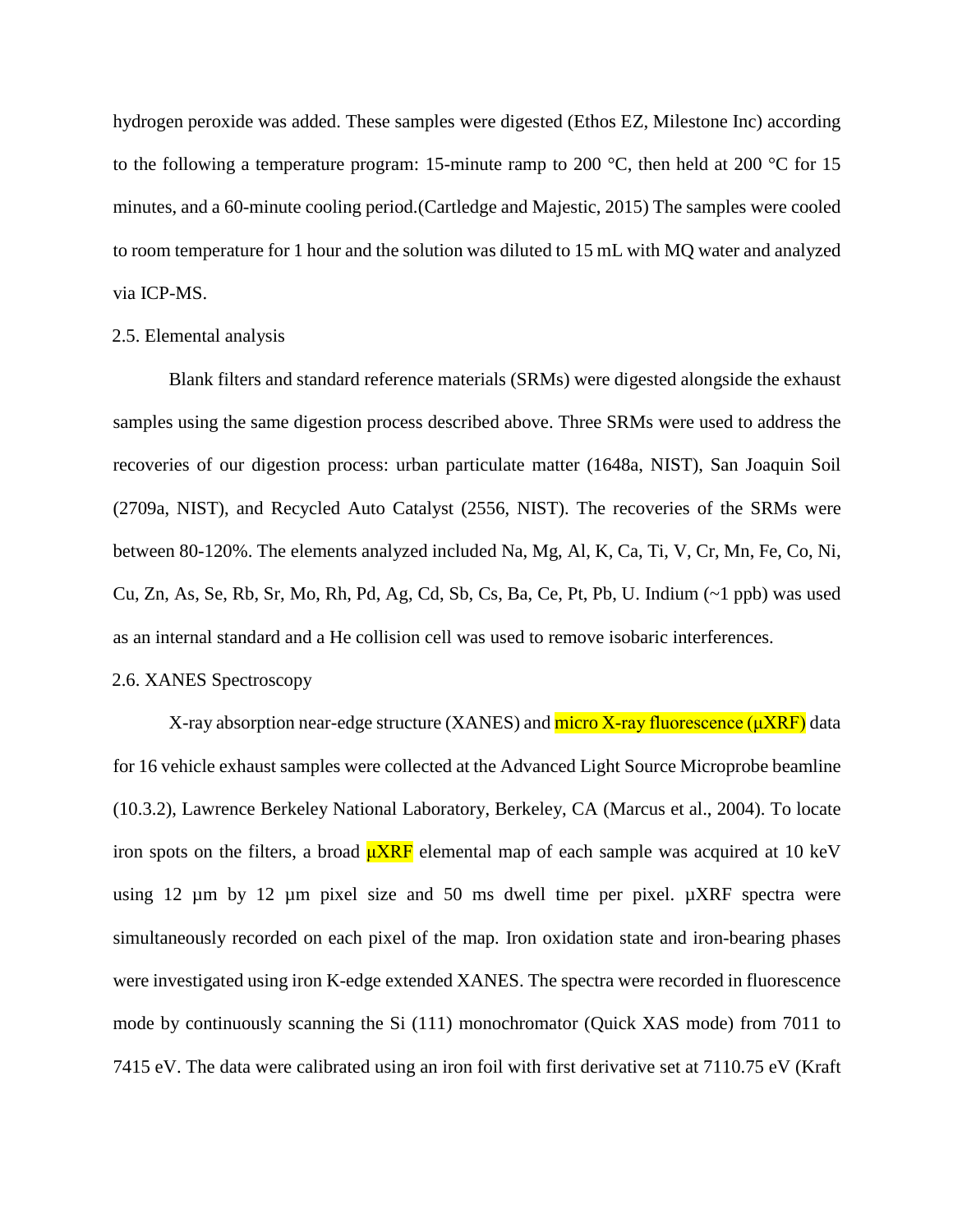et al., 1996). All data were recorded using a seven-element solid state Ge detector (Canberra, ON). The spectra were deadtime corrected, deglitched, calibrated, pre-edge background subtracted and post-edge normalized using a suite of LabVIEW custom programs available at the beamline (Marcus et al., 2008). To rapidly survey iron oxidation state, a valence scatter plot was generated from normalized XANES data using a custom Matlab code and a large database of iron standards (10.3.2 XAS database) (Marcus et al., 2008). Least-square linear combination fitting (LCF) was subsequently performed in the range 7090 to 7365 eV to confirm iron valence and further identify the major mineral groups present. The best fit was chosen based on 1) minimum normalized sumsquare value (NSS=100×[ $\sum (\mu_{exp} - \mu_{fit})^2 / \sum (\mu_{exp})^2$ ]), where the addition of a spectral component to the fit required a 10% or greater improvement in the NSS value, and 2) on the elements detected in the µXRF spectrum recorded on each XANES spot. The uncertainty on the percentages of species present is estimated to be  $\pm 10\%$ .

#### 2.7. Organic Speciation

A subset (10) of the 32 samples were quantified for IVOC using electron impact ionization with methods similar to that of Zhao et al., except adapted for GCxGC methods (Zhao et al., 2015, 2016). IVOC material was classified into three categories: aliphatic, single ring aromatic (SRA), and polar (Drozd et al., 2019). Classification within these three classes of compounds was determined by differences in second dimension retention time (polarity space) and by mass spectral characteristics in our GCxGC-MS analysis. All three classes of compounds were quantified by either compound specific calibration using known standards or relating total ion chromatogram (TIC) signals to calibration standards of similar volatility and polarity. In GCxGC, the TIC signal corresponds to a blob, or a region in volatility and polarity retention space. The GC-Image software package was used to create blobs from 2D chromatograms. Compounds were quantified by relating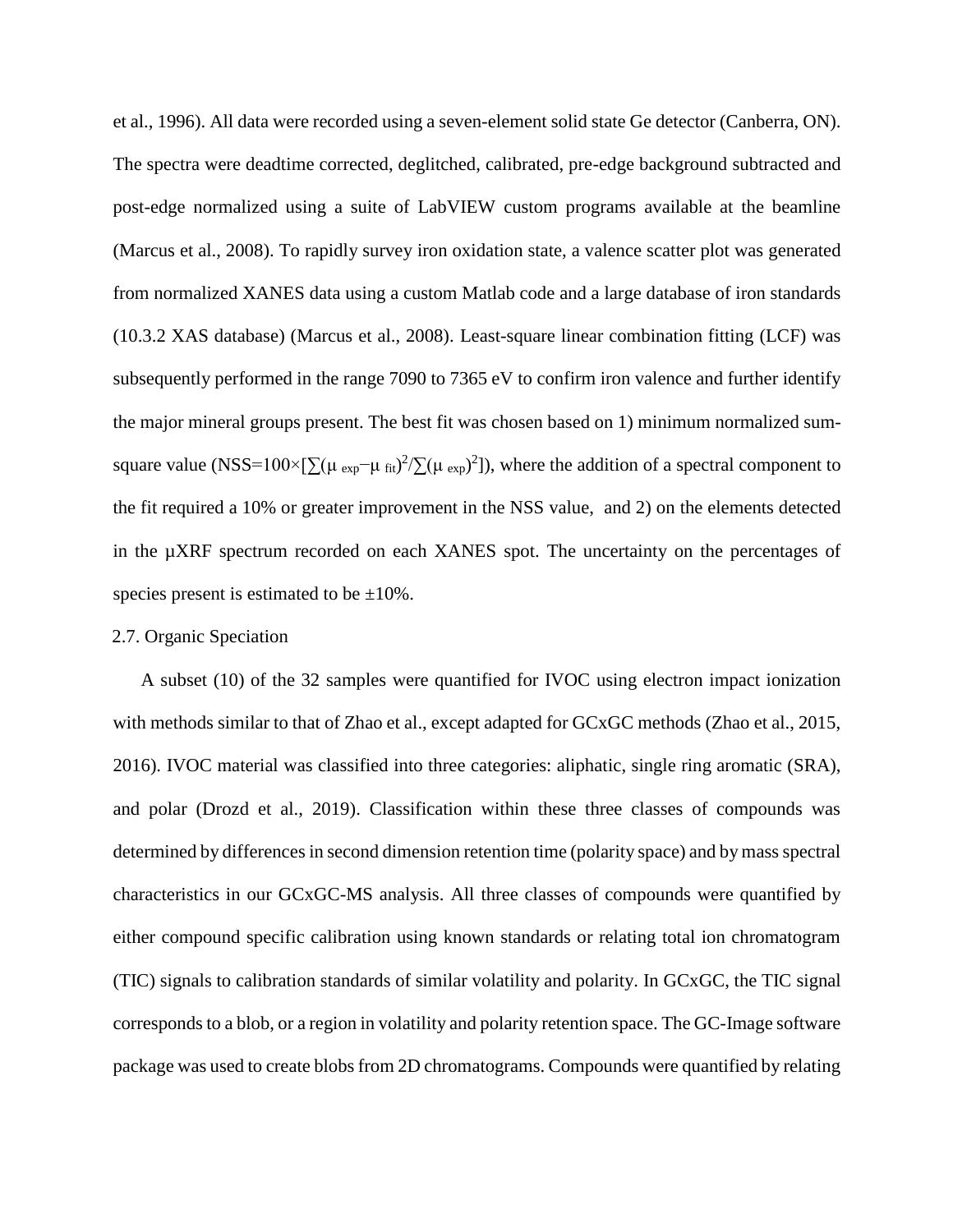their TIC signal to that of the nearest standard in terms of polarity and volatility. Volatility bins were defined that are evenly spaced with their center elution times corresponding to each *n*-alkane. TIC blobs were quantified using the calibration for the available standard of similar polarity in the same volatility bin.

### 2.8. Emission Factor Calculations

Emissions data are presented as fuel-based emission factors (EF). Emission factors are calculated as the amount of analyte emitted by mass per gram of fuel emitted.

$$
EF_i(g g - fuel^{-1}) = \Delta m_i \frac{x_c(g)}{\Delta CO_2(g) + \Delta CO(g) + \Delta THC(g)}
$$

∆CO2, ∆CO, and ∆THC are the background corrected carbon concentration of CO2, CO, and THC (Drozd et al., 2016; Goldstein et al., 2017), respectively.  $x_c$  is the fuel carbon mass fraction of 0.82. ∆m<sup>i</sup> is the blank subtracted concentrations of species *i*.

#### 2.9. Naphthalene and Iron Benchtop Study

To better understand the production of soluble iron during the water extraction process, a benchtop study was performed using three varying forms of iron with naphthalene. The iron stock solutions/suspensions included: 1) standardized San Joaquin soil (NIST SRM 2709a) containing 25 ppm total iron (soluble + insoluble) iron to determine the effects of crustal iron, 2) iron(II) sulfate to a concentration of 25 ppm to examine the effect of a soluble iron(II) source, and 3) iron(III) sulfate to examine a source of soluble iron(III). In parallel, 100 mg of naphthalene crystals were added to 200 mL of MQ water. For the experiment, 99 mL of the naphthalene suspension and 1 mL of the iron suspension were added to Teflon liners (250 ppb iron total), which were inserted into a jacked glass beaker temperature controlled to 25 °C. After 16 hr of stirring, 2 ml were filtered (0.2 μm) and acidified to 5% nitric acid. Soluble iron released from the soil both in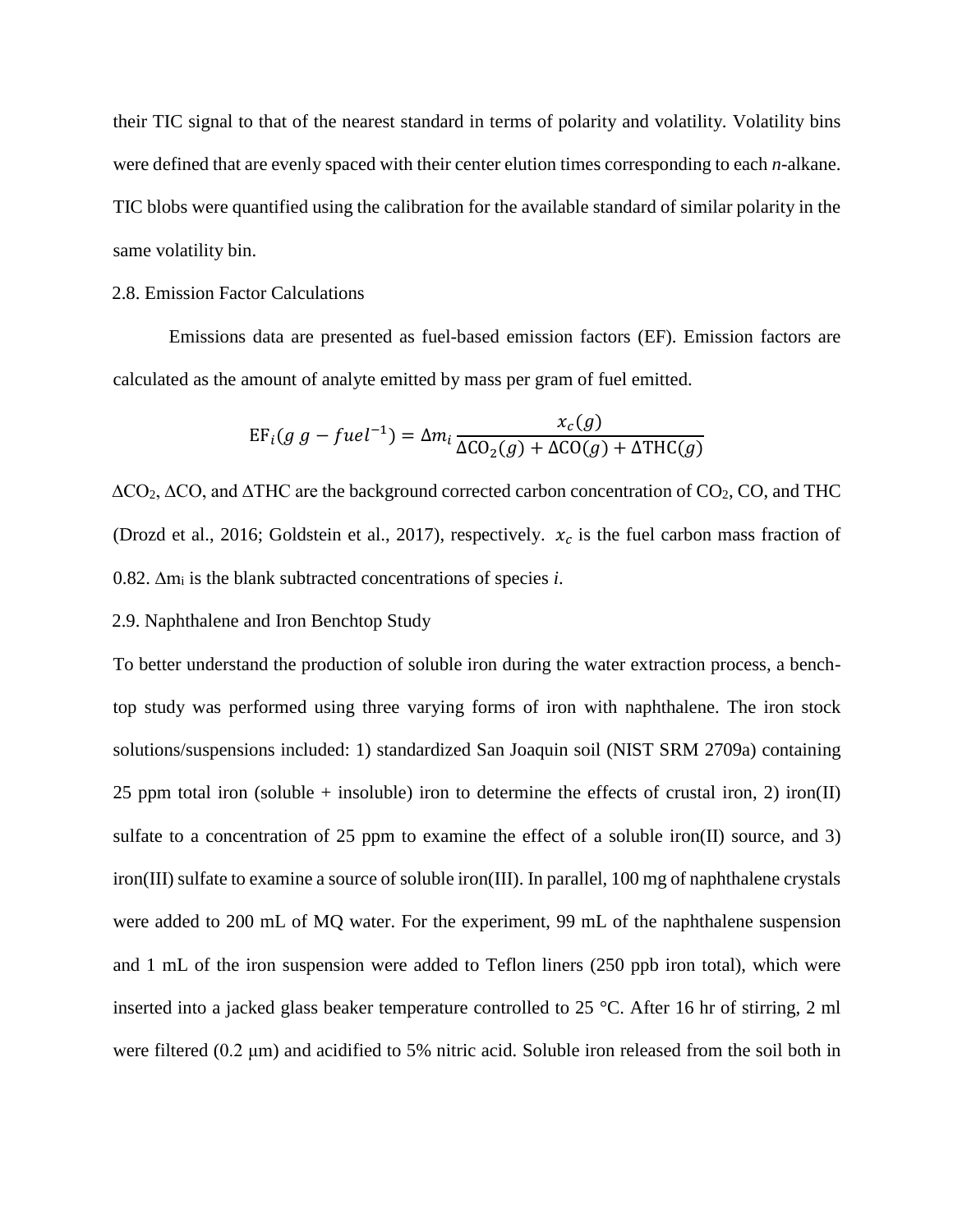the presence and absence of naphthalene was analyzed by ICP-MS. Chemical changes in naphthalene in the presence and absence of iron were monitored by HPLC.

### 3. Results and Discussion

#### *3.1. Total and water-soluble element exhaust concentrations*

## Table 1:

Emissions of ions, organic species, gaseous species, and EC/OC from these tests have been published previously (Drozd et al., 2016, 2019; Goldstein et al., 2017; Saliba et al., 2017). In order to obtain a better understanding of the factors that influence iron solubility, we compare these with the total elements, trace elements, and iron oxidation state measurements. Generally, the elements with the highest EF are the lighter crustal elements Ca, Al, and Fe, with average EF 200, 100, and 80  $\mu$ g kg-fuel<sup>-1</sup> (Table 1), respectively. Iron has the third highest average EF of all the elements and the highest of all transition elements, ranging from  $0 - 200 \mu$ g Fe kg-fuel<sup>-1</sup>. This is followed by three first row transition elements: Zn, Cu, and Ni with the respective average EF of 60, 20, and  $5 \mu g$  kg-fuel<sup>-1</sup>. Other notable elements include Rh, Pd and Pt, likely originating from the catalytic convertor, with the respective average EF of 0.05, 0.7, and 0.04  $\mu$ g kg-fuel<sup>-1</sup>. Toxic elements include Chromium, Lead, Molybdenum and Antimony with respective EF 5, 0.8, 5 and  $0.2 \,\mu$ g kg-fuel<sup>-1</sup>. A previous study has shown that various elements are enriched in used motor oil such as copper, zinc, manganese, iron and lead which could originate from engine wear (Majestic et al., 2009).

Table 1 also shows the EF for the water-soluble fraction of the trace elements. The watersoluble EF for iron ranges from 0-150  $\mu$ g kg-fuel<sup>-1</sup>; or 0-82% of the total. At 20  $\mu$ g kg-fuel<sup>-1</sup>, average water-soluble iron was the third largest EF of all elements. There were relatively high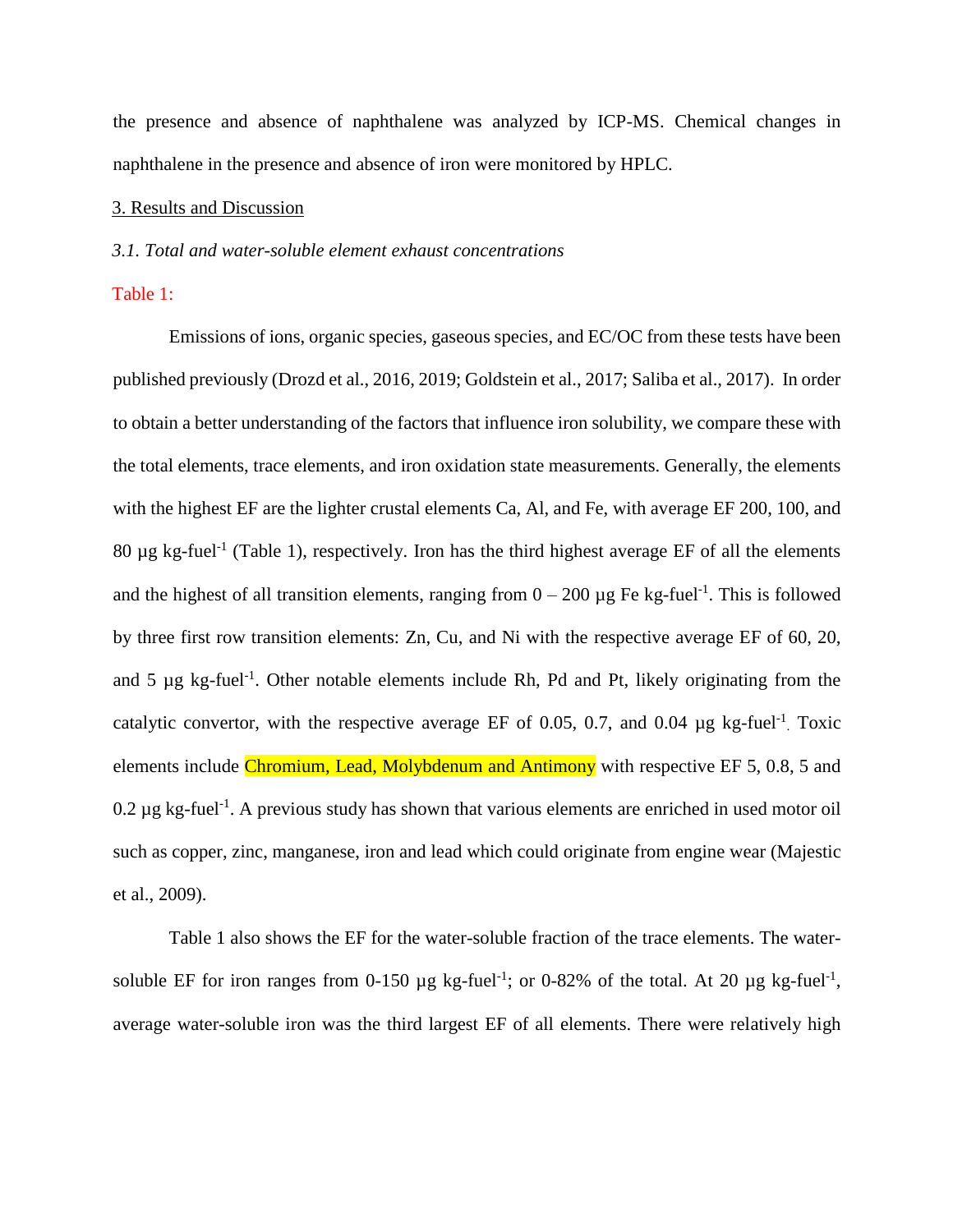emissions of a few other water-soluble elements such as Ca with an average EF of 200 µg kg-fuel-<sup>1</sup> and Zn with tailpipe emissions averaging 40  $\mu$ g kg-fuel<sup>-1</sup>.

Table 2:

Only a few studies report tailpipe emissions (i.e., dynamometer testing) of trace elements for diesel and gasoline-powered passenger cars and even fewer which have reported iron water Table 2 compares the average exhaust PM composition and trace elements in distance-based emission factors in this study to literature values for other passenger vehicles, including one diesel and three gasoline exhaust studies. For all elements, the distance-based emission factors were greater in the diesel cohort, relative to the gasoline vehicles. Compared to previous studies, the trace elements emitted from older gasoline passenger vehicles resulted in an order of magnitude higher emissions for all elements, except for aluminum, which only showed a factor of  $\sim$ 2 increase in older vehicles (Table 2). Iron shows a large range in the three studies of gasoline vehicles, ranging from 8.3-280  $\mu$ g km<sup>-1</sup>, compared to the 0-62  $\mu$ g km<sup>-1</sup> measured in this study.

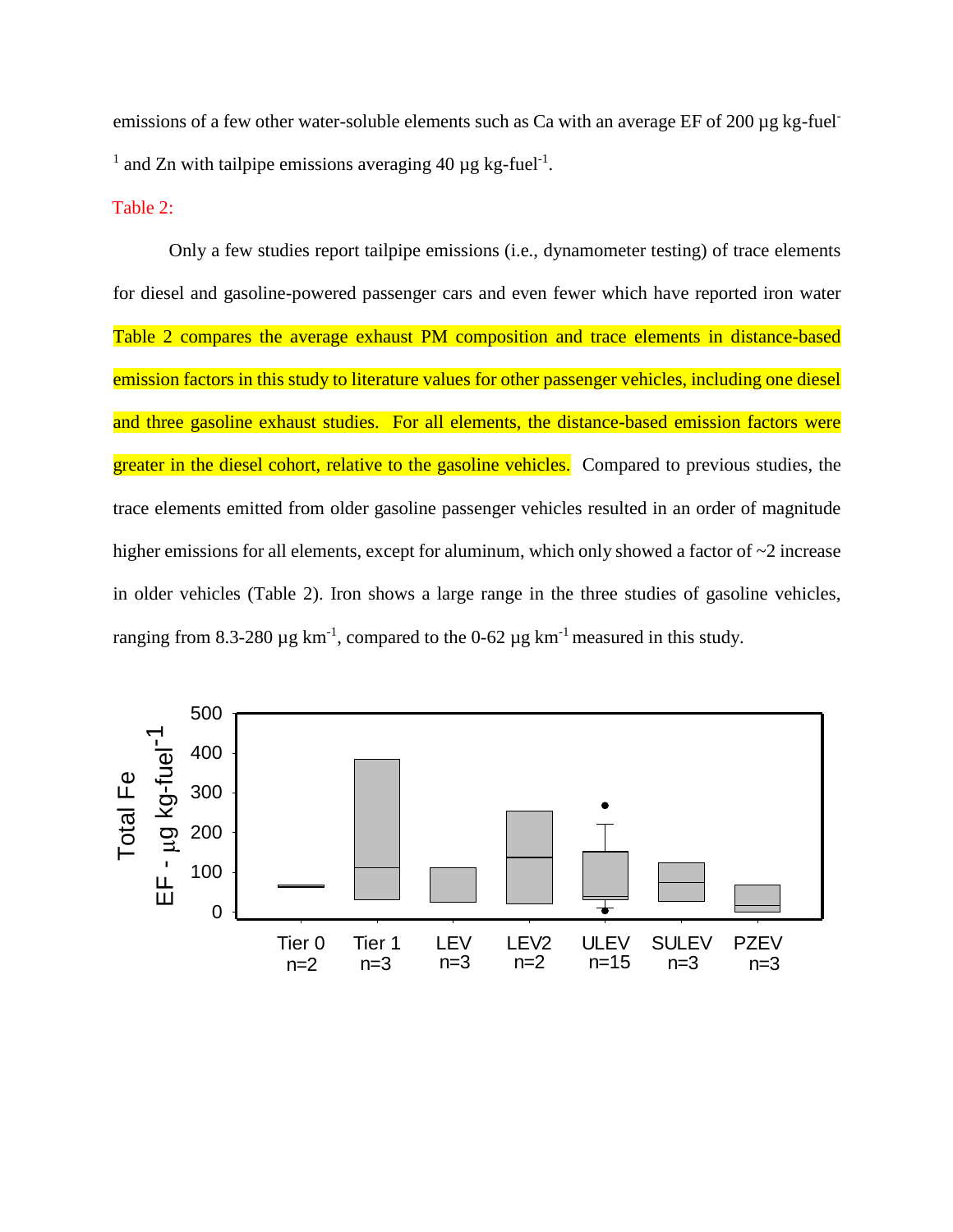Figure 1: Total iron from the 32 vehicles tested reported in EF ( $\mu$ g kg-fuel<sup>-1</sup>). The center black line represents the median value and the edges of the boxes represent the  $25<sup>th</sup>$  and  $75<sup>th</sup>$  percentiles while the whiskers extent are the  $10<sup>th</sup>$  and  $90<sup>th</sup>$  percentiles.



Figure 2: Water-soluble iron from the 32 vehicles tested reported in water-soluble iron fraction. The center black line represents the median value and the edges of the boxes represent the 25th and 75th percentiles while the whiskers are the 10th and 90th percentiles.

The large ranges in iron solubility of the previous studies led us to explore and compare the newer emission certification standard (Figure 1 and 2). Total iron did not trend strongly with emission certification standard, although, on average, total iron is less in the Tier 0 and LEV vehicles. Water-soluble iron shows a small average decrease of approximately 5  $\mu$ g kg-fuel<sup>-1</sup> between ULEV and SULEV vehicles, and a further average decrease for the PZEV vehicles of 3.9  $\mu$ g kg-fuel<sup>-1</sup>.

*3.2. Iron correlations with bulk exhaust components and iron oxidation state*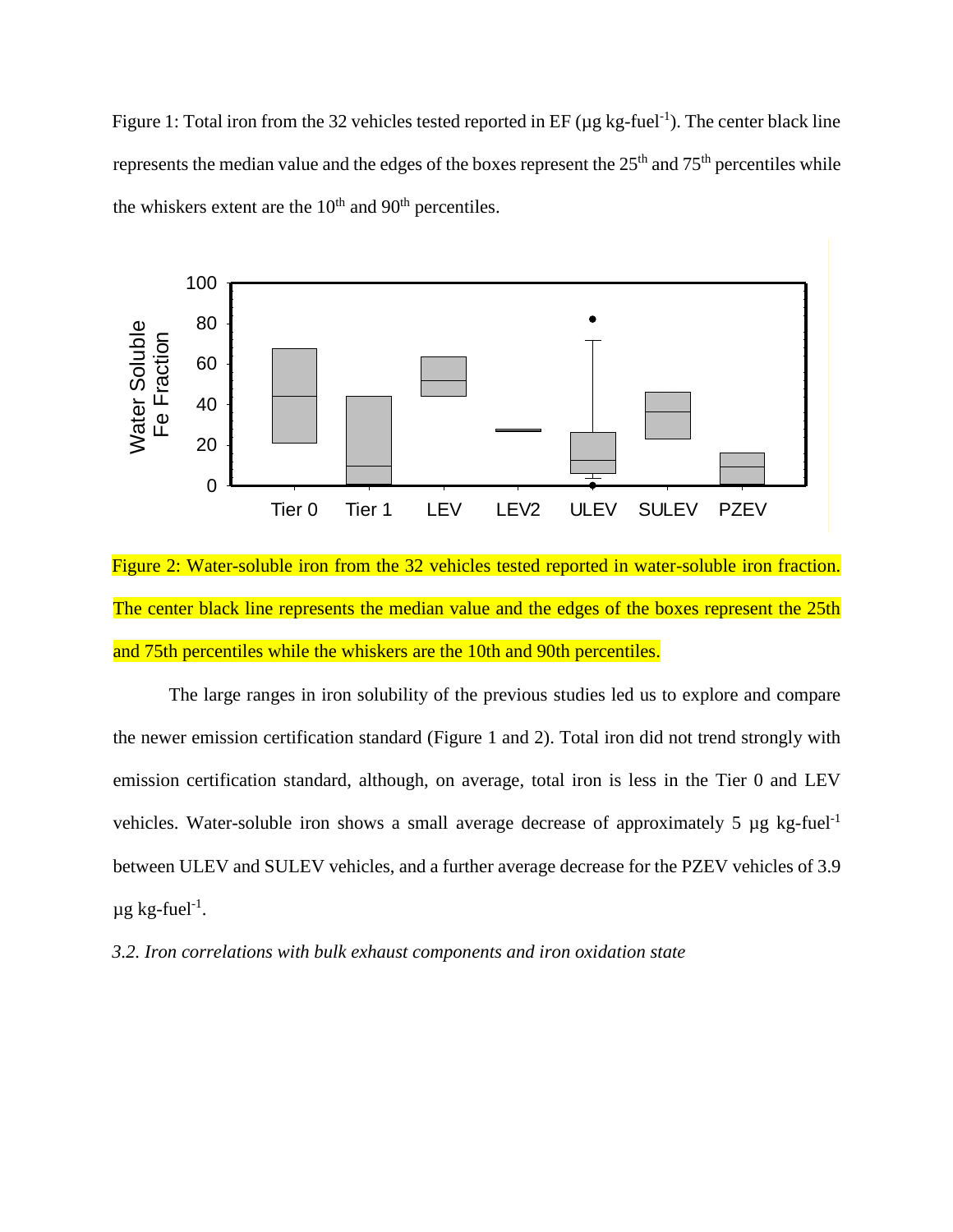

Figure 3: Linear correlation plots representing EF in mg kg-fuel-1 for sulfate and organic carbon  $(OC)$  in  $\mu$ g kg-fuel<sup>-1</sup> for water-soluble iron. Correlation lines and R2 values for all elements are shown.

To explore what factors and if any exhaust components are associated with the presence of water-soluble iron, linear regression analyses were used to compare soluble iron to different chemical species in the exhaust. Solubility from the direct exhaust was explored by comparing the EFs of both sulfate and nitrate to iron, and water-soluble iron was not correlated to either of these species (SI1 and Figure 3). The EFs for water-soluble iron and  $CO<sub>2</sub>$  showed no correlation, suggesting that overall fuel use was not an important factor for water-soluble iron production (SI1).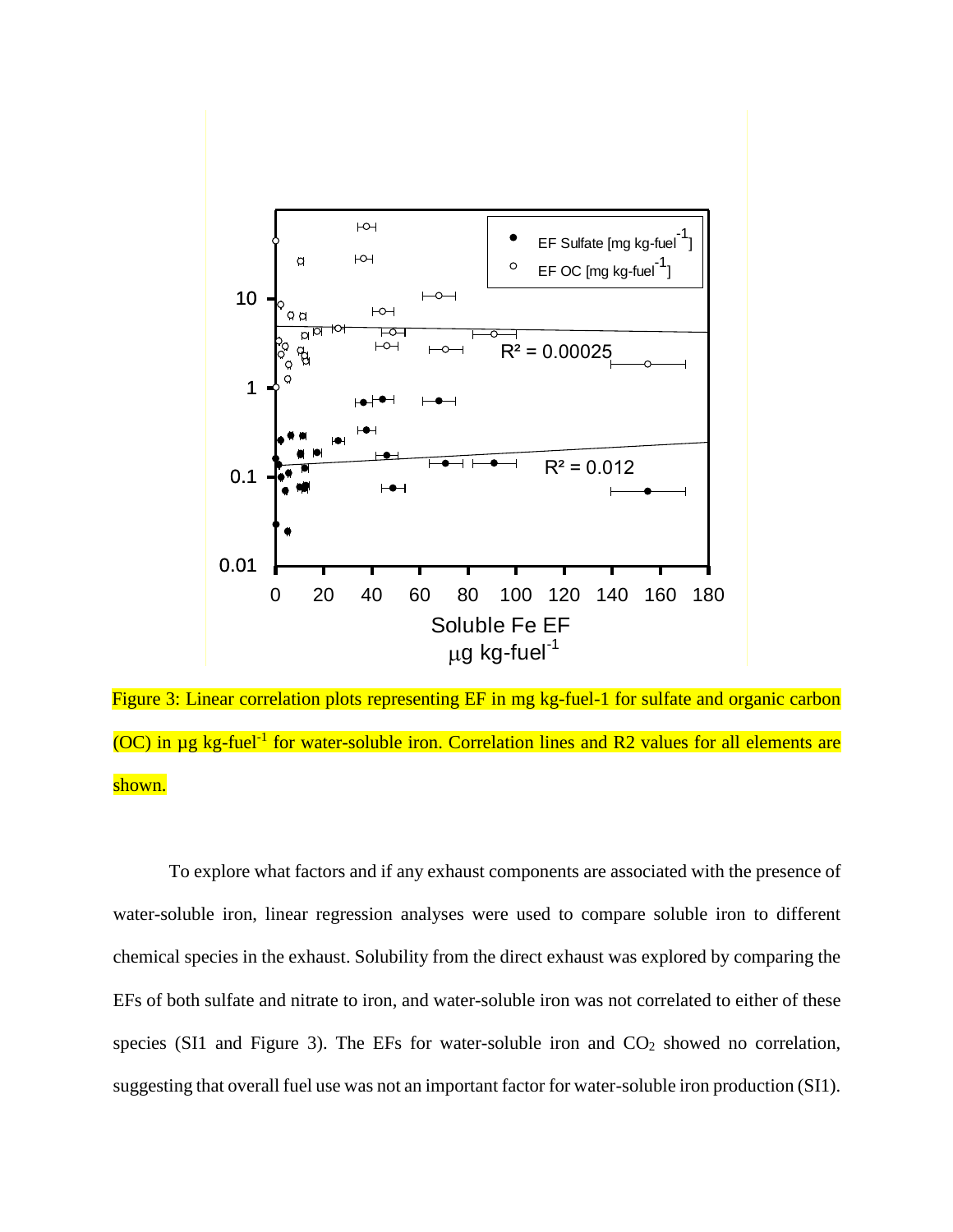Total iron was correlated to the water-soluble iron indicating the total amount of iron may have an impact on soluble iron (SI2). Finally, to evaluate if water-soluble iron and overall particulate carbon relate, the EFs for elemental carbon (EC) and organic carbon (OC) were compared to that of soluble iron and, again, no correlation was observed (SI1 and Figure 3).



Figure 4: Fe valence scatter plot generated from Fe K-edge XANES data where κ and µ are normalized absorbance values at 7113 eV and 7117.5 eV respectively. Empty black squares represent Fe standards of known valence while blue-filled stars represent vehicle exhaust samples.

As no correlation between water-soluble iron and bulk chemical species was observed (SI1 and SI3), the importance of the particle-bound iron oxidation state was investigated. Since Fe(II) is known to be more soluble than Fe(III), the expectation was that exhaust samples having a large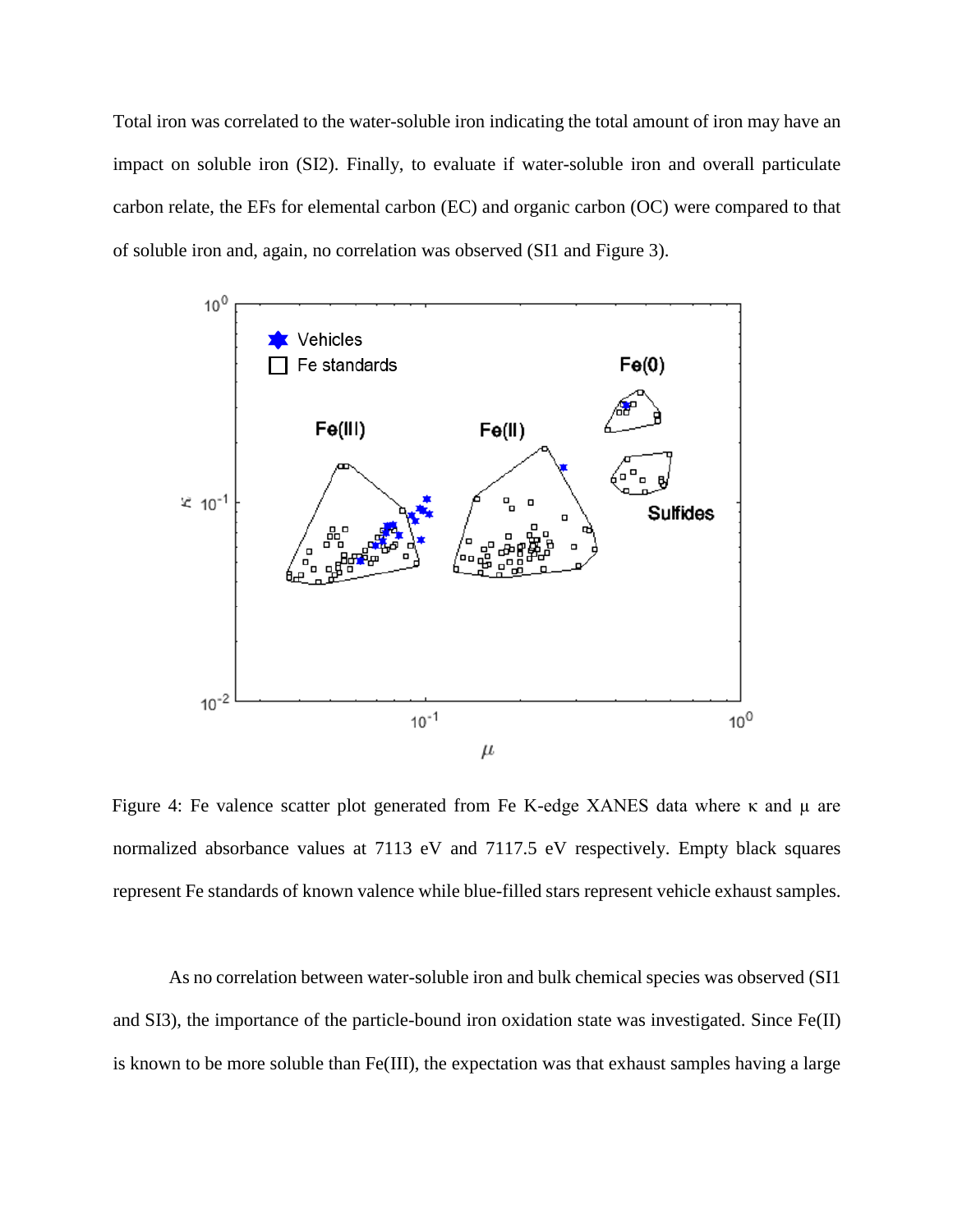Fe(II) character would have a greater iron solubility, relative to those containing Fe(III) or to Fe(0) (Stumm and Morgan, 1996). Figure 3 presents a scatter plot of the iron valence in 16 of the exhaust samples, compared with iron-bearing standards of known valence. This valence plot is generated from iron K-edge XANES data where parameters κ and µ are defined as normalized absorbance values at 7113 eV and 7117.5 eV, respectively. We observe that the exhaust-iron is primarily in the Fe(III) oxidation state, except for two vehicles: sample 11, dominated by Fe(0) and sample 15, containing a combination of Fe(0) and Fe(III) (SI4). Sample 11 is an extreme case, having 0 % iron solubility and highly elevated amount of EC at 305  $\mu$ g kg-fuel<sup>-1</sup> (study average = 78  $\mu$ g kg-Fuel<sup>-1</sup>). The presence of Fe(0) is consistent with high EC, as both observations suggest a lack of oxidation during the combustion and emission process. While the valence plot (Figure 3) put sample 15 as mostly Fe(II), the LCF actually showed that it was a mixture of Fe(0) and Fe(III). And, this sample contained only 10% water-soluble iron, less than the cohort average. The studywide solid phase iron oxidation state is primarily Fe(III) or mixed oxidation state (Fe(III) and Fe(0)) (see Figure 3), averaging about 30% water-soluble iron, well above the crustal background. LCF XANES fitting (SI4) showed Fe(III) oxides and oxyhydroxides as the dominant group, followed by Fe(III) sulfates and iron silicates (SI4). Hematite ( $\alpha$ -Fe<sub>2</sub>O<sub>3</sub>) and maghemite (γ- Fe<sub>2</sub>O<sub>3</sub>) were the most consistently detected Fe(III) oxides. Iron was detected in all samples, with Zn, Cr and Cu the main other elements detected in nearly all samples (detection of low-Z elements below sulfur or high-Z elements above zinc was not possible in our experimental conditions). Overall, these results strongly suggest that the main driver of water-soluble iron is not associated with the particle-bound iron oxidation state. Further investigation for the LCF XANES fitting showed that 34% of iron speciated was Fe(III)-oxyhydroxides associated with organic material leading to the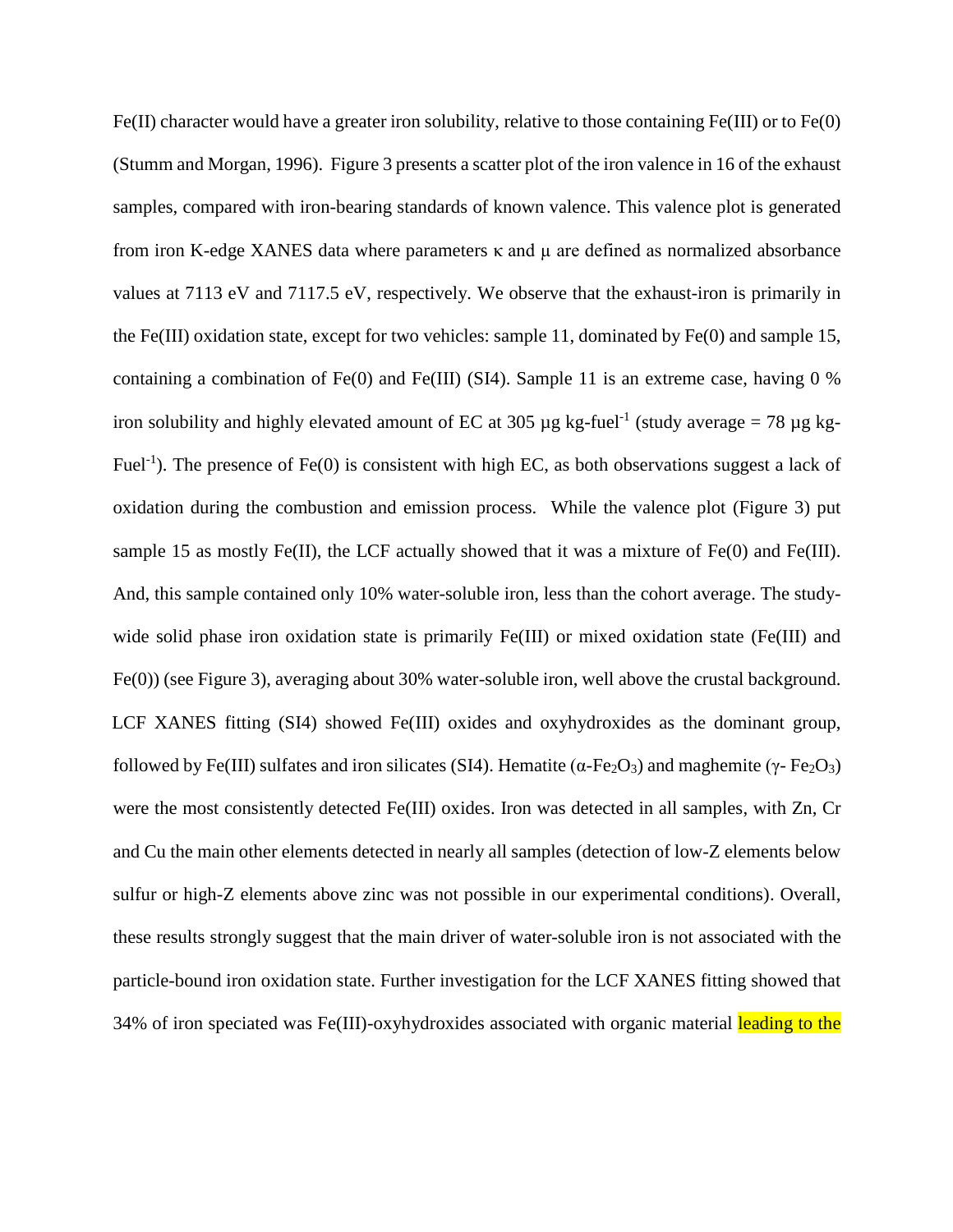investigation of organic species which resulted in a correlation to longer chain IVOC and naphthalene (SI6) (Haynes and Majestic, 2019).



*3.3. Iron solubility and speciated organics*

Figure 5: Scatter plots of water-soluble iron versus the sum of IVOCs reported in EF (g kg-fuel<sup>-1</sup>).

Finally, the relationship between water-soluble iron and speciated organics, specifically naphthalene and IVOCs, was examined. In contrast with all other measured parameters, Figure 4 shows relatively strong correlations between water-soluble iron and some of the IVOC species. Figure 4 presents the classifications which have the strongest correlation with water-soluble iron.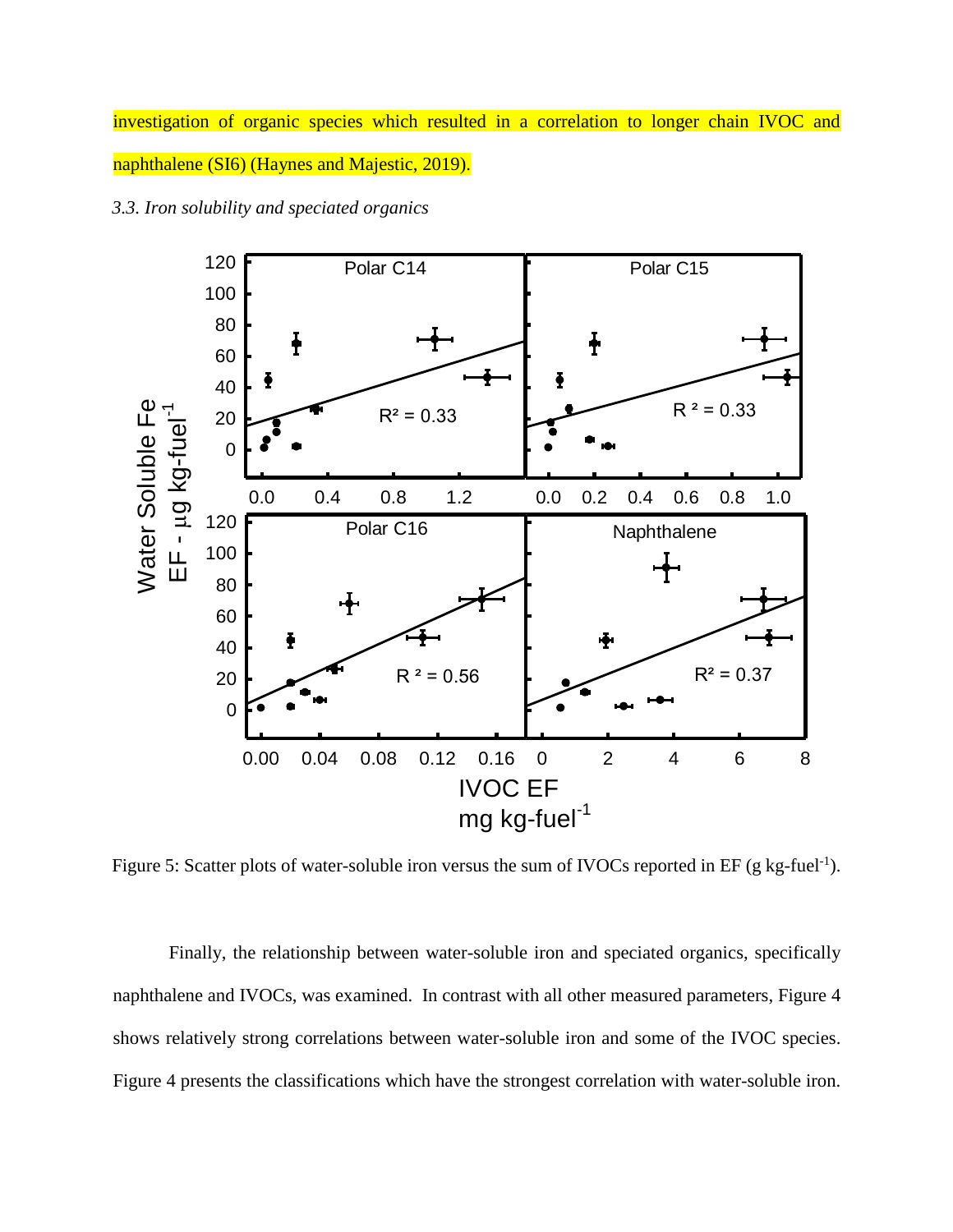Water-soluble iron relationships with other IVOCs can be found in the supplementary information (SI8). The correlation to water-soluble iron is highest for IVOC-polar species with 16 carbons ( $\mathbb{R}^2$ )  $= 0.56$ ). The variance of figure 4 could result from the fact that, in addition to the IVOCs, other factors also influence iron water solubility.

As water-soluble iron trends well with naphthalene and polar-IVOCs, but not with bulk EC or OC, it is highly suggestive that iron solubility from the direct emission samples is primarily dependent on interactions with the species of carbon present in the particles during the extraction process. To better understand these interactions, a preliminary laboratory study was conducted to explore both i) the effect of these organic compounds on iron solubility and ii) the effect of soluble iron on the oxidation of organic compounds during the extraction process. Specifically, when naphthalene was added to an insoluble iron source (a soil), iron solubility increased from 0.8 to 4.2 % of the total, or by a factor of ~5.5, showing that the addition of naphthalene, alone, can have a significant effect on iron water solubility and that this effect likely is important during the extraction process.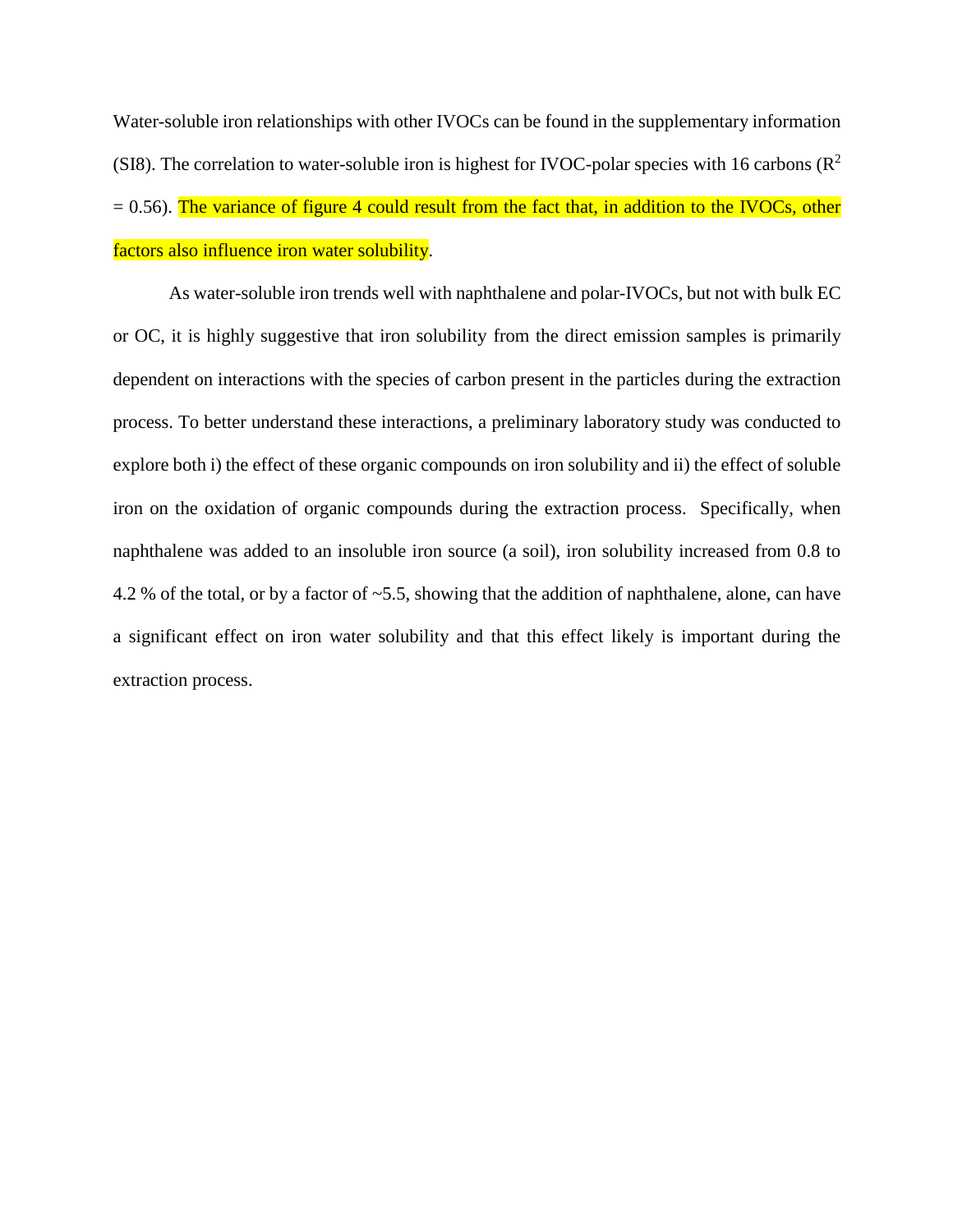

Figure 6: HPLC of resulting reaction between naphthalene and water-soluble iron. Phathalic acid at 12.5 minutes, phthalic anyhydride at 7.5 minutes, napthol at 15 minutes and naphthalene at 20 minutes. The column uses a C18 stationary phase on beads with 80Å pore size.

Lacking oxidized functional groups, naphthalene was not expected to chelate iron or to, otherwise, have the ability to increase iron solubility. Thus, we investigated what compounds are formed from naphthalene during these extractions. Figure 5 shows the new oxidized products formed from naphthalene during the water extraction. In the presence of soluble iron, HPLC retention time analysis shows the presence of phthalic acid (12.5 minutes), phthalic anhydride (7.5 minutes), and naphthol (15 minutes). The peaks at and below 5 min were not identified but, based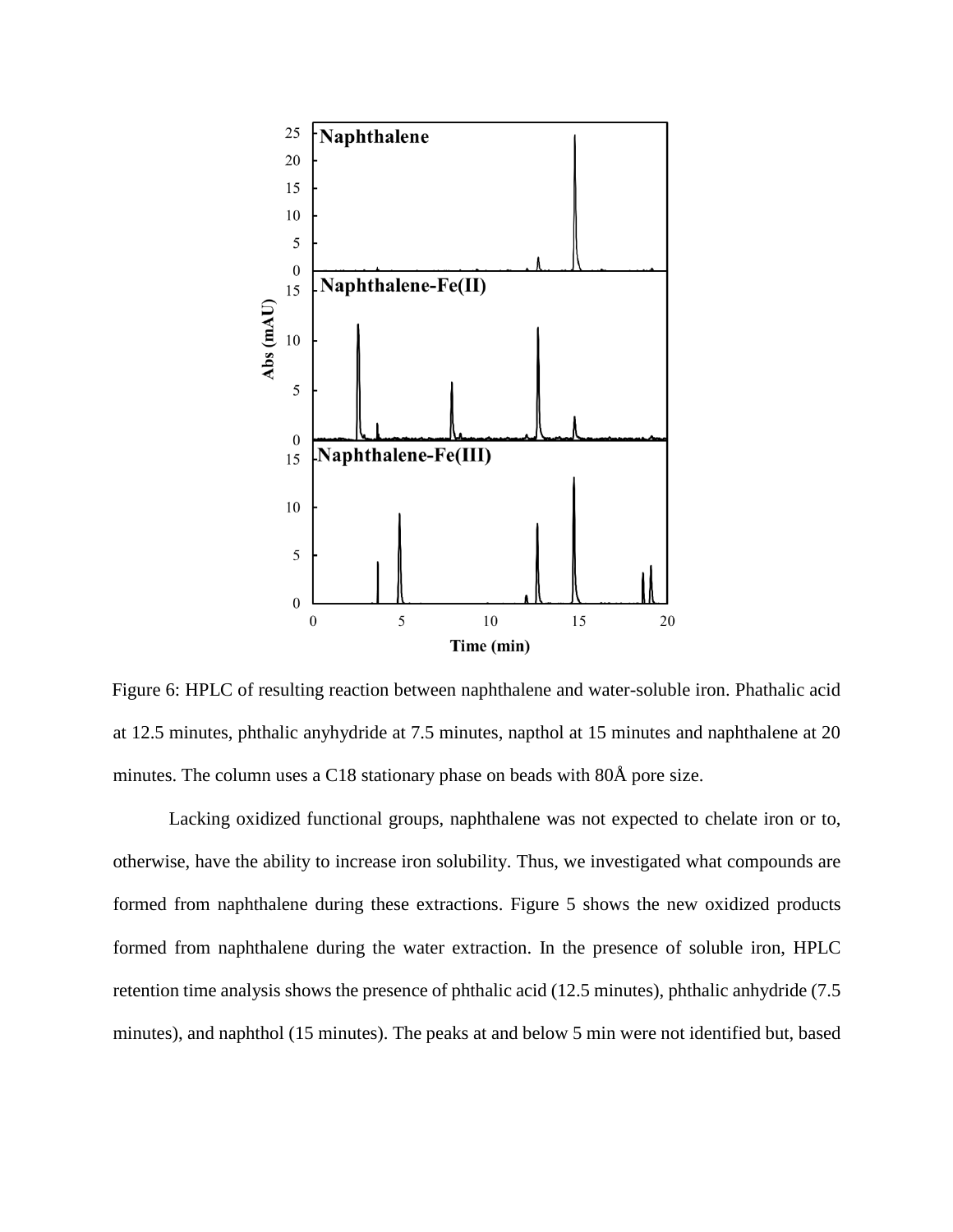on the retention times, these are thought to be low molecular mass, highly polar organic products and is consistent with other studies (Haynes et al., 2019)

#### *3.4. Iron-carbon interactions*

There are at least two methods in which organic compounds can lead to increased iron solubility: a) reduction of Fe(III) to Fe(II) or b) bringing soluble iron into solution via chelation. The first one is generally achieved by photochemistry (Pehkonen et al., 1993), which is not directly applicable to this study. The second, chelation, generally requires oxidized functional groups as shown in Figure 5. The extent of the ability for phthalic acid (a dicarboxylic acid) to chelate iron has not been reported, however, it is known that similar molecular mass organic diacids have significant ability to chelate iron, thus pulling it into solution (Paris and Desboeufs, 2013). Here, we suggest that the observed correlations between IVOC/naphthalene and water-soluble iron can be best explained with Fenton reactions, resulting in propagation of radical reactions (Pehkonen et al., 1993). As shown from the Fe XANES valance plot, the iron is predominately Fe(III) (Figure 4). In addition to the Fe(III), it has been shown that  $H_2O_2$  forms in  $PM_{2.5}$  water extracts and it been speculated that this formation is from various transition metals and/or quinones found in  $PM_{2,5}$ (Wang et al., 2012).

$$
Fe^{3+} + H_2O_2 \rightarrow Fe^{2+} + H^+ + HO_2^{\circ}
$$
  
\n
$$
HO_2^{\circ} \rightarrow H^+ + O_2^{\circ}^-
$$
\n(1)  
\n
$$
H_2O_2^{\circ} \rightarrow H^+ + O_2^{\circ}^-
$$
\n(2)

$$
H^{+} + O_{2}^{-} + Naphthalene \rightarrow Oxidized Naphthalene
$$
\n(3)

In the presence of  $H_2O_2$ , Fe(III) is known to undergo reaction (1) (Neyens and Baeyens, 2003; Pignatello et al., 2006), resulting in the formation of  $Fe(II)$  and  $HO<sub>2</sub>$  (Pignatello et al., 2006; Rubio-Clemente et al., 2014), which degrades into superoxide,  $O_2$ <sup>-</sup>, and  $H^+(2)$ . Superoxide has the ability to oxidize organic compounds, particularly aromatic structures (3) (Lair et al., 2008). The resulting structures of these oxidized compounds typically have two oxygen atoms, which could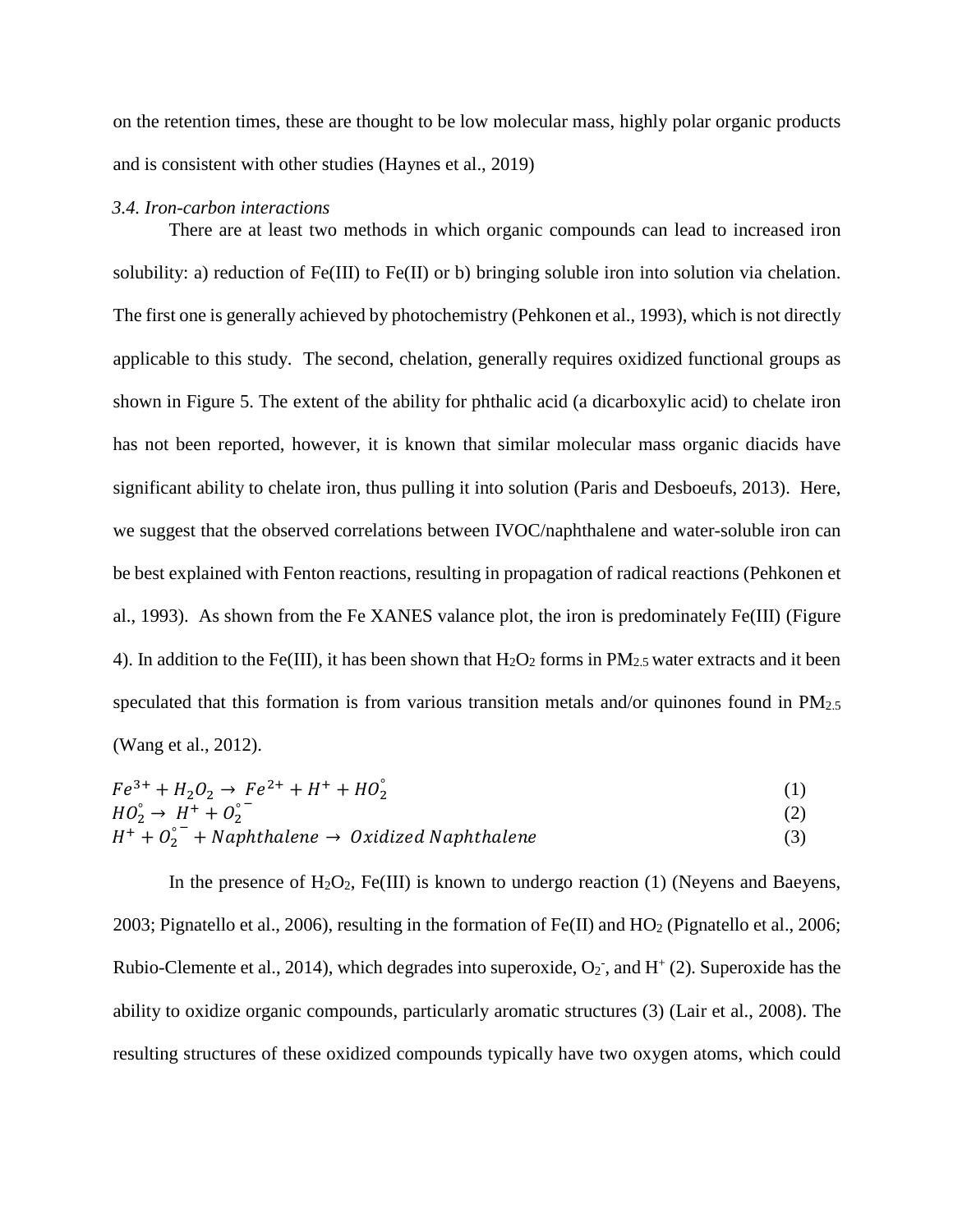be arranged in various functional groups (Lair et al., 2008; Rubio-Clemente et al., 2014), also observed from the HPLC chromatograms. Oxidized single ring aromatic structures have a strong affinity to iron and have the ability chelate iron into aqueous solution (Haynes and Majestic, 2019; Hosseini and Madarshahian, 2009). Based on the laboratory studies of naphthalene and solubleiron presented here, naphthalene and/or IVOC oxidation during the extraction process is the most likely path towards increased iron solubility in primary tailpipe emissions. This overall process suggests that Fe(III) is emitted though car exhaust though interaction with water and organics undergoes a Fenton like reaction and converted to Fe(II) and the iron is chelated by the resulting oxidized organics.

### 4. Conclusions

This study shows water-soluble iron is directly formed from vehicle exhaust and not correlated to sulfates. The results show that iron is solubilized in water by specific organic compounds present in automobile exhaust, and that soluble iron is not necessarily dictated by the overall OC content. Thus, the implication is that anthropogenic water-soluble iron is a result of chelation from specific organic compounds, likely their eventual aqueous reaction products. Although the mechanism of these aqueous transformations were not directly measured in this study, based on Fenton chemistry, the primary compounds are expected to be oxidized versions of naphthalene and/or IVOCs (Ledakowicz et al., 1999). Since these oxidation reactions occur fairly quickly (i.e., during the water extraction), further studies are of interest to better understand how these organic compounds interact with iron as it enters atmospheric waters and, also, the photochemical interactions between iron and organics.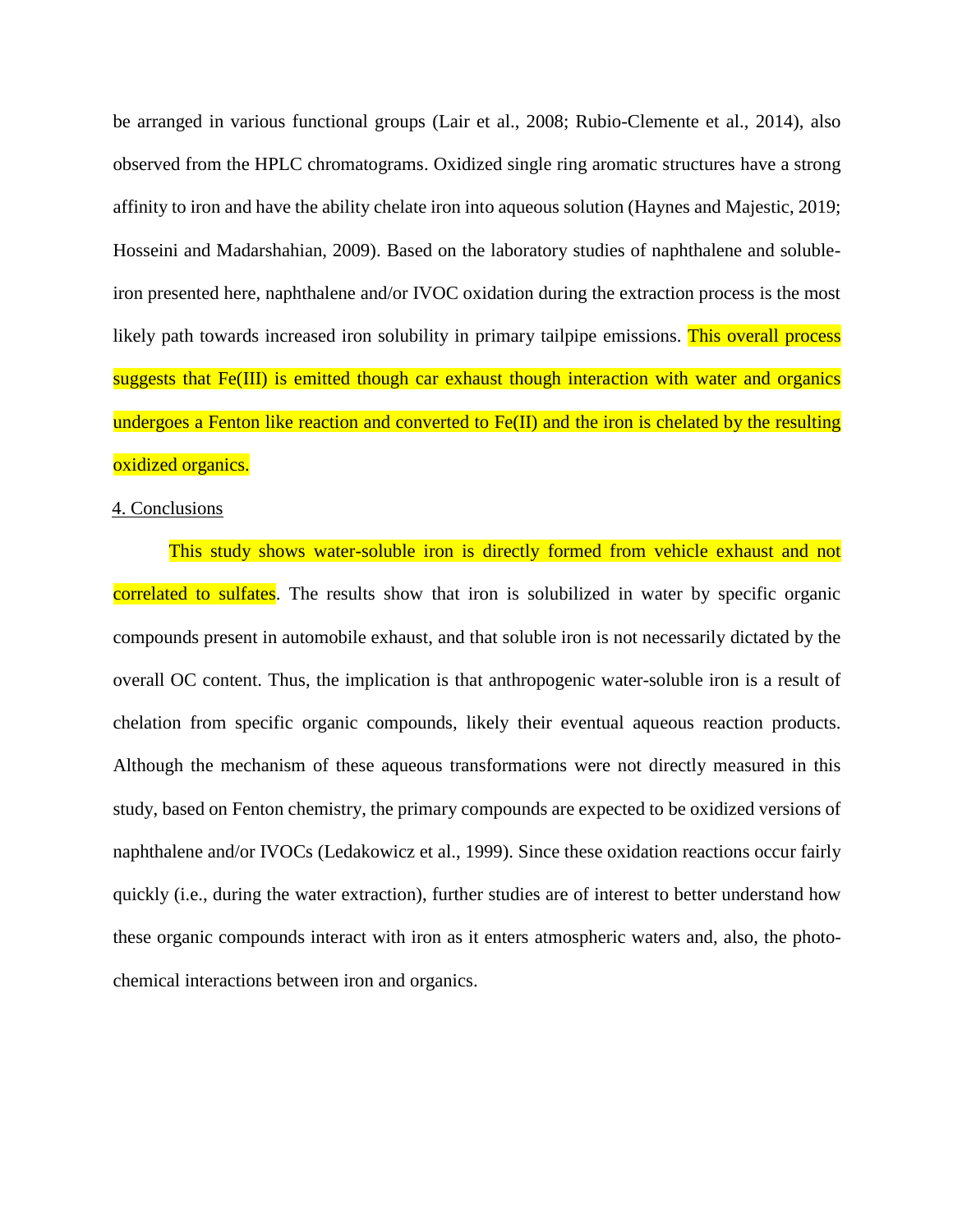### Acknowledgements

The authors thank the excellent and dedicated personnel at the California Air Resources Board, especially at the Haagen–Smit Laboratory. This study was funded by National Science Foundation grant numbers 1342599 and 1549166. This research used resources of the Advanced Light Source, which is a DOE Office of Science User Facility under contract no. DE-AC02- 05CH11231. Financial support was provided by the California Air Resources Board (Contract #12-318). The California Air Resources Board also provided substantial in-kind support for vehicle procurement, testing, and emissions characterization.

### Author contribution

The sample collection scheme was designed by Allen L. Robinson, Allen H. Goldstein and Brian J. Majestic. Samples were collected by Benton T. Cartledge and Greg T. Drozd. Organic speciation was performed by Greg T. Drozd. Trace elements were quantified by Joseph R. Salazar. Iron speciation was performed by Joseph R. Salazar, Rachel York-Marini and Brian J. Majestic, with the interpretation effort led by Sirine C. Fakra. Bench-top naphthene experiments were performed by John P. Haynes. Data integration was performed by Joseph R. Salazar. The manuscript was prepared by Joseph R. Salazar and Brian J. Majestic.

#### References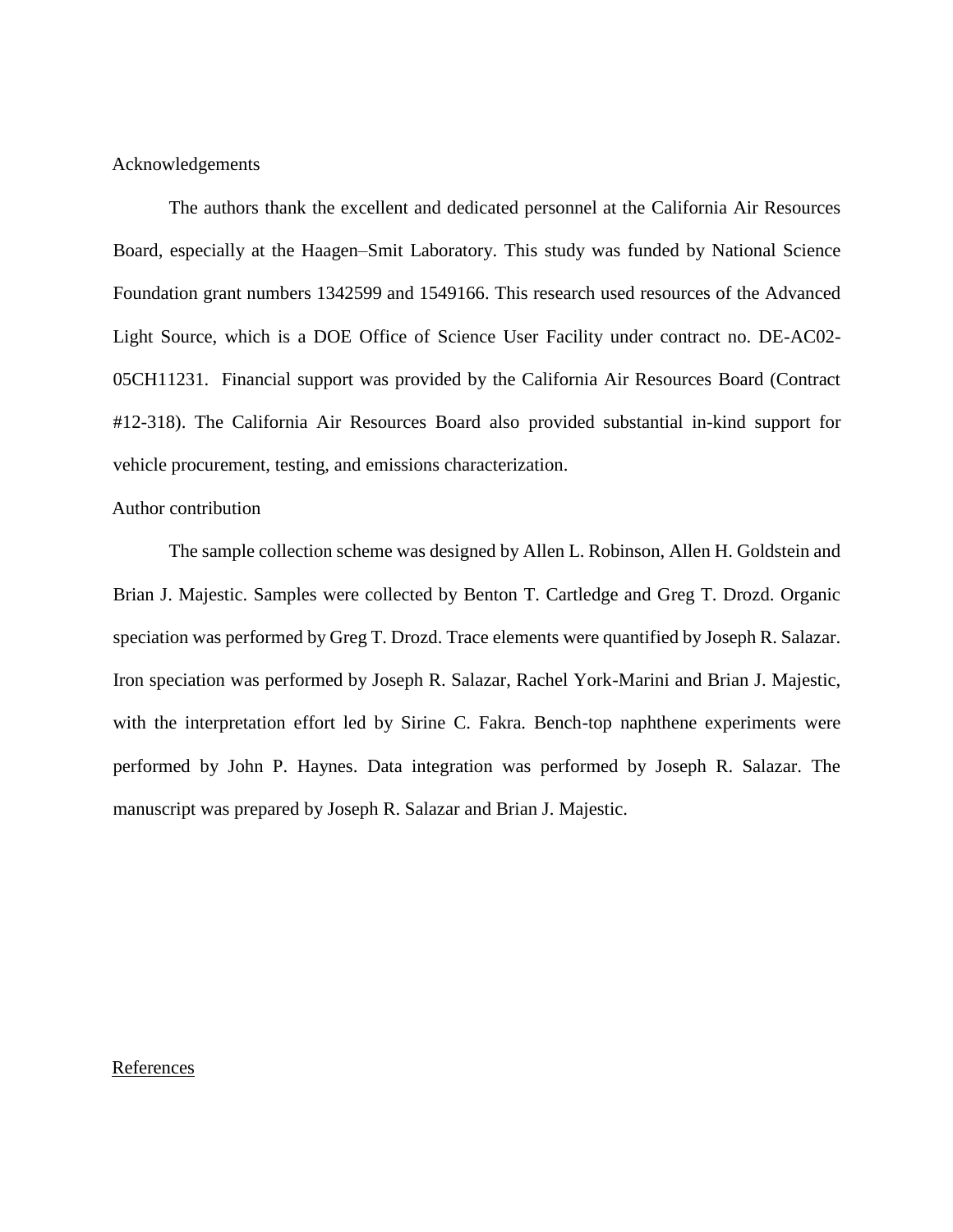Baba, Y., Yatagai, T., Harada, T. and Kawase, Y.: Hydroxyl radical generation in the photo-fenton process: Effects of carboxylic acids on iron redox cycling, Chem. Eng. J., 277, 229–241, doi:10.1016/j.cej.2015.04.103, 2015.

Baker, A. R., Jickells, T. D., Witt, M. and Linge, K. L.: Trends in the solubility of iron, aluminium, manganese and phosphorus in aerosol collected over the Atlantic Ocean, Mar. Chem., 98(1), 43– 58, doi:10.1016/j.marchem.2005.06.004, 2006.

Bonnet, S.: Dissolution of atmospheric iron in seawater, Geophys. Res. Lett., 31(3), L03303, doi:10.1029/2003GL018423, 2004.

Cartledge, B. T. and Majestic, B. J.: Metal concentrations and soluble iron speciation, Atmos. Pollut. Res., (6), 495–505, 2015.

Cartledge, B. T., Marcotte, A. R., Herckes, P., Anbar, A. D. and Majestic, B. J.: The Impact of Particle Size, Relative Humidity, and Sulfur Dioxide on Iron Solubility in Simulated Atmospheric Marine Aerosols, Environ. Sci. Technol., 49(12), 7179–7187, doi:10.1021/acs.est.5b02452, 2015. Chen, Y. and Siefert, R. L.: Seasonal and spatial distributions and dry deposition fluxes of atmospheric total and labile iron over the tropical and subtropical North Atlantic Ocean, J. Geophys. Res. D Atmos., 109(9), doi:10.1029/2003JD003958, 2004.

Cheung, K. L., Ntziachristos, L., Tzamkiozis, T., Schauer, J. J., Samaras, Z., Moore, K. F. and Sioutas, C.: Emissions of particulate trace elements, metals and organic species from gasoline, diesel, and biodiesel passenger vehicles and their relation to oxidative potential, Aerosol Sci. Technol., 44(7), 500–513, doi:10.1080/02786821003758294, 2010.

Chuang, P. Y., Duvall, R. M., Shafer, M. M. and Schauer, J. J.: The origin of water soluble particulate iron in the Asian atmospheric outflow, Geophys. Res. Lett., 32(7), 1–4, doi:10.1029/2004GL021946, 2005.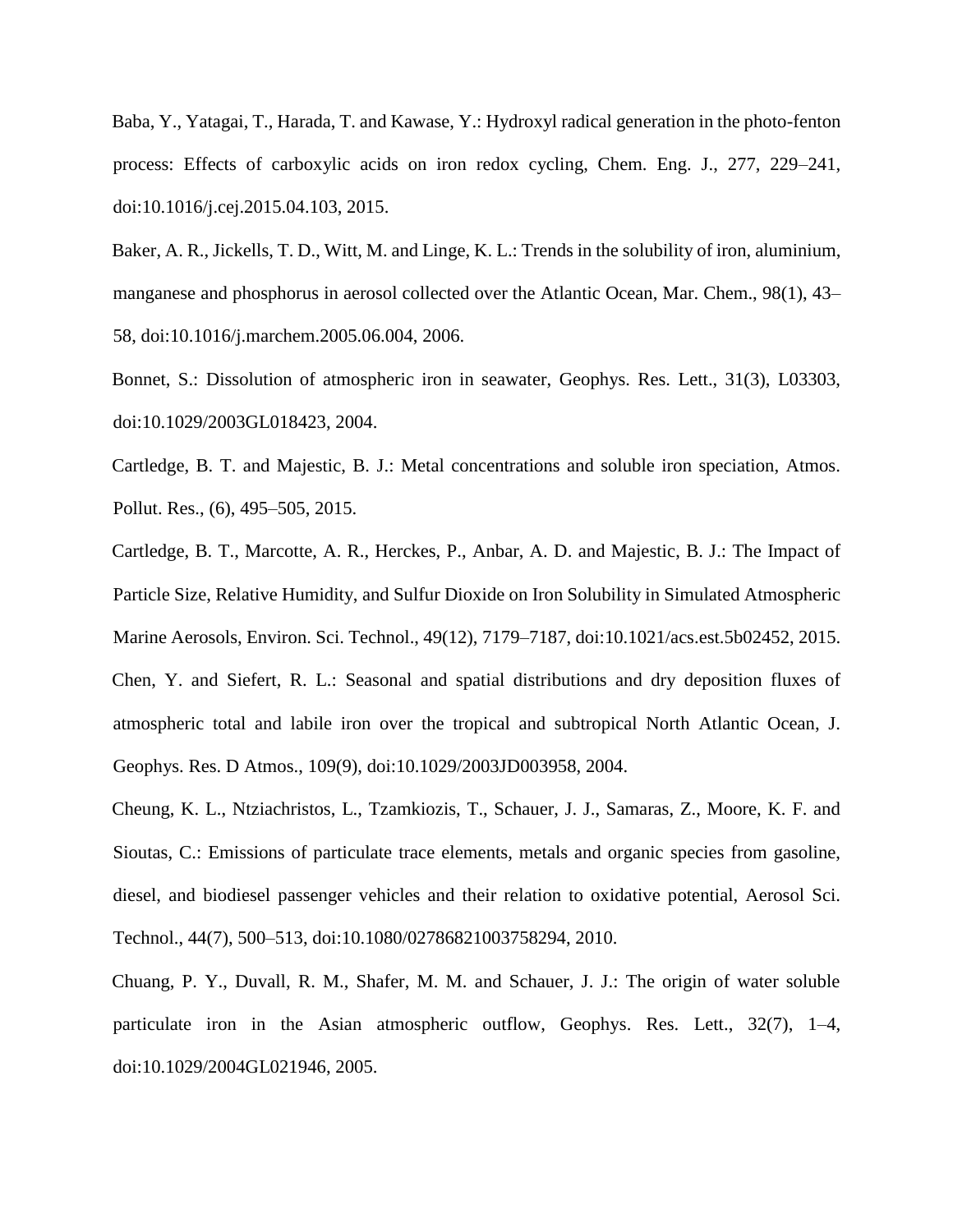Desboeufs, K. V, Losno, R. and Cholbi, S.: The pH-dependent dissolution of wind-transported, , 104, 1999.

Drozd, G. T., Zhao, Y., Saliba, G., Frodin, B., Maddox, C., Weber, R. J., Chang, M. C. O., Maldonado, H., Sardar, S., Robinson, A. L. and Goldstein, A. H.: Time Resolved Measurements of Speciated Tailpipe Emissions from Motor Vehicles: Trends with Emission Control Technology, Cold Start Effects, and Speciation, Environ. Sci. Technol., 50(24), 13592–13599, doi:10.1021/acs.est.6b04513, 2016.

Drozd, G. T., Zhao, Y., Saliba, G., Frodie, B., Maddox, C., Chang, M.-C. O., Maldonado, H., Sardar, S., Weber, R. J., Robinson, A. L. and Goldstein, A. H.: Detailed Speciation of Intermediate Volatility and Semivolatile Organic Compound Emissions from Gasoline Vehicles: Effects of Cold-Starts and Implications for Secondary Organic Aerosol Formation., Environ. Sci. Technol., 53(3), 1706–1714, 2019.

Faiola, C., Johansen, A. M., Rybka, S., Nieber, A., Thomas, C., Bryner, S., Johnston, J., Engelhard, M., Nachimuthu, P. and Owens, K. S.: Ultrafine particulate ferrous iron and anthracene associations with mitochondrial dysfunction, Aerosol Sci. Technol., 45(9), 1109–1122, doi:10.1080/02786826.2011.581255, 2011.

Gao, Y.: Aeolian iron input to the ocean through precipitation scavenging: A modeling perspective and its implication for natural iron fertilization in the ocean, J. Geophys. Res., 108(D7), 4221, doi:10.1029/2002JD002420, 2003.

Goldstein, A., Robinson, A., Kroll, J., Drozd, G., Zhao, Y., Saliba, G., Saleh, R. and Presto, A.: Investigating Semi-Volatile Organic Compound Emissions from Light-Duty Vehicles., 2017.

Hamad, S. H., Schauer, J. J., Antkiewicz, D. S., Shafer, M. M. and Kadhim, A. K. H.: ROS production and gene expression in alveolar macrophages exposed to PM2.5 from Baghdad, Iraq: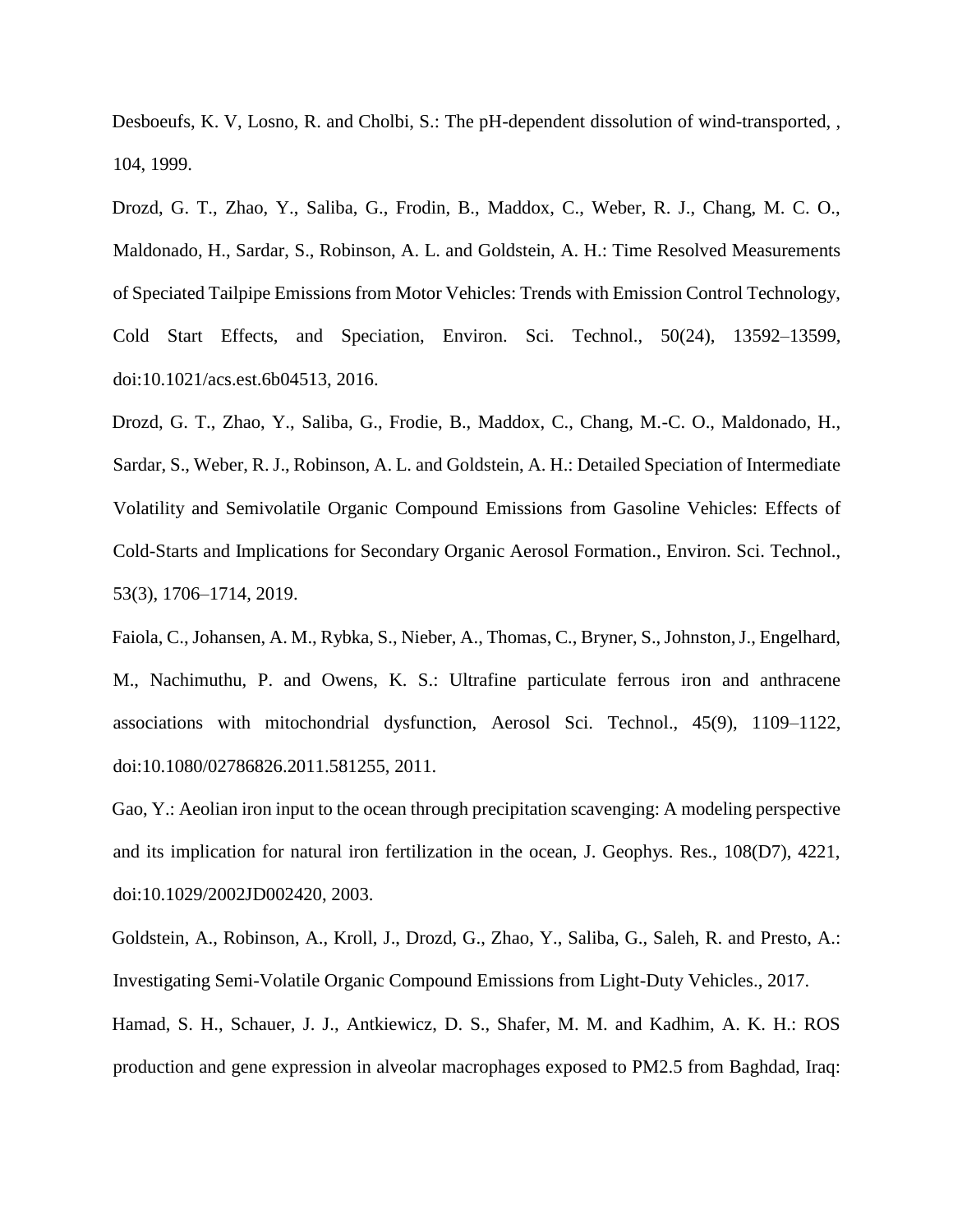Seasonal trends and impact of chemical composition, Sci. Total Environ., 543, 739–745, doi:10.1016/j.scitotenv.2015.11.065, 2016.

Hand, J. L., Mahowald, N. M., Chen, Y., Siefert, R. L., Luo, C., Subramaniam, A. and Fung, I.: Estimates of atmospheric-processed soluble iron from observations and a global mineral aerosol model: Biogeochemical implications, J. Geophys. Res. D Atmos., 109(17), 1–21, doi:10.1029/2004JD004574, 2004.

Haynes, J. and Majestic, B.: Role of polycyclic aromatic hydrocarbons on the photo-catalyzed solubilization of simulated soil-bound atmospheric iron, Atmos. Pollut. Res., doi:https://doi.org/10.1016/j.apr.2019.12.007, 2019.

Haynes, J. P., Miller, K. E. and Majestic, B. J.: Investigation into Photoinduced Auto-Oxidation of Polycyclic 2 Aromatic Hydrocarbons Resulting in Brown Carbon Production, Environ. Sci. Technol., 53(3), 10.1021/acs.est.8b05704, doi:10.1021/acs.est.8b05704, 2019.

Hickox, W. H., Werner, B. and Gaffney, P.: Air Resources Board, , (Mld), 1–6 [online] Available from: http://www.arb.ca.gov/ei/see/memo\_ag\_emission\_factors.pdf, 2000.

Hosseini, M. S. and Madarshahian, S.: Investigation of charge transfer complex formation between Fe(III) and 2,6-Dihydroxy benzoic acid and its applications for spectrophotometric determination of iron in aqueous media, E-Journal Chem., 6(4), 985–992, doi:10.1155/2009/417303, 2009.

Jickells, T. D., An, Z. S., Andersen, K. K., Baker, a R., Bergametti, G., Brooks, N., Cao, J. J., Boyd, P. W., Duce, R. a, Hunter, K. a, Kawahata, H., Kubilay, N., LaRoche, J., Liss, P. S., Mahowald, N., Prospero, J. M., Ridgwell, a J., Tegen, I. and Torres, R.: Global iron connections between desert dust, ocean biogeochemistry, and climate., Science, 308(5718), 67–71, doi:10.1126/science.1105959, 2005.

Kraemer, S. M.: Iron oxide dissolution and solubility in the presence of siderophores, Aquat. Sci.,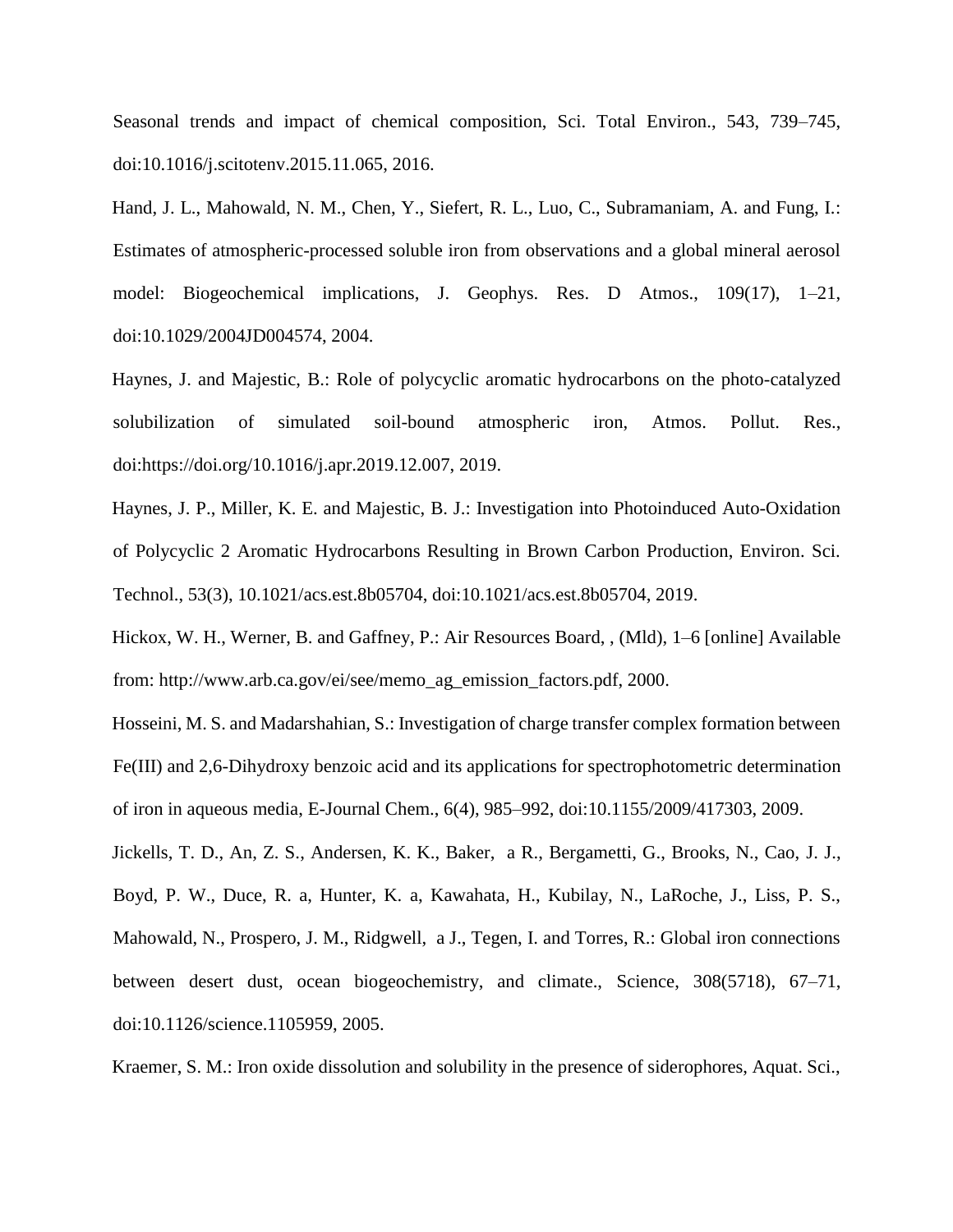66(1), 3–18, doi:10.1007/s00027-003-0690-5, 2004.

Kraft, S., Stümpel, J. and Becker, P.: High resolution x-ray absorption spectroscopy with absolute energy calibration for the determination of absorption edge energiestle, Rev. Sci. Instrum., 67, 681, 1996.

Kuang, X. M., Scott, J. A., da Rocha, G. O., Betha, R., Price, D. J., Russell, L. M., Cocker, D. R. and Paulson, S. E.: Hydroxyl radical formation and soluble trace metal content in particulate matter from renewable diesel and ultra low sulfur diesel in at-sea operations of a research vessel, Aerosol Sci. Technol., 51(2), 147–158, doi:10.1080/02786826.2016.1271938, 2017.

Lair, A., Ferronato, C., Chovelon, J. M. and Herrmann, J. M.: Naphthalene degradation in water by heterogeneous photocatalysis: An investigation of the influence of inorganic anions, J. Photochem. Photobiol. A Chem., 193(2–3), 193–203, doi:10.1016/j.jphotochem.2007.06.025, 2008.

Landreman, A. P., Shafer, M. M., Hemming, J. C., Hannigan, M. P. and Schauer, J. J.: A Macrophage-Based Method for the Assessment of the Reactive Oxygen Species (ROS) Activity of Atmospheric Particulate Matter (PM) and Application to Routine (Daily-24 h) Aerosol Monitoring Studies, Aerosol Sci. Technol., 42(11), 946–957, doi:10.1080/02786820802363819, 2008.

Lawrence, S., Sokhi, R., Ravindra, K., Mao, H., Prain, H. D. and Bull, I. D.: Source apportionment of traffic emissions of particulate matter using tunnel measurements, Atmos. Environ., 77, 548– 557, doi:10.1016/j.atmosenv.2013.03.040, 2013.

Ledakowicz, S., Miller, J. S. and Olejnik, D.: Oxidation of PAHs in water solutions by ultraviolet radiation combined with hydrogen peroxide, Int. J. Photoenergy, 1(1), 1–6, doi:10.1155/S1110662X99000100, 1999.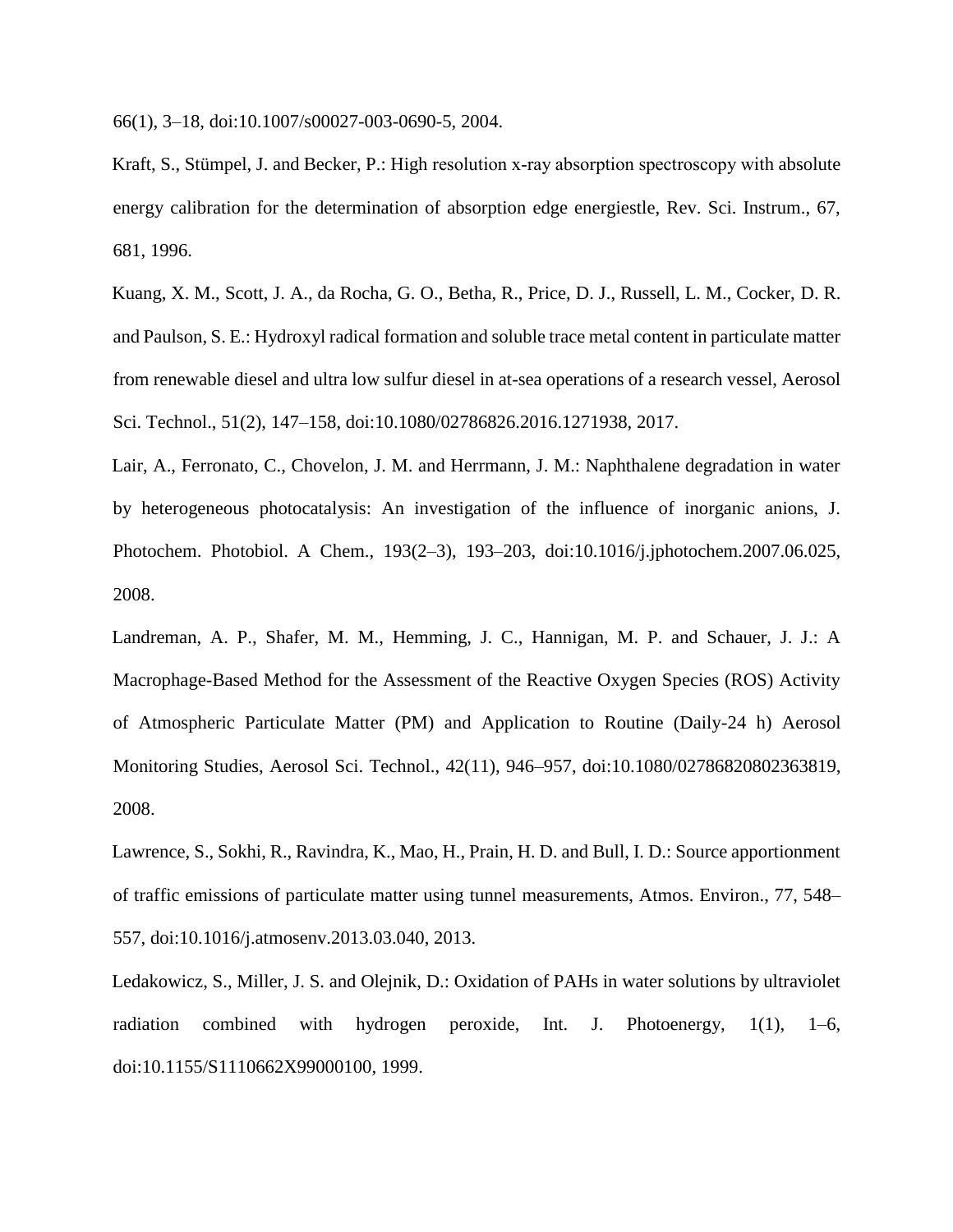Li, Y. and Xiang, R.: Particulate pollution in an underground car park in Wuhan, China, Particuology, 11(1), 94–98, doi:10.1016/j.partic.2012.06.010, 2013.

Lough, G. C., Schauer, J. J., Park, J. S., Shafer, M. M., Deminter, J. T. and Weinstein, J. P.: Emissions of metals associated with motor vehicle roadways, Environ. Sci. Technol., 39(3), 826– 836, doi:10.1021/es048715f, 2005.

Luo, C., Mahowald, N. M., Meskhidze, N., Chen, Y., Siefert, R. L., Baker, A. R. and Johansen, A. M.: Estimation of iron solubility from observations and a global aerosol model, J. Geophys. Res. Atmos., 110(23), 1–23, doi:10.1029/2005JD006059, 2005.

Luo, C., Mahowald, N., Bond, T., Chuang, P. Y., Artaxo, P., Siefert, R., Chen, Y. and Schauer, J.: Combustion iron distribution and deposition, Global Biogeochem. Cycles, 22, doi:10.1029/2007GB002964, 2008.

Mackie, D. S., Boyd, P. W., Hunter, K. A. and McTainsh, G. H.: Simulating the cloud processing of iron in Australian dust: pH and dust concentration, Geophys. Res. Lett., 32(6), 1–4, doi:10.1029/2004GL022122, 2005.

Majestic, B. J., Schauer, J. J. and Shafer, M. M.: Application of synchrotron radiation for measurement of iron red-ox speciation in atmospherically processed aerosols, Atmos. Chem. Phys. Atmos. Chem. Phys., 7(Iii), 2475–2487, doi:10.5194/acpd-7-1357-2007, 2007.

Majestic, B. J., Anbar, A. D. and Herckes, P.: Elemental and iron isotopic composition of aerosols collected in a parking structure, Sci. Total Environ., 407(18), 5104–5109, doi:10.1016/j.scitotenv.2009.05.053, 2009.

Marcus, M. A., Macdowell, A. A., Celestre, R., Manceau, A., Miller, T., Padmore, H. A. and Sublett, R. E.: Beamline 10.3.2 at ALS: a hard X-ray microprobe for environmental and materials sciences, J. Synchrotron Radiat., 11, 239–247, doi:10.1107/S0909049504005837, 2004.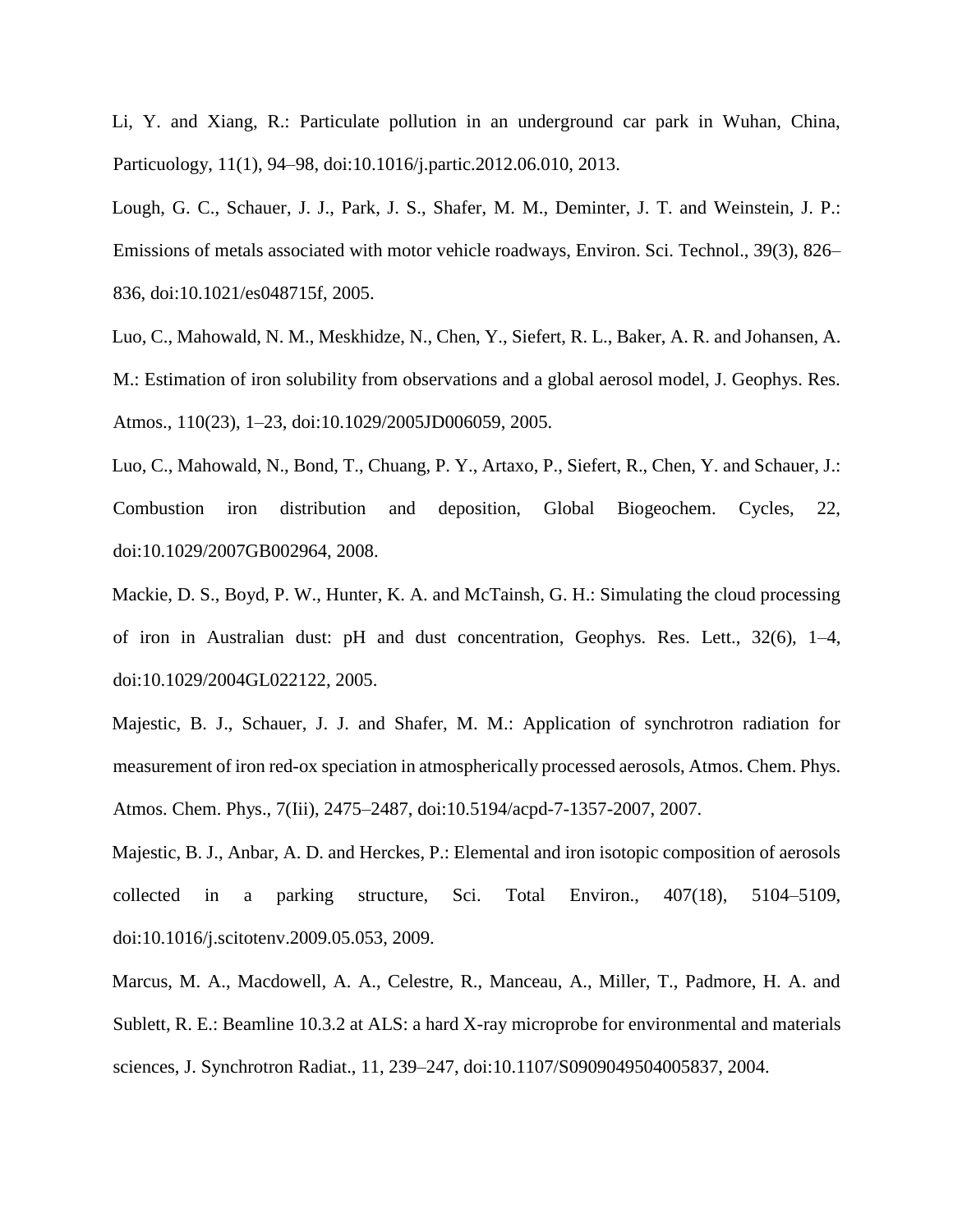Marcus, M. A., Westphal, A. J. and Fakra, S. C.: Classification of Fe-bearing species from K-edge XANES data using two-parameter correlation plots, J. Synchrotron Radiat., 15(5), 463–468, doi:10.1107/S0909049508018293, 2008.

May, A. A., Nguyen, N. T., Presto, A. A., Gordon, T. D., Lipsky, E. M., Karve, M., Gutierrez, A., Robertson, W. H., Zhang, M., Brandow, C., Chang, O., Chen, S., Cicero-Fernandez, P., Dinkins, L., Fuentes, M., Huang, S. M., Ling, R., Long, J., Maddox, C., Massetti, J., McCauley, E., Miguel, A., Na, K., Ong, R., Pang, Y., Rieger, P., Sax, T., Truong, T., Vo, T., Chattopadhyay, S., Maldonado, H., Maricq, M. M. and Robinson, A. L.: Gas- and particle-phase primary emissions from in-use, on-road gasoline and diesel vehicles, Atmos. Environ., 88, 247–260, doi:10.1016/j.atmosenv.2014.01.046, 2014.

Moore, J. K. and Abbott, M. R.: Surface chlorophyll concentrations in relation to the Antarctic Polar Front: Seasonal and spatial patterns from satellite observations, J. Mar. Syst., 37(1–3), 69– 86, doi:10.1016/S0924-7963(02)00196-3, 2002.

Neyens, E. and Baeyens, J.: A review of classic Fenton's peroxidation as an advanced oxidation technique, J. Hazard. Mater., 98(1–3), 33–50, doi:10.1016/S0304-3894(02)00282-0, 2003.

Norbeck, J. M., Durbin, T. D. and Truex, T. J.: Measurement of primary particulate matter emissions from light-duty motor vehicles, Riverside., 1998.

Oakes, M., Weber, R. J., Lai, B., Russell, A. and Ingall, E. D.: Characterization of iron speciation in urban and rural single particles using XANES spectroscopy and micro X-ray fluorescence measurements: Investigating the relationship between speciation and fractional iron solubility, Atmos. Chem. Phys., 12(2), 745–756, doi:10.5194/acp-12-745-2012, 2012a.

Oakes, M., Ingall, E. D., Lai, B., Shafer, M. M., Hays, M. D., Liu, Z. G., Russell, A. G. and Weber, R. J.: Iron solubility related to particle sulfur content in source emission and ambient fine particles,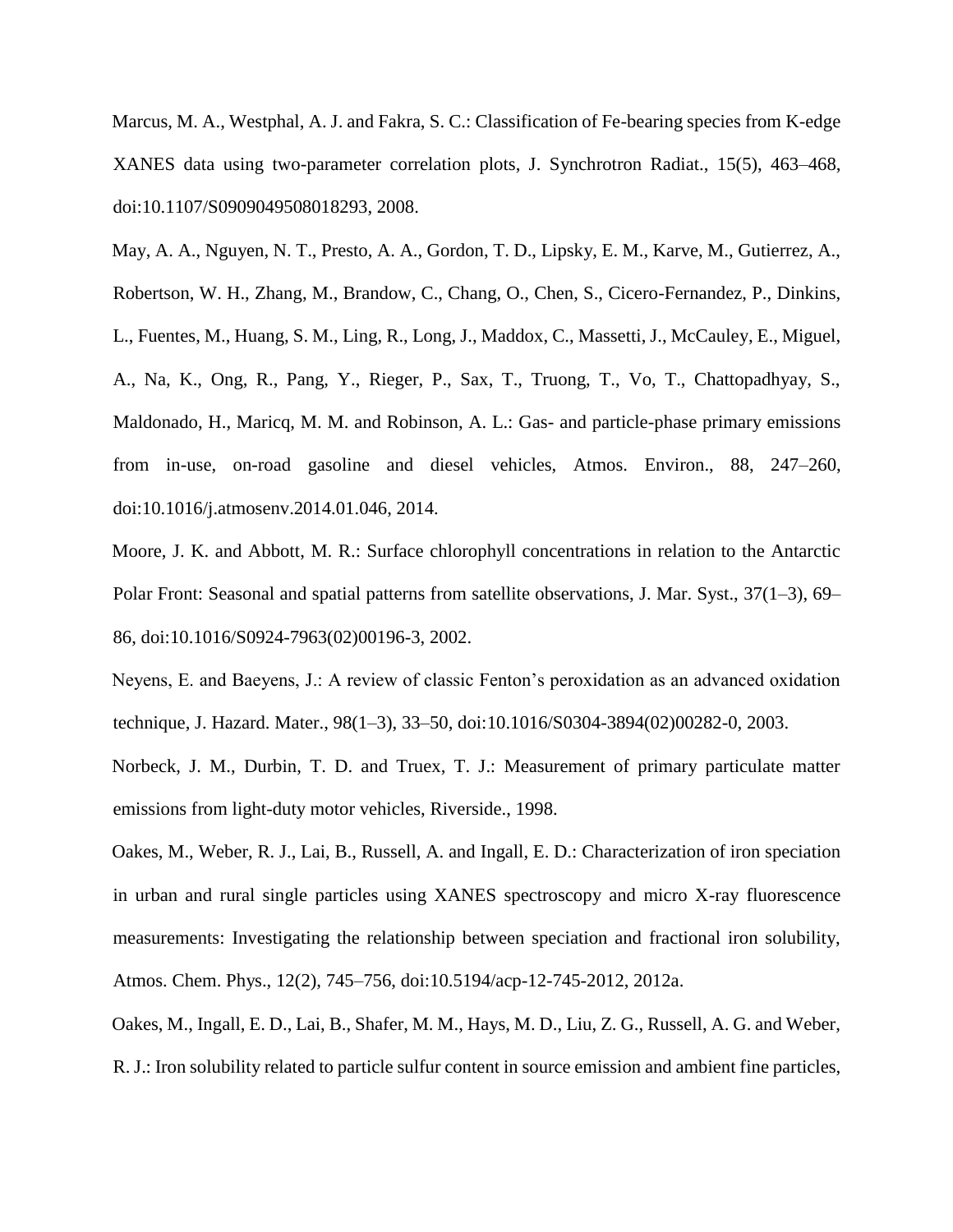Environ. Sci. Technol., 46(12), 6637–6644, doi:10.1021/es300701c, 2012b.

Paris, R. and Desboeufs, K. V.: Effect of atmospheric organic complexation on iron-bearing dust solubility, Atmos. Chem. Phys., 13(9), 4895–4905, doi:10.5194/acp-13-4895-2013, 2013.

Paris, R., Desboeufs, K. V. and Journet, E.: Variability of dust iron solubility in atmospheric waters: Investigation of the role of oxalate organic complexation, Atmos. Environ., 45(36), 6510– 6517, doi:10.1016/j.atmosenv.2011.08.068, 2011.

Park, S., Nam, H., Chung, N., Park, J.-D. and Lim, Y.: The role of iron in reactive oxygen species generation from diesel exhaust particles, Toxicol. Vitr., 20(6), 851–857, doi:10.1016/j.tiv.2005.12.004, 2006.

Pehkonen, S. O., Siefert, R., Erel, Y., Webb, S. and Hoffmann, M. R.: Photoreduction of Iron Oxyhydroxides in the Presence of Important Atmospheric Organic Compounds, Environ. Sci. Technol., 27(10), 2056–2062, doi:10.1021/es00047a010, 1993.

Pignatello, J. J., Oliveros, E. and MacKay, A.: Advanced oxidation processes for organic contaminant destruction based on the fenton reaction and related chemistry, Crit. Rev. Environ. Sci. Technol., 36(1), 1–84, doi:10.1080/10643380500326564, 2006.

Rubio-Clemente, A., Torres-Palma, R. A. and Peñuela, G. A.: Removal of polycyclic aromatic hydrocarbons in aqueous environment by chemical treatments: A review, Sci. Total Environ., 478, 201–225, doi:10.1016/j.scitotenv.2013.12.126, 2014.

Saliba, G., Saleh, R., Zhao, Y., Presto, A. A., Lambe, A. T., Frodin, B., Sardar, S., Maldonado, H., Maddox, C., May, A. A., Drozd, G. T., Goldstein, A. H., Russell, L. M., Hagen, F. and Robinson, A. L.: Comparison of Gasoline Direct-Injection (GDI) and Port Fuel Injection (PFI) Vehicle Emissions: Emission Certification Standards, Cold-Start, Secondary Organic Aerosol Formation Potential, and Potential Climate Impacts, Environ. Sci. Technol., 51(11), 6542–6552,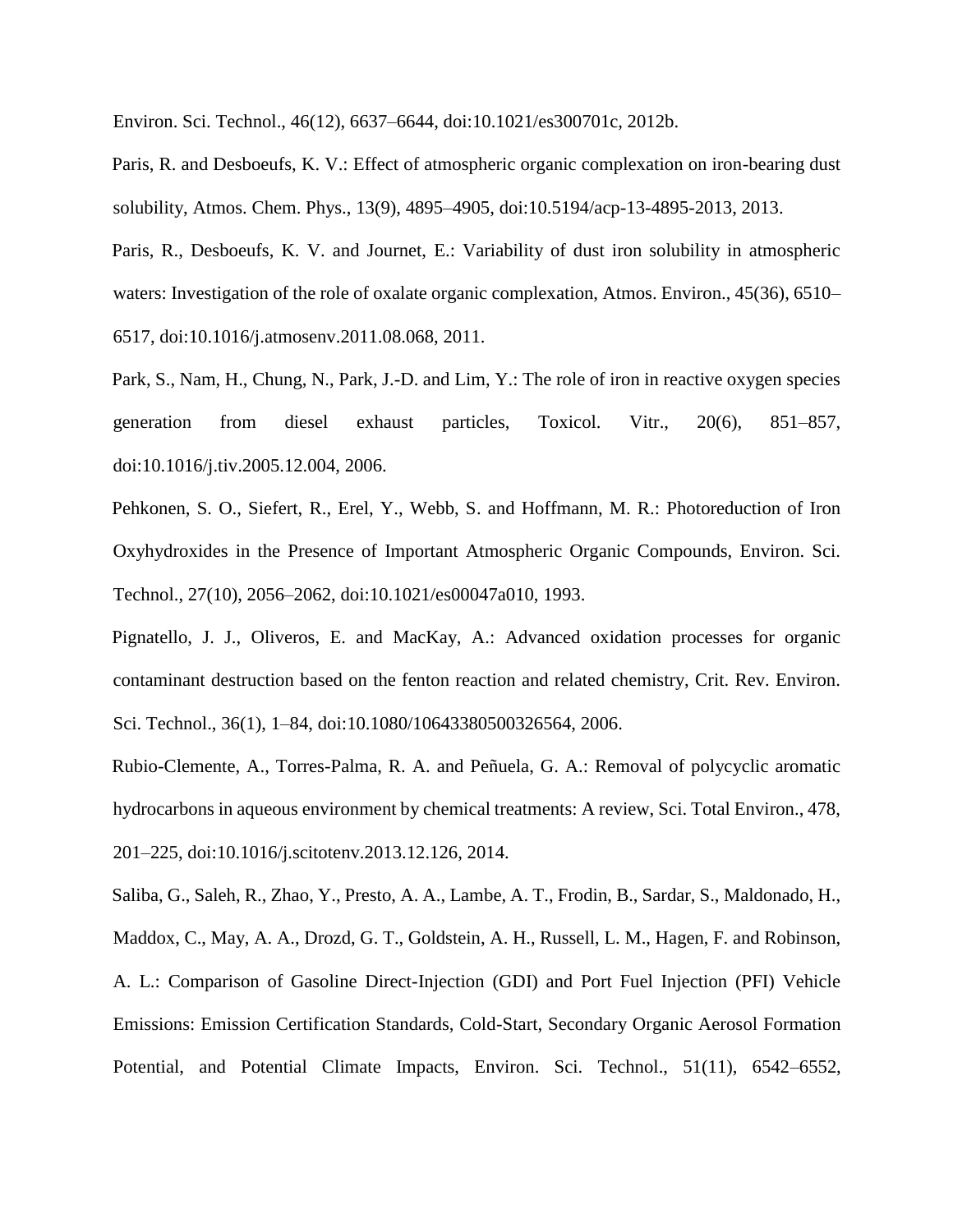doi:10.1021/acs.est.6b06509, 2017.

Schauer, J. J., Kleeman, M. J., Cass, G. R. and Simoneit, B. R. T.: Measurement of emissions from air pollution sources. 5. C1-C32 organic compounds from gasoline-powered motor vehicles., Environ. Sci. Technol., 36(6), 1169–1180, doi:10.1021/es0108077, 2002.

Sedwick, P. N., Sholkovitz, E. R. and Church, T. M.: Impact of anthropogenic combustion emissions on the fractional solubility of aerosol iron: Evidence from the Sargasso Sea, Geochemistry, Geophys. Geosystems, 8(10), doi:10.1029/2007GC001586, 2007.

Shi, Z., Krom, M. D., Jickells, T. D., Bonneville, S., Carslaw, K. S., Mihalopoulos, N., Baker, A. R. and Benning, L. G.: Impacts on iron solubility in the mineral dust by processes in the source region and the atmosphere: A review, Aeolian Res., 5, 21–42, doi:10.1016/j.aeolia.2012.03.001, 2012.

Sholkovitz, E. R., Sedwick, P. N. and Church, T. M.: Influence of anthropogenic combustion emissions on the deposition of soluble aerosol iron to the ocean: Empirical estimates for island sites in the North Atlantic, Geochim. Cosmochim. Acta, 73(14), 3981–4003, doi:10.1016/j.gca.2009.04.029, 2009.

Sholkovitz, E. R., Sedwick, P. N., Church, T. M., Baker, A. R. and Powell, C. F.: Fractional solubility of aerosol iron: Synthesis of a global-scale data set, Geochim. Cosmochim. Acta, 89, 173–189, doi:10.1016/j.gca.2012.04.022, 2012.

Stumm, W. and Morgan, J. J.: Aquatic Chemistry: Chemical Equilibria and Rates in Natural Waterse, 3rd ed., Wiley-Interscience., 1996.

Tagliabue, A., Bowie, A. R., Philip, W., Buck, K. N., Johnson, K. S. and Saito, M. A.: Review The integral role of iron in ocean biogeochemistry, Nat. Publ. Gr., 543(7643), 51–59, doi:10.1038/nature21058, 2017.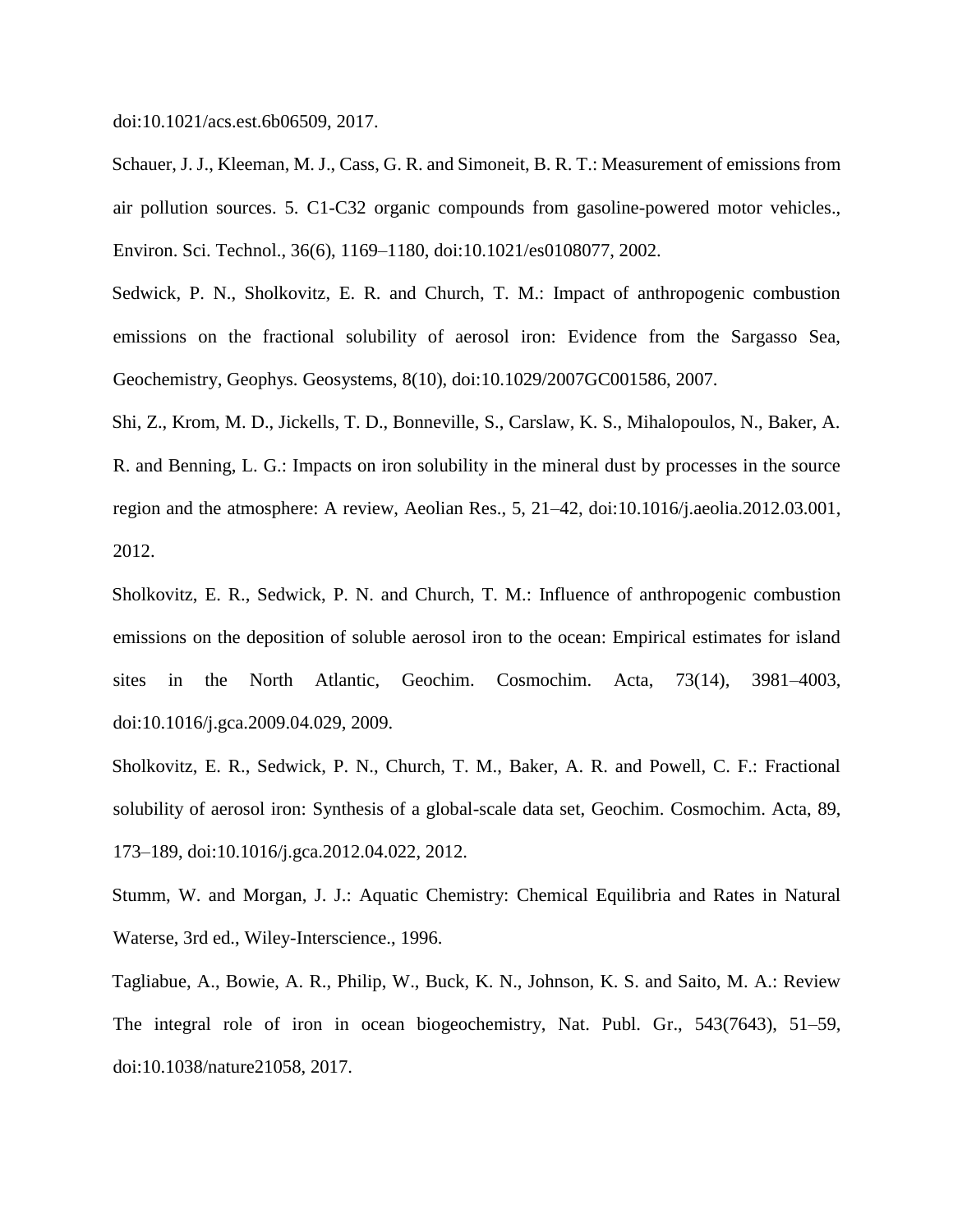Verma, V., Fang, T., Guo, H., King, L., Bates, J. T., Peltier, R. E., Edgerton, E., Russell, A. G. and Weber, R. J.: Reactive oxygen species associated with water-soluble PM2.5 in the southeastern United States: Spatiotemporal trends and source apportionment, Atmos. Chem. Phys., 14(23), 12915–12930, doi:10.5194/acp-14-12915-2014, 2014.

Vile, G. F., Winterbourn, C. C. and Sutton, H. C.: Radical-driven fenton reactions: Studies with paraquat, adriamycin, and anthraquinone 6-sulfonate and citrate, ATP, ADP, and pyrophosphate iron chelates, Arch. Biochem. Biophys., 259(2), 616–626, doi:10.1016/0003-9861(87)90528-5, 1987.

Wang, Y., Arellanes, C. and Paulson, S. E.: Hydrogen peroxide associated with ambient finemode, diesel, and biodiesel aerosol particles in Southern California, Aerosol Sci. Technol., 46(4), 394–402, doi:10.1080/02786826.2011.633582, 2012.

Zhao, Y., Nguyen, N. T., Presto, A. A., Hennigan, C. J., May, A. A. and Robinson, A. L.: Intermediate Volatility Organic Compound Emissions from On-Road Diesel Vehicles: Chemical Composition, Emission Factors, and Estimated Secondary Organic Aerosol Production, Env. Sci. Tech., 49, 11516–11526, doi:10.1021/acs.est.5b02841, 2015.

Zhao, Y., Nguyen, N. T., Presto, A. A., Hennigan, C. J., May, A. A. and Robinson, A. L.: Intermediate Volatility Organic Compound Emissions from On-Road Gasoline Vehicles and Small Off-Road Gasoline Engines., Environ. Sci. Technol., 50, 4554–4563, doi:10.1021/acs.est.5b06247, 2016.

Zhu, X., Prospero, J. M., Savoie, D. L., Millero, F. J., Zika, R. G. and Saltzman, E. S.: Photoreduction of iron(III) in marine mineral aerosol solutions, J. Geophys. Res. Atmos., 98(D5), 9039–9046, doi:10.1029/93JD00202, 1993.

#### Tables and Figures and Captions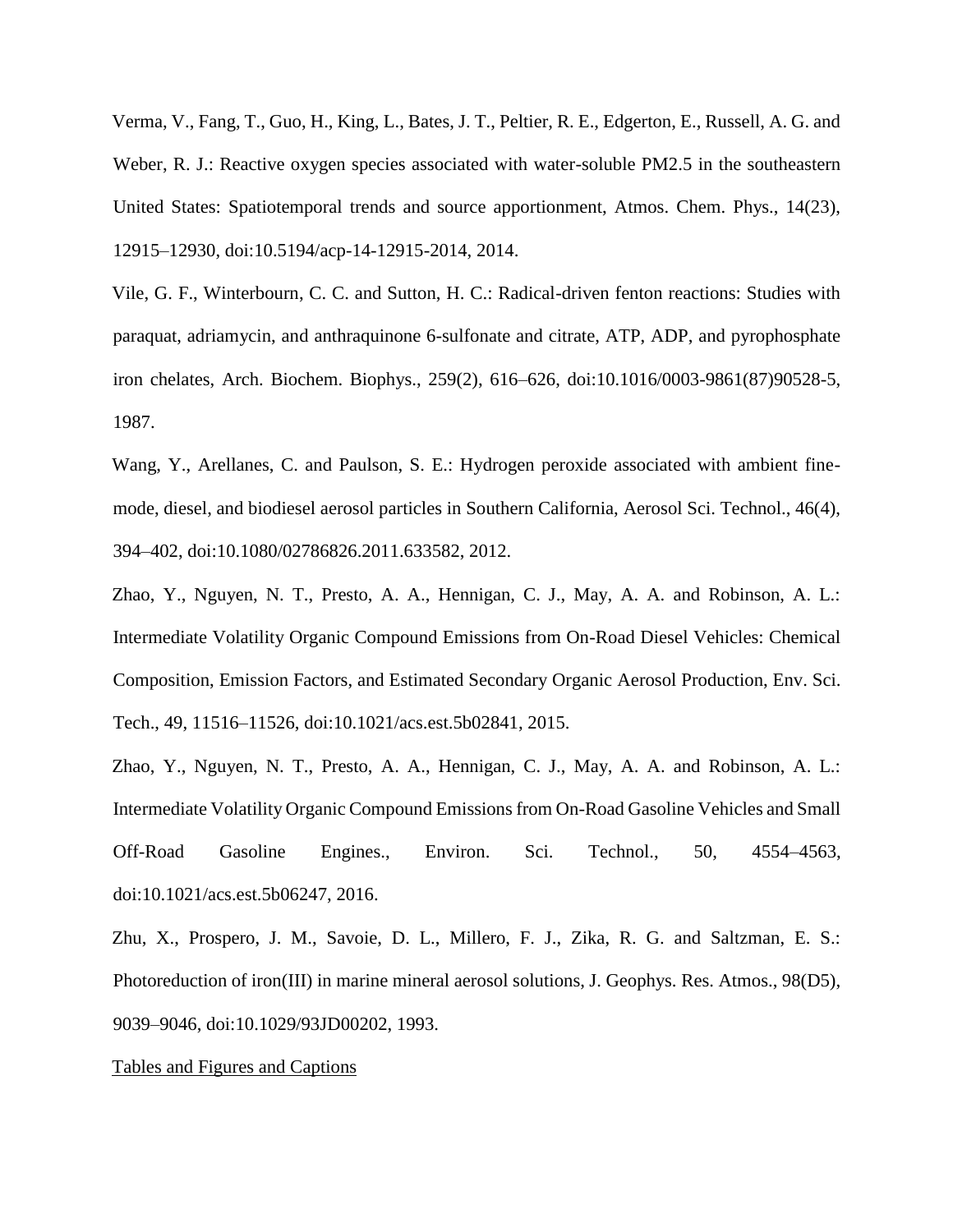Table 1: Average of total trace total and water soluble elements from car exhaust reported in EF  $(\mu g \, kg\text{-}fuel^{-1})$ . These samples represent a range of different makes and models of cars. The values in the parenthesis are the range of the vehicle populualtion.  $(n=32)$ 

Table 2: Comparison of exhaust composition in  $g \text{ km}^{-1}$  from different dynamometer studies which included both gasoline and diesel powered light duty vehicles. The values are the mean of the vehicle population and the values in the parenthesis are the minimum and maximum values. This table is in g  $km^{-1}$  opposed to g kg-fuel<sup>-1</sup> in Table 1.

Table 1:

|               | <b>Total Elements</b>                            | Water-Soluble Elements |
|---------------|--------------------------------------------------|------------------------|
|               | Trace elements ( $\mu$ g kg-fuel <sup>-1</sup> ) |                        |
| Na            | 50(0, 200)                                       | 30(0, 100)             |
| Mg            | 40(0, 200)                                       | 8(0, 60)               |
| $\mathbf{Al}$ | 100(0, 2000)                                     | 20(0, 100)             |
| K             | 20(0, 100)                                       | 20(0, 100)             |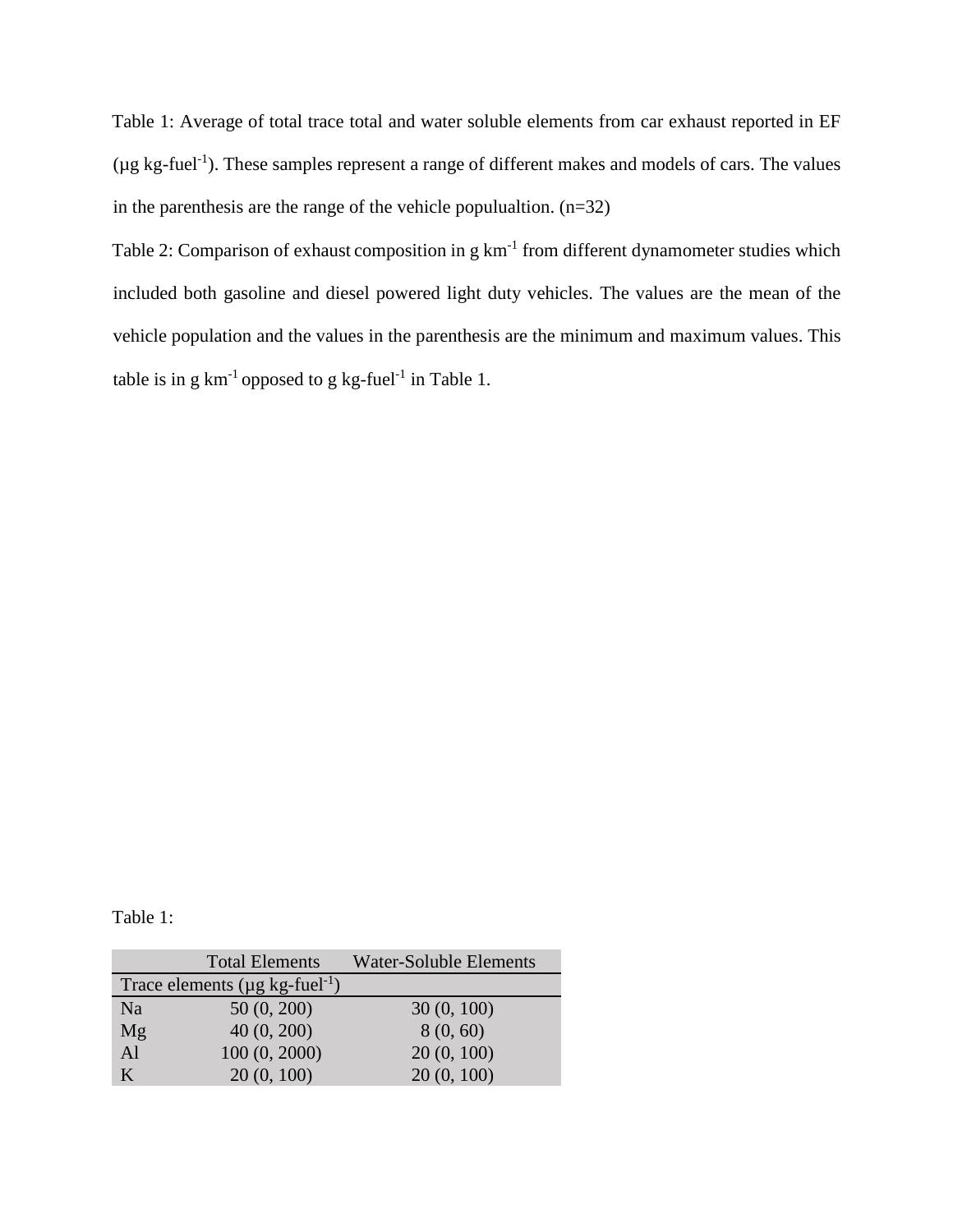| Ca          | 200 (0, 1000)  | 200 (0, 1000)  |
|-------------|----------------|----------------|
| Ti          | 1(0, 60)       | 0.2(0, 2)      |
| $\mathbf V$ | 0.02(0, 0.7)   | 0.02(0, 0.7)   |
| Cr          | 5(0.04, 20)    | 0.6(0, 4)      |
| Mn          | 2(0.02, 10)    | 1(0.007, 8)    |
| Fe          | 80 (0, 400)    | 20(0, 200)     |
| Co          | 0.2(0, 1)      | 0.04(0, 0.7)   |
| Ni          | 5(0, 30)       | 2(0, 10)       |
| Cu          | 20(0, 200)     | 20(0, 100)     |
| Zn          | 60 (0, 300)    | 40 (0, 300)    |
| As          | 0.006(0, 0.03) | 0.006(0, 0.03) |
| <b>Se</b>   | 0.3(0, 2)      | 0.05(0, 0.5)   |
| Rb          | 0.2(0, 0.5)    | 0.01(0, 0.1)   |
| <b>Sr</b>   | 1(0.01, 4)     | 0.6(0.003, 3)  |
| Mo          | 5(0, 20)       | 3(0.002, 30)   |
| Rh          | 0.06(0, 0.5)   | 0.007(0, 0.1)  |
| Pd          | 0.8(0, 6)      | 0.3(0, 4)      |
| Ag          | 0.1(0, 2)      | 0.03(0, 0.5)   |
| Cd          | 0.007(0, 0.3)  | 0.009(0, 0.05) |
| Sb          | 0.2(0, 1)      | 0.1(0, 0.9)    |
| Cs          | 0.005(0, 0.02) | 0.002(0, 0.02) |
| Ba          | 5(0, 20)       | 3(0.06, 20)    |
| Ce          | 4(0, 40)       | 0.4(0, 2)      |
| Pt          | 0.04(0, 0.4)   | 0.01(0, 0.2)   |
| Pb          | 0.4(0, 7)      | 0.3(0, 7)      |
| $\mathbf U$ | 0.002(0, 0.03) | 0.002(0, 0.03) |

Table 2:

|           | This study | Gasoline (Schauer | Gasoline (Norbeck et | Diesel (Norbeck et |
|-----------|------------|-------------------|----------------------|--------------------|
|           | Gasoline   | et al., $2002$ )  | al., 1998)           | al., 1998)         |
|           | $(n = 32)$ | $(n=9)$           | $(n=40)$             | $(n=19)$           |
| Fleet Age | 1990-2014  | 1981-1994         | 1972-1990            | 1977-1993          |